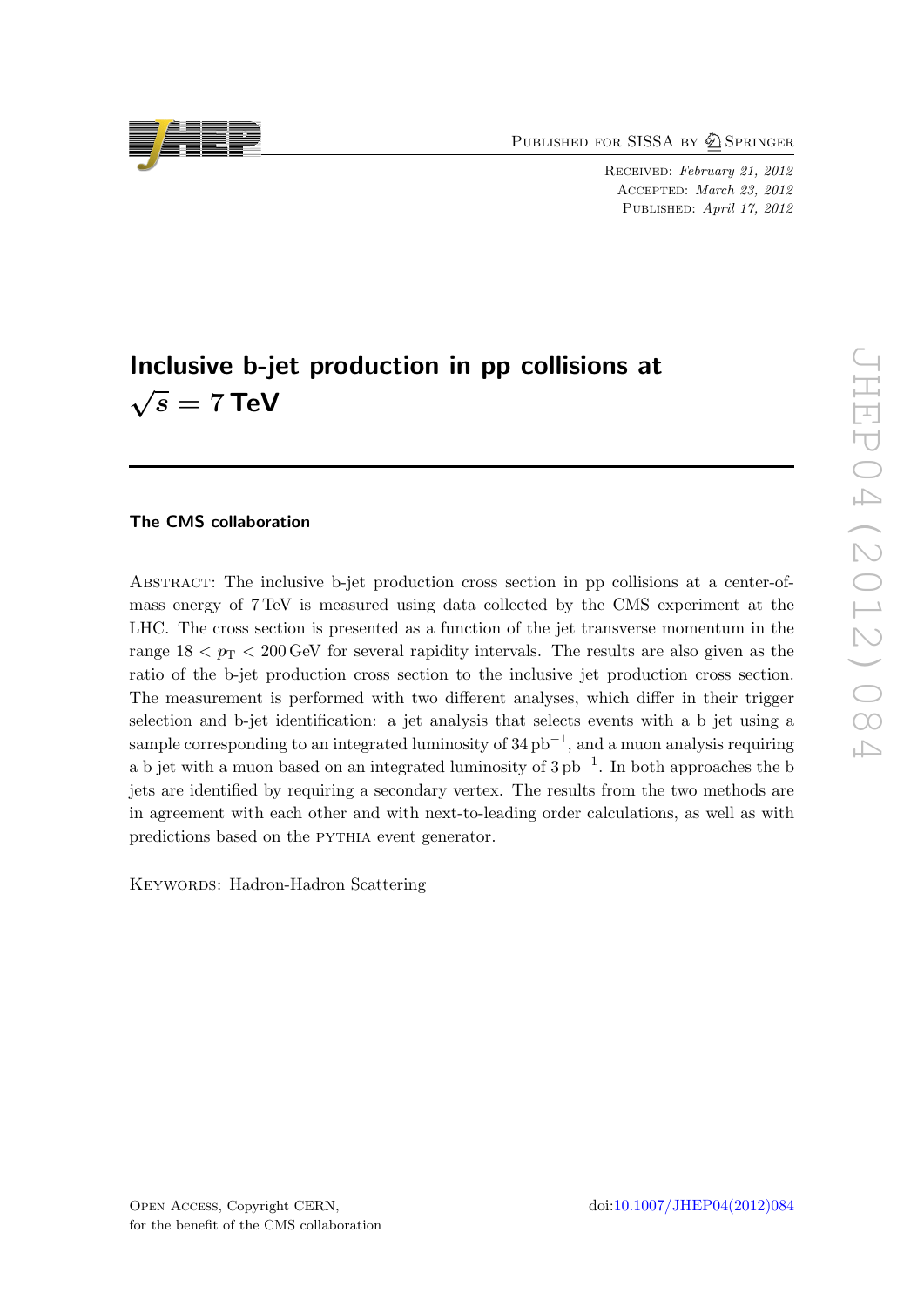### Contents

|   | 1 Introduction                                                |                         |  |  |
|---|---------------------------------------------------------------|-------------------------|--|--|
|   | 2 CMS detector                                                |                         |  |  |
|   | 3 Monte Carlo simulation                                      |                         |  |  |
|   | 4 Event selection                                             | 3                       |  |  |
| 5 | Cross section measurement                                     | $\overline{\mathbf{4}}$ |  |  |
|   | 6 Systematic uncertainties                                    |                         |  |  |
|   | Systematic uncertainties specific to the jet analysis<br>6.1  | 7                       |  |  |
|   | 6.2<br>Systematic uncertainties specific to the muon analysis | 8                       |  |  |
| 7 | Results                                                       |                         |  |  |
|   | Jet analysis<br>7.1                                           | 8                       |  |  |
|   | 7.2<br>Muon analysis                                          | 10                      |  |  |
|   | Comparison of results<br>7.3                                  | 11                      |  |  |
| 8 | Summary                                                       | 12                      |  |  |
|   | The CMS collaboration                                         | 17                      |  |  |

### <span id="page-1-0"></span>1 Introduction

The experimental measurement of the b-quark production cross section has been pursued with interest at hadron colliders because of discrepancies between theoretical predictions and experimental results, e.g., at the Tevatron  $[1-4]$  $[1-4]$  and at HERA  $[5-8]$  $[5-8]$ . Substantial progress has been made in understanding the b-quark production and fragmentation processes, and the measurements are now in reasonable agreement with the predictions in most regions of the phase space [\[9–](#page-15-0)[12\]](#page-15-1). Theoretical uncertainties are, however, sizable, and there is great interest in verifying the results at the higher center-of-mass energies provided by the LHC. Identification of b-quark jets by methods relying on the long b lifetime is almost independent of the details of the fragmentation of a b quark into a b hadron. Therefore, measuring the rate of b jets is a direct measurement of the b-quark production rate, with a negligible systematic uncertainty originating from fragmentation [\[13\]](#page-15-2). In addition, large logarithmic corrections due to hard collinear gluons are avoided when inclusive b jets are considered, leading to more sensitive comparisons between experimental results and theoretical calculations.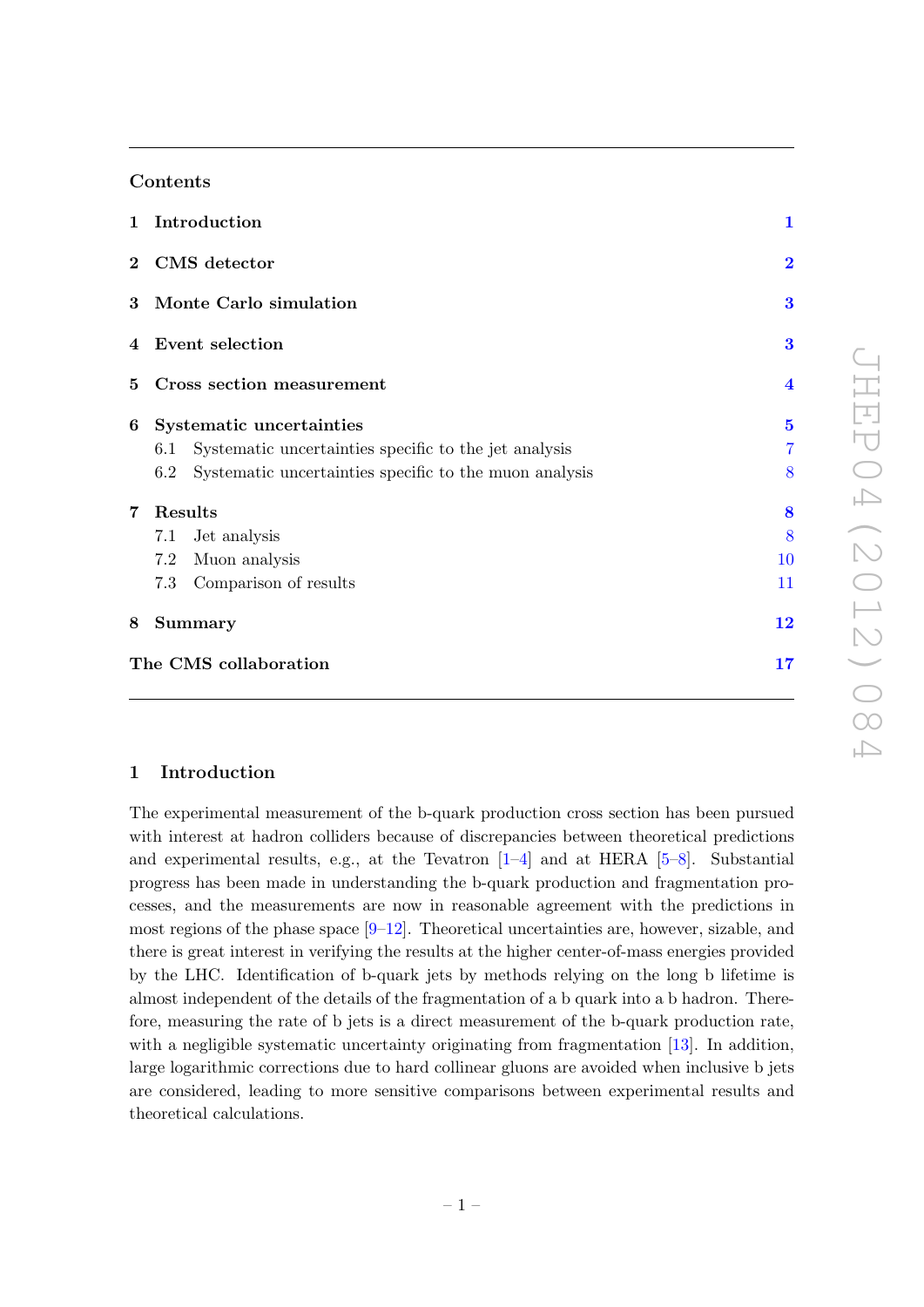First results on  $\overline{b}$  production in pp collisions at  $\sqrt{s} = 7$  TeV have been reported by the LHCb Collaboration using semi-inclusive decays in the forward rapidity region [\[14\]](#page-15-3), and by the Compact Muon Solenoid (CMS) Collaboration [\[15\]](#page-15-4) using inclusive b  $\rightarrow \mu X$  decays [\[16\]](#page-15-5) in the central rapidity region and measuring the b-hadron production cross section as a function of the muon transverse momentum and pseudorapidity. CMS has also measured the production cross sections of fully reconstructed  $B^+$  [\[17\]](#page-15-6),  $B^0$  [\[18\]](#page-15-7), and  $B_s$  [\[19\]](#page-15-8) mesons, as well as the angular correlations between b and  $\overline{b}$  hadrons, based on secondary vertex reconstruction [\[20\]](#page-15-9). The ATLAS Collaboration has measured the inclusive and dijet cross sections of b jets [\[21\]](#page-15-10).

This paper presents CMS measurements of b-jet cross sections in several bins of jet rapidity y and transverse momentum  $p<sub>T</sub>$ . The b-jet cross section presented in this paper is defined as the sum of the b and b jet contributions. Two independent analyses are presented: a jet analysis, selecting events with a b jet, and a muon analysis, requiring in addition a muon in the b jet. Despite the difference in the corresponding integrated luminosity  $(34 \text{ pb}^{-1}$  and  $3 \text{ pb}^{-1}$ , respectively), the precisions of the two measurements are similar and dominated by systematic uncertainties, which differ because of the use of different triggers and b-jet identification criteria. Most of the analysis procedures are common in the two analyses, and the differences are explained in the sections concerned.

The inclusive b-jet production cross section is also presented as the ratio to the inclusive jet-production cross section measured by CMS in the same rapidity intervals [\[22\]](#page-15-11). The results are compared to theoretical predictions from next-to-leading order (NLO) perturbative quantum chromodynamics (QCD) calculations and to predictions from the PYTHIA event generator [\[23\]](#page-15-12).

### <span id="page-2-0"></span>2 CMS detector

The central feature of the CMS apparatus is a superconducting solenoid, 13 m in length and 6 m in diameter, which provides an axial magnetic field of 3.8 T. The bore of the solenoid is instrumented with various particle detectors. Charged particle trajectories are measured with the silicon pixel and strip trackers, covering  $0 < \phi < 2\pi$  in azimuth and  $|\eta|$  < 2.5 in pseudorapidity, where  $\eta = -\ln[\tan \theta/2]$ , with  $\theta$  being the polar angle of the track with respect to the counterclockwise beam direction. The resolution is typically about 15  $\mu$ m on the impact parameter and about 1\% on the transverse momentum for charged particles with  $p_T < 40$  GeV. A crystal electromagnetic calorimeter (ECAL) and a brass/scintillator hadron calorimeter (HCAL) surround the tracking volume. The forward region is covered by a an iron/quartz-fiber hadron calorimeter (HF). The ECAL provides coverage in  $|\eta| < 1.5$  in a cylindrical barrel region and  $1.5 < |\eta| < 3.0$  in two endcaps. The ECAL has an energy resolution of better than 0.5% for unconverted photons with transverse energies above 100 GeV. The hadron calorimeters cover  $|\eta| < 5.0$  with a jet energy resolution of about  $100\%/\sqrt{E}$ , with the jet energy E in GeV. Muons are measured in gas-ionization detectors embedded in the steel return yoke, covering  $|\eta| < 2.4$ . A two-tier trigger system selects the most interesting pp collision events for use in physics analyses. A more detailed description of the CMS detector can be found elsewhere [\[15\]](#page-15-4).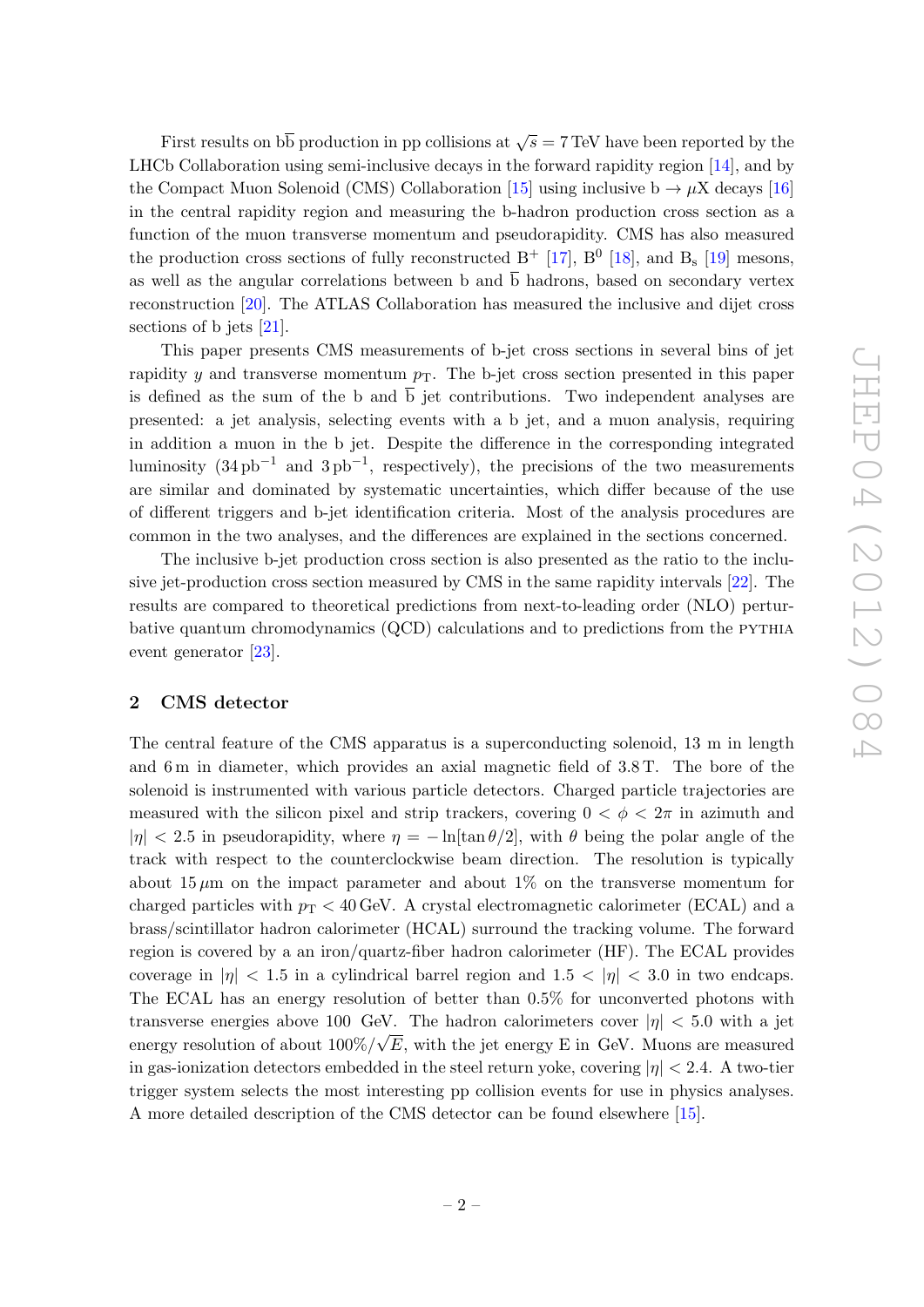#### <span id="page-3-0"></span>3 Monte Carlo simulation

A detailed Monte Carlo (MC) simulation was performed for comparisons with the data and to evaluate the selection efficiencies. Simulated events were generated with PYTHIA 6.422 [\[23\]](#page-15-12) using tune Z2 [\[24\]](#page-15-13) for the underlying event, a b-quark mass of 4.8 GeV, and the CTEQ6L1 [\[25\]](#page-15-14) proton parton distribution functions (PDF). The generated events were processed through the full GEANT4  $[26]$  detector simulation, trigger emulation, and event reconstruction chain.

The inclusive jet NLO theoretical prediction was calculated with  $NLOJET++ [27]$  $NLOJET++ [27]$ using the CTEQ6.6M PDF set [\[25\]](#page-15-14) and FastNLO [\[28\]](#page-16-1) implementation. The factorization and renormalization scales were set to  $\mu_F = \mu_R = p_T$ . The inclusive b-jet cross section prediction was calculated with mc@nlo [\[29,](#page-16-2) [30\]](#page-16-3) using the CTEQ6M PDF set and the nominal b-quark mass of 4.75 GeV. The parton shower and hadronization were modeled using HERWIG  $6.510$  [\[31\]](#page-16-4).

The uncertainty on the predicted cross section was calculated independently by varying the renormalization and factorization scales by factors of two, the b-quark mass by  $\pm 0.25$  GeV, and by using the CTEQ6.6M instead of the CTEQ6M parton distribution functions [\[25\]](#page-15-14).

### <span id="page-3-1"></span>4 Event selection

The data used for this measurement were collected in 2010 and were required to pass the standard event quality criteria [\[16,](#page-15-5) [22\]](#page-15-11), which reject data with anomalous or faulty behavior of the silicon tracker, calorimeters, or muon chambers. The total integrated luminosity amounts to  $34 \text{ pb}^{-1}$  for the jet analysis and to  $3 \text{ pb}^{-1}$  for the muon analysis.

The inclusive jet data were collected using a combination of minimum bias and single-jet triggers [\[15\]](#page-15-4), where each trigger covers a separate continuous  $p<sub>T</sub>$  range (18-37, 37-56, 56-84, 84-114, 114-153, and 153-196 GeV, for trigger thresholds of 0, 6, 15, 30, 50, and 70 GeV in uncorrected  $p_T$ , respectively). For each  $p_T$  bin, the trigger with the highest integrated luminosity is selected from those with >98% efficiency at all rapidities. For the muon analysis, the events are required to pass a trigger selection [\[15\]](#page-15-4) that accepts events with muons having  $p_T^{\mu} > 9 \,\text{GeV}$  and  $|\eta^{\mu}| < 2.4$ .

Jets are reconstructed using a particle-flow algorithm [\[22\]](#page-15-11), which uses the information from all CMS sub-detectors to reconstruct different types of particles produced in the event. The basic objects of the particle-flow reconstruction are the tracks of charged particles reconstructed in the central tracker, and energy deposits reconstructed in the calorimetry. These objects are clustered with the anti- $k_T$  algorithm [\[32,](#page-16-5) [33\]](#page-16-6) using the jet clustering distance parameter  $R = 0.5$ . Tight jet identification criteria [\[34\]](#page-16-7) are applied to protect against poorly modeled sources of calorimeter noise. The jet energies are corrected using estimates based on simulated events for the  $p_T$  dependence, while corrections measured from data [\[34\]](#page-16-7) are applied for the absolute scale and the rapidity dependence.

The b jets are identified by finding the secondary decay vertex of the b hadrons [\[35\]](#page-16-8). The secondary vertices from b- and c-hadron decays can be distinguished by a selection on the relative distance from the primary vertex, using the three-dimensional decay-length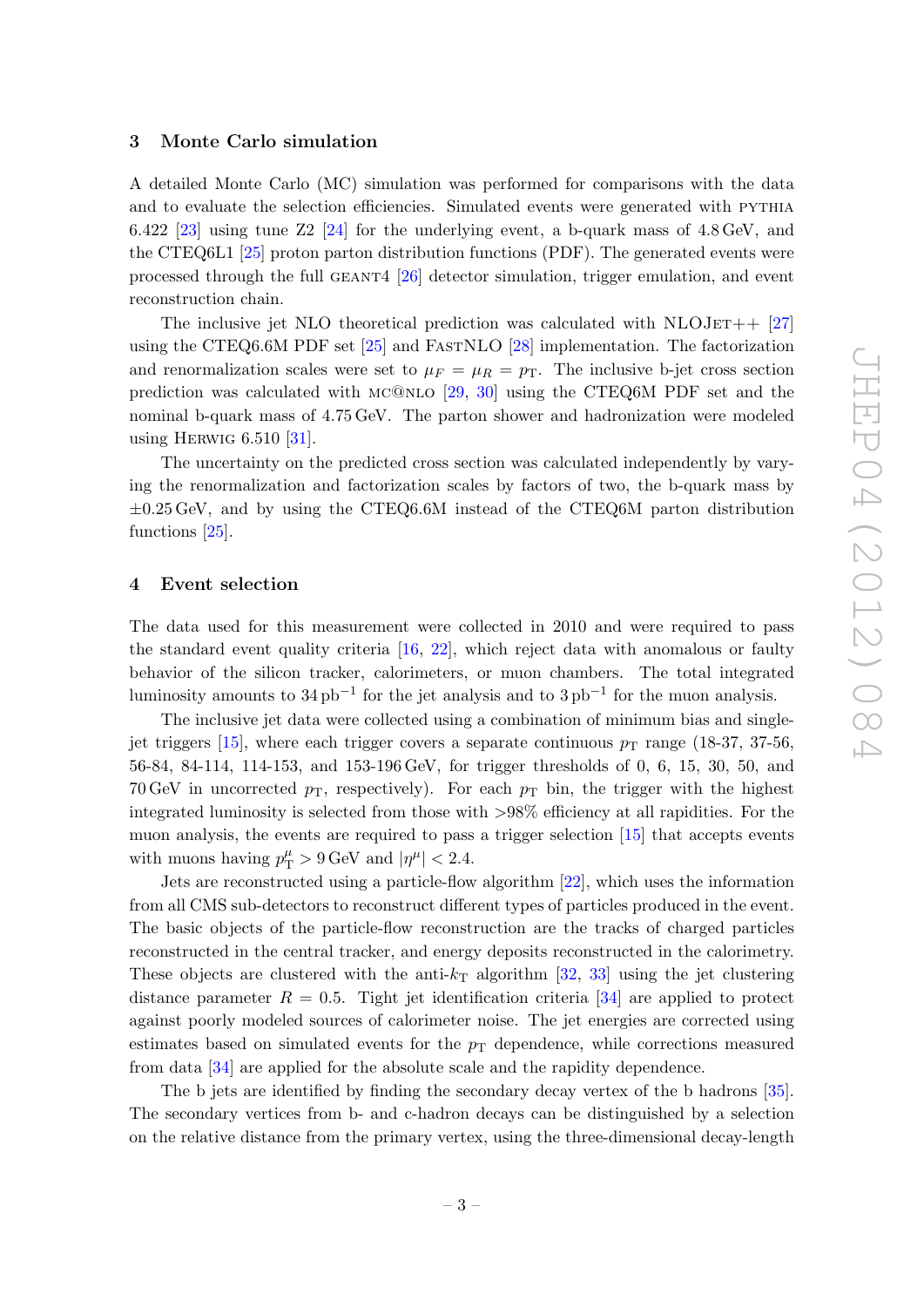significance, which is typically larger for b jets than for c, light-quark, and gluon jets. In the jet analysis, a selection based on secondary vertices with at least three tracks containing signals from the silicon pixel detector provide a clean signal against light-quark and gluonjet backgrounds. In the muon analysis, the minimum number of tracks to identify the secondary vertex is two, in order to keep the b-tagging efficiency high for semileptonic decays of b hadrons.

In the muon analysis, the offline selection requires at least one muon candidate in the  $p<sub>T</sub>$  and  $\eta$  ranges of the trigger selection that fulfills a tight muon selection identical to that used in [\[16\]](#page-15-5). The reconstructed muon is associated with the highest- $p_T$  b-tagged jet within a  $\Delta R = \sqrt{(\Delta \eta)^2 + (\Delta \phi)^2} < 0.3$  cone, where  $\Delta \eta$  and  $\Delta \phi$  refer to the angular separation between the b-tagged jet and the muon. If several muons are associated with the b-tagged jet, the muon with the highest  $p<sub>T</sub>$  is considered. According to the simulation, the average efficiency of associating the muon with the b-tagged jet is  $(76 \pm 2)\%$ . The probability of a random muon association with a jet is estimated to be less than 0.5%.

The two b-jet cross-section measurement samples are collected with different triggers and are essentially statistically independent. The effective trigger efficiency of the muon trigger is significantly higher, thereby compensating for an order of magnitude smaller integrated luminosity. A total of 43 046 jets pass the event and jet selection for the jet analysis while in the muon analysis a total of 113 561 events pass the event and jet selections, making the two analyses comparable in terms of statistical power.

#### <span id="page-4-0"></span>5 Cross section measurement

The production cross section for b jets is calculated as a double differential,

$$
\frac{\mathrm{d}^2 \sigma}{\mathrm{d}p_{\mathrm{T}} \mathrm{d}y} = \frac{N_{\mathrm{tagged}} f_{\mathrm{b}} C_{\mathrm{unfold}}}{\epsilon \Delta p_{\mathrm{T}} \Delta y \mathcal{L}} , \qquad (5.1)
$$

where  $N_{\text{tagged}}$  is the measured number of tagged jets per bin from the jet analysis and the number of jets tagged with muons from the muon analysis,  $\Delta p_T$  and  $\Delta y$  are the bin widths in  $p_T$  and y,  $f_b$  is the b-tagged sample purity,  $C_{unfold}$  is the unfolding correction, and  $\mathcal L$  is the integrated luminosity. No distinction is made between b-quark jets and  $\overline{b}$ -quark jets, so the cross section is the sum of b and b production.

The  $p<sub>T</sub>$  spectra are normalized by the respective integrated luminosities of the individual jet triggers  $[22]$ , and then combined into a continuous jet  $p<sub>T</sub>$  spectrum. Only one trigger is used for each  $p<sub>T</sub>$  bin to simplify the analysis. In the jet analysis, the reconstructed  $p<sub>T</sub>$ spectra are unfolded using the ansatz method [\[36,](#page-16-9) [37\]](#page-16-10), with the jet  $p_T$  resolution obtained with data-based methods from dijet data [\[34\]](#page-16-7). In the muon analysis, an unfolding (jet migration) correction derived from simulated events is applied to the selection efficiency as the bin-by-bin ratio of the number of generated b jets in a given  $p<sub>T</sub>$  or rapidity bin to the number of reconstructed b candidates in that bin. In the simulation, the generated jets are constructed by clustering the stable particles produced during the hadronization process including neutrinos in the muon analysis, but not in the jet analysis. The two unfolding methods produce consistent results within the uncertainties of the jet  $p_T$  spectrum and the jet  $p_T$ -resolution modeling, which are negligible compared to the total systematic uncertainty.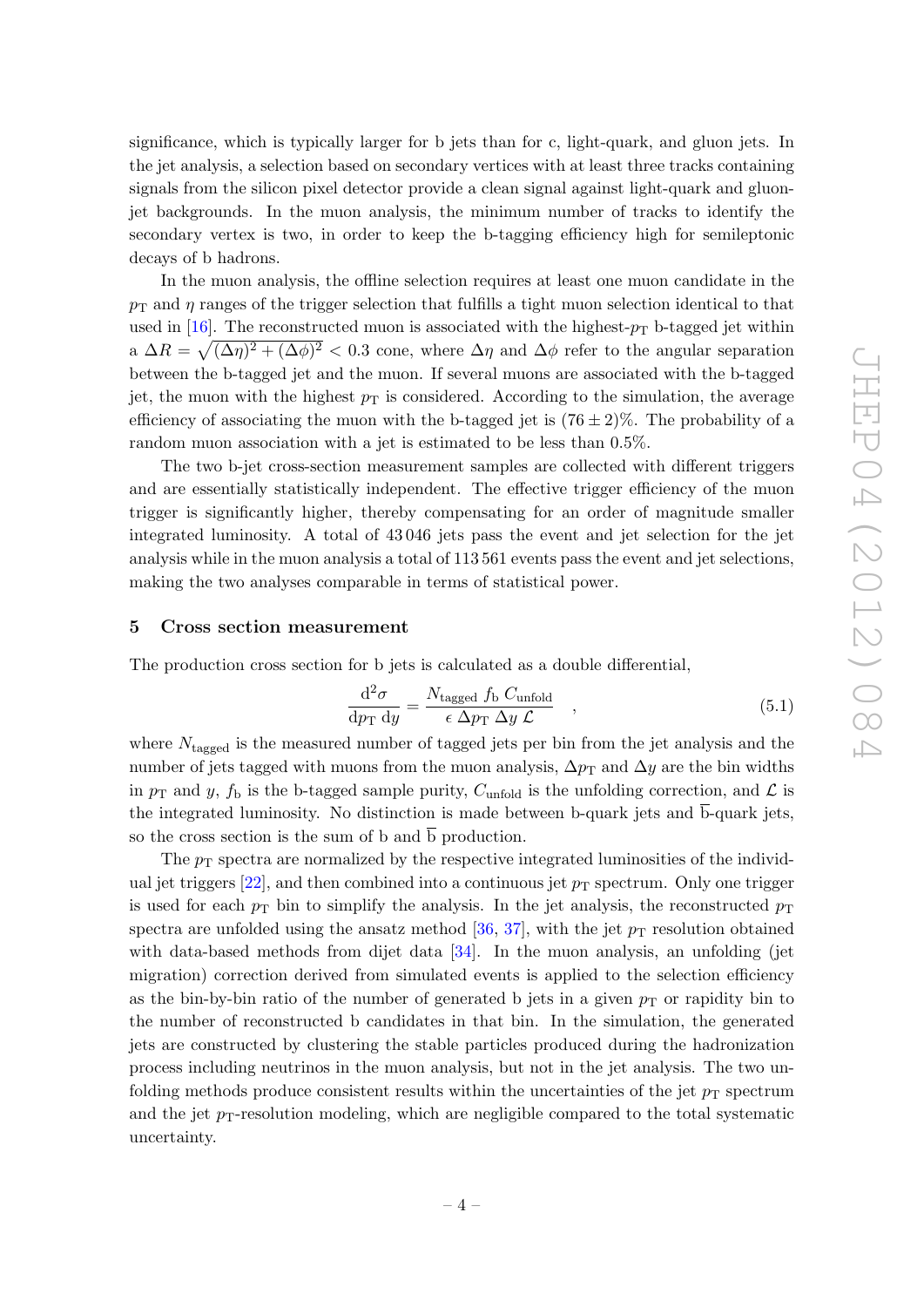The efficiency  $\epsilon$  includes the trigger efficiency, event selection efficiency, jet reconstruction and identification efficiency, and the efficiency of tagging b jets. For the muon analysis, the muon reconstruction efficiency is also included.

In the jet analysis, the efficiency is about  $0.1\%$  to mistag light-quark and gluon jets as b jets, and the b-tagging efficiency is between 5% at  $p_T \approx 18 \text{ GeV}$  and 56% at  $p_T \approx$ 100 GeV. The efficiency rises at higher  $p_T$  as the average b-hadron decay length increases. To moderate the statistical fluctuations in the simulation, the b-tagging efficiency in each rapidity bin is fitted to a functional parameterization versus  $p_T$  accounting for various effects such as the b-hadron proper time and the boost of secondary vertex decay products. The fit result is used in the analysis. In the muon analysis, the average b-tagging efficiency is about 60% in the barrel region ( $|y| < 0.9$ ) and about 55% for the endcap region (1.2 <  $|y| < 2.4$ ). It increases from 50% to 75% for b-jet transverse momenta from 30 to 100 GeV. The data/simulation scale factor for the b-tagging efficiency applied in the analysis is 0.95, with an uncertainty of  $10\%$  [\[35\]](#page-16-8).

In the jet analysis, the distribution of the invariant mass of the tracks originating from the secondary vertex is fitted with probability density functions corresponding to vertex mass distributions for light-, charm-, and b-flavor jets taken from simulated events. The relative normalizations for the combined light- and charm-flavor distribution and the bflavor distribution are free parameters in the fit. The resulting estimates of  $f<sub>b</sub>$  from data and simulated events are shown in figure  $1$  (left). The overall relative data/simulation scale factor is consistent with unity within uncertainties. Given the good agreement between data and simulation for  $p_T > 37$  GeV, the latter is used to predict the  $p_T$  and y dependence of the purity, with no additional corrections, and to extrapolate it to  $p_T < 37$  GeV.

In the muon analysis, the b-tagged sample purity is obtained from a fit to the distribution of the relative muon momentum  $p_T^{\text{rel}}$  with respect to the b-jet axis, which effectively discriminates between b events and background. Figure [1](#page-6-0) (right) shows the result of the  $p_T^{\text{rel}}$  fit, using the expected shapes from the simulated events for the muons from b-hadron decays and background from charm quark and light-flavor jets. The normalizations of the three contributions are free parameters in the fit. A b fraction of  $(86\pm5)\%$  is observed. The shapes obtained from the simulated events provide a reasonable description of the data. The  $p_T^{\text{rel}}$  fit to the data gives a light-quark and gluon contribution to the b-tagged jet sample of less than 3% for all bins in  $p_T$  and |y|. This is confirmed in the simulated events where the light-quark and gluon fraction of the b-tagged jets is estimated to be less than 2%.

#### <span id="page-5-0"></span>6 Systematic uncertainties

The inclusive b-jet differential cross section can be affected by uncertainties on the yield in each of the  $p_{\rm T}$  bins and on the measurement of the b-jet  $p_{\rm T}$  itself, which determines the amount of smearing between the neighboring bins and is corrected by unfolding. The leading uncertainties affecting the yields are due to the b-tagging efficiency, the sample purity, and the integrated luminosity. The smearing of the  $p<sub>T</sub>$  bin assignment is dominated by the jet energy scale. In the following, the systematic uncertainties common to the two analyses are discussed first, and those specific to each analysis are then described separately. All systematic uncertainties are summarized in table [1.](#page-7-1)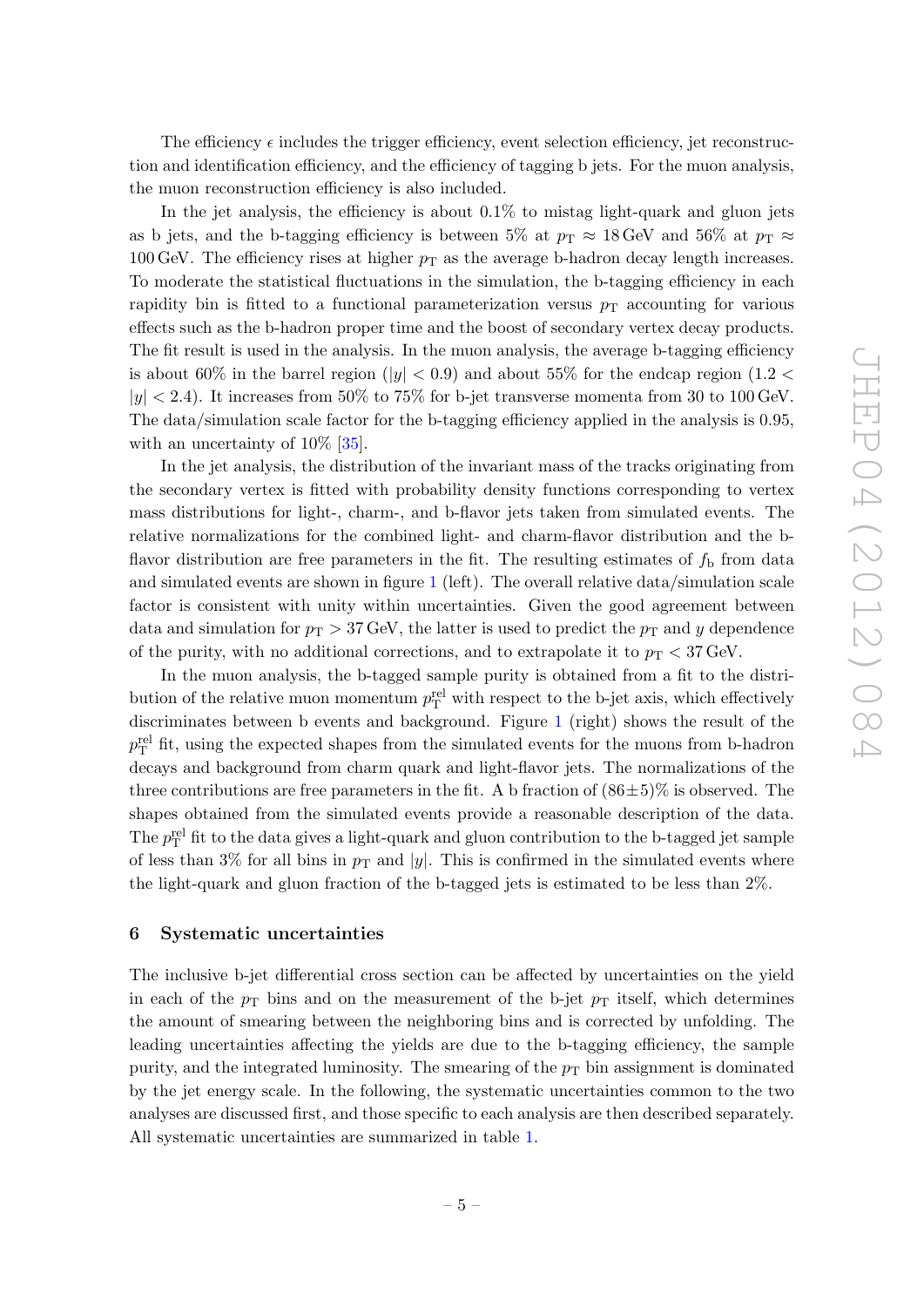

<span id="page-6-0"></span>Figure 1. The b-tagged sample purity obtained using fits to the secondary vertex mass from data and simulated events as a function of the b-jet  $p_T$  (left). The distribution of the muon transverse momentum  $p_T^{\text{rel}}$  with respect to the closest b-tagged jet in data for  $p_T > 30 \,\text{GeV}$  and  $|y| < 2.4$ , together with the maximum-likelihood fit (solid line) and its components (dashed lines) (right). The light-flavor (udsg) distribution is not visible in the figure since its contribution from the fit is consistent with zero.

The uncertainty of the jet energy correction (JEC) is estimated using photon+jet events with the jet in the barrel region, and dijet events where one jet is measured in the barrel region and the other in one of the endcaps [\[34\]](#page-16-7). These uncertainty estimates are further confirmed by indirect observations using comparisons of jet substructure between data and MC simulations, the reconstruction of the  $\pi^0$  mass peak for the ECAL energy scale, and the measurement of the single-particle response in the calorimeters using isolated charged hadrons. The uncertainty of the jet  $p<sub>T</sub>$  resolution is estimated using a comparison of dijet  $p_T$  balance between data and simulated events [\[34\]](#page-16-7).

The cross-section measurement uses the b-tagging efficiency obtained from simulated events and corrected by a scale factor measured in data. Several methods based on muon-tagged jets [\[35\]](#page-16-8) or  $t\bar{t}$  events [\[38,](#page-16-11) [39\]](#page-16-12) are used to measure the b-tagging efficiency in data. The ratio between the efficiencies measured from data and estimated from simulated events determines the scale factor of  $0.95 \pm 0.10$ .

The difference between the inclusive-jet and the b-jet energy corrections is estimated from MC fragmentation studies with PYTHIA and HERWIG to be  $0.5{\text -}1.5\%$ , while studies based on data find the inclusive jet scale uncertainty to be about 1.5-3.5% for  $p_T > 30$  GeV and  $|y| < 2.2$ . Because of the lack of direct constraints from data on the relative b-jet energy scale, the b-jet and the relative b-jet to inclusive JEC uncertainties are both taken to be the same as the inclusive JEC uncertainty [\[34\]](#page-16-7). Each 1% uncertainty in the JEC translates into a 2-5% uncertainty on the measured cross section because of the steeply falling  $p_T$  spectrum.

Signals from the HF calorimeters are used to determine the instantaneous luminosity with a systematic uncertainty of  $4\%$  [\[40\]](#page-16-13).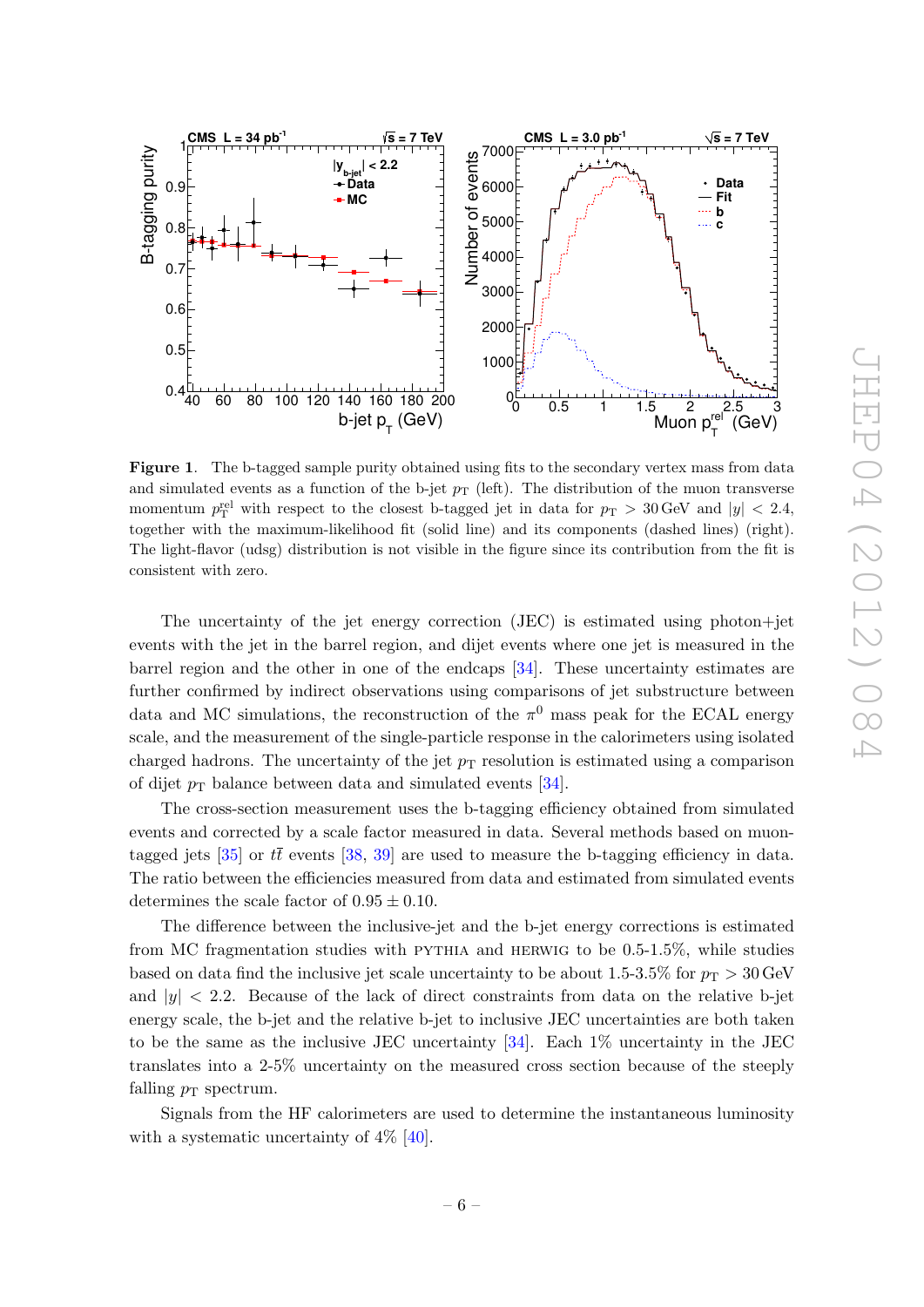| Source                                 | Jet analysis | Muon analysis |
|----------------------------------------|--------------|---------------|
| Jet energy correction (JEC)            | $6 - 8$      | $4-6$         |
| b-tagging efficiency                   | 10-22        | 10            |
| b sample purity                        | $4 - 20$     | $3-13$        |
| Luminosity                             | 4            | 4             |
| Trigger efficiency                     | $<$ 1        | 3             |
| Muon reconstruction efficiency         |              | 3             |
| Selection                              | $<$ 1        | $2 - 6$       |
| Muon-jet association                   |              | 2             |
| b fragmentation                        |              | 4             |
| $b \rightarrow \mu$ branching fraction |              | 2.5           |
| Total                                  | 13-24        | 13-20         |

<span id="page-7-1"></span>Table 1. Summary of the systematic uncertainties on the b-jet cross-section measurement, given in percent for the two analyses. The systematic uncertainties can vary depending on the b-tagged jet transverse momentum and rapidity, as indicated by the range in the table.

#### <span id="page-7-0"></span>6.1 Systematic uncertainties specific to the jet analysis

The b-tagged sample purity from the fit of the secondary vertex mass distribution and the estimate from the simulated events are in agreement within 3-4%. The purity uncertainty is dominated by the uncertainty of the charm mistag rate across most of the kinematic range, leading to a small uncertainty variation versus  $p_T$  and y. The light-flavor mistag rate is generally negligible except at high  $p<sub>T</sub>$  in the forward region, where the yields are too low to perform a reliable fit. This additional purity uncertainty is estimated by varying the light-quark and gluon mistag rate by  $\pm 30\%$ .

The dominant source of uncertainty is the b-tagging efficiency. In the ratio between the b-jet and the inclusive jet cross sections, the contribution from the luminosity uncertainty cancels, and the impact of the jet energy resolution is negligible. The contribution from the JEC in the ratio is not significantly reduced, however, because the relative b-jet JEC is assumed to be uncorrelated with the inclusive JEC. The JEC contributes 6-8% to the total uncertainty. The remaining systematic uncertainties from charm, light-quark, and gluon mistag rates contribute 3-4% to the b-tagged sample purity, except at high  $p_T$  and  $y$ , where a 30% variation in the light-quark and gluon mistag rate contributes up to 20%.

The consistency of the simulation-based corrections for the b-tagging efficiency, the b-tagged sample purity, the b-jet energy, and the inclusive jet energy scale, among others, is tested by running the full analysis chain on reconstructed simulated events and comparing the results to the particle-level  $p<sub>T</sub>$  spectra. This closure test produces good agreement between the generated and reconstructed  $p<sub>T</sub>$  spectra to within 5%. This level of agreement is consistent with the statistical uncertainty of the simulation and the systematic uncertainties of the parameterizations of the b-tagging efficiency and b-purity.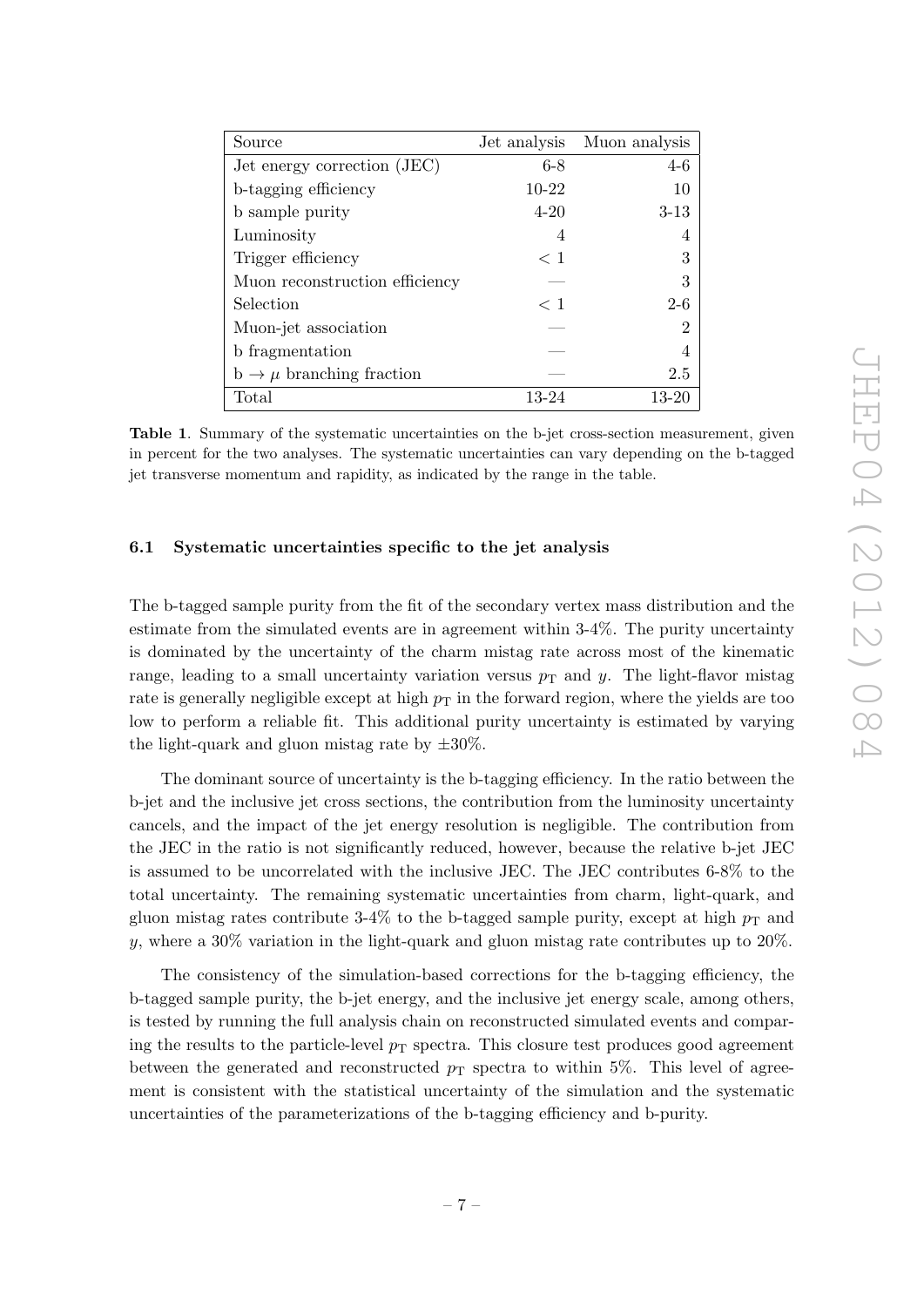#### <span id="page-8-0"></span>6.2 Systematic uncertainties specific to the muon analysis

The muon trigger efficiency is determined from data using independent jet triggers. A systematic uncertainty of 3% is assigned, which corresponds to the range of differences between trigger efficiencies derived from data for muons from Z decays, muons in b-tagged events, and muons with tight quality requirements.

The differences between the muon reconstruction efficiencies derived from data and simulated events is less than 2% in the barrel region and less than 3% in the endcap regions. A systematic uncertainty of 3% is assigned for the muon reconstruction efficiency.

The efficiency for associating a muon with a b-tagged jet agrees between data and simulation to within 2%.

The uncertainties due to variations in the  $p_T^{\text{rel}}$  distributions between data and simulated events range from 3% to 13%. This systematic uncertainty is estimated by varying the binning, including or not including the muon in the definition of the jet direction, using different Monte Carlo simulation tunes, and considering the overall difference between the data and fit results. The largest contribution (up to  $12\%$  for high- $p_T$  b jets) is from the difference between the signal fraction obtained by the  $p_T^{\text{rel}}$  fit and by a fit to the secondary vertex mass distribution.

The uncertainty from the event selection is estimated from the variation of the muon selection cuts and the jet reconstruction, and ranges from 2% to 6%. The uncertainty of the b-quark fragmentation is determined by comparing the extrapolation factors to the total muon transverse momentum range between PYTHIA and HERWIG  $[41]$ . It leads to a 4% difference. The branching fraction of b semileptonic decays into muons is known [\[42\]](#page-16-15) to a precision of 2.5%. The signal fraction is also determined with an event selection based on calorimetric jets [\[34\]](#page-16-7). The measured cross sections are consistent within the systematic uncertainty. The b fragmentation and b  $\rightarrow \mu$  branching fraction uncertainties are taken into account only for the b-jet cross section measurement extrapolated to cover the full  $p_{\rm T}$  and y range of the muons. The total systematic uncertainty is 13% at low jet  $p_{\rm T}$  and increases to 20% for high- $p_T$  b jets.

#### <span id="page-8-1"></span>7 Results

#### <span id="page-8-2"></span>7.1 Jet analysis

The measured b-jet cross section from the jet analysis is shown as a function of the jet  $p<sub>T</sub>$  for different rapidity bins in figure [2](#page-9-0) (left). The values have been multiplied by the arbitrary factors given in the figure for easier viewing. The cross section decreases by four orders of magnitude over the  $p_T$  range 18-200 GeV. This behavior is well described by the theoretical predictions from  $MC@NLO$ , shown by the solid lines in the figure. Figure [2](#page-9-0) (right) shows the ratio between the measured cross section and the theoretical predictions. The MC@NLO values tend to be below the data in the central region ( $|y| < 1.0$ ) for low  $p_T$ and above the data in the forward region ( $|y| > 2.0$ ) at large  $p<sub>T</sub>$ . The predictions from the PYTHIA generator, in contrast, agree with the data at high  $p<sub>T</sub>$ , but overestimate the cross section significantly in the  $p<sub>T</sub>$  region below 50 GeV, with the difference extending to higher  $p_T$  in the more forward region.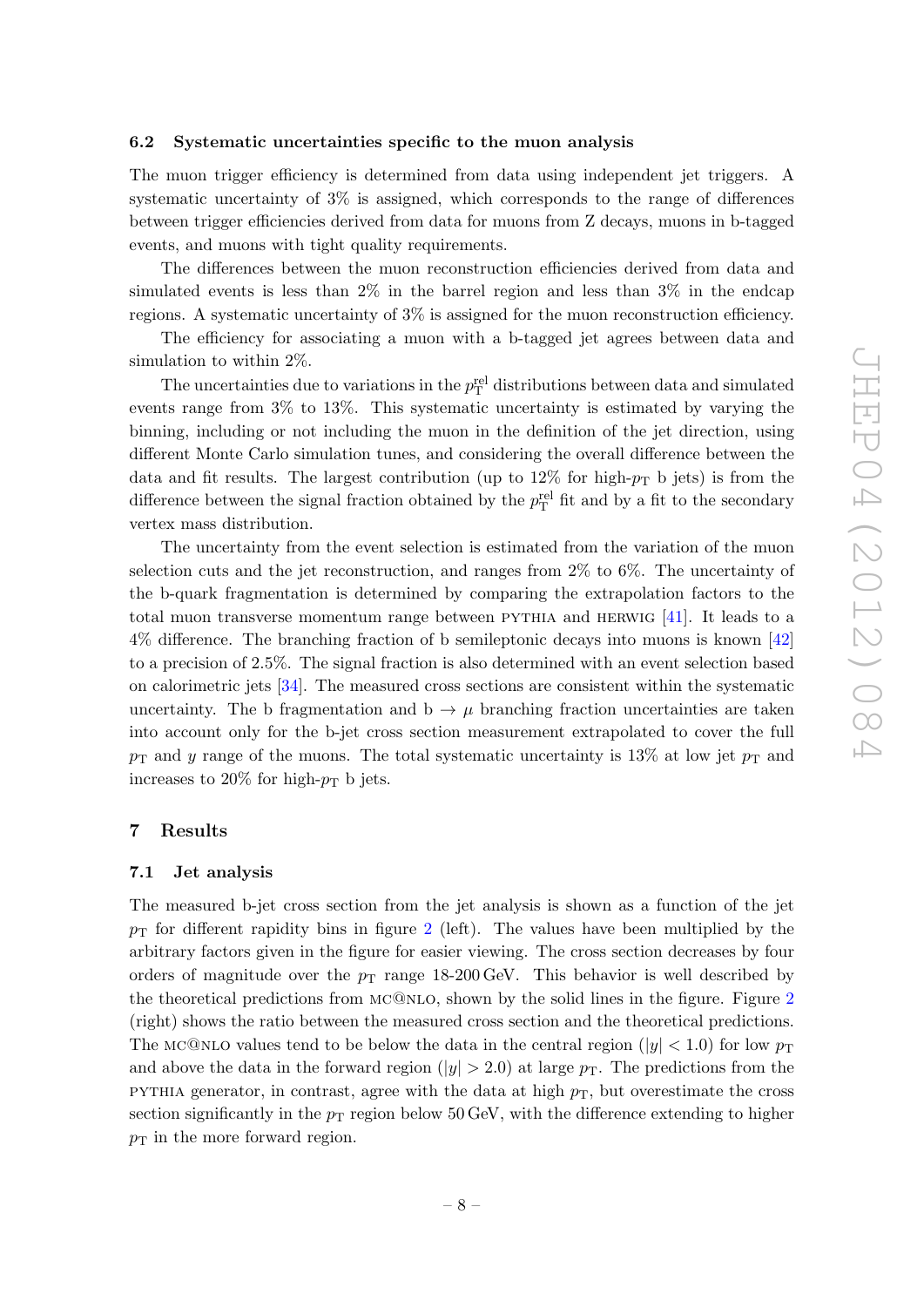

<span id="page-9-0"></span>Figure 2. Measured b-jet cross section from the jet analysis, multiplied by the arbitrary factors shown in the figure for easier viewing, compared to the MC@NLO calculation (left) and as a ratio to the mc@nlo calculation (right). The experimental systematic uncertainties are shown as a shaded band and the statistical uncertainties as error bars. The mc@nlo uncertainty is shown as dotted lines. The PYTHIA prediction is also shown in the right panel.

The ratio of the b-jet and the inclusive jet cross sections [\[22\]](#page-15-11) is shown in figure [3](#page-10-1) as a function of  $p_T$ . The ratio increases as a function of  $p_T$  by up to a factor of 2, particularly in the central region. The measurements are compared to the mc@nlo prediction divided by the FastNLO prediction of the inclusive jet cross section [\[22\]](#page-15-11). The non-perturbative corrections for the inclusive jet cross section prediction are the average of herwig6 [\[31\]](#page-16-4) and PYTHIA (tune D6T  $[43]$ ). The data and NLO predictions agree within experimental and theoretical uncertainties. Some difference between the NLO prediction and the data is observed in the central region, where the NLO values are lower than the data, and at  $p_{\rm T} > 100$  GeV and  $|y| > 2$ , where the NLO prediction is higher than the data. The PYTHIA prediction for the ratio between the inclusive b-jet and inclusive-jet cross sections is in agreement with the data across the full kinematic range of the measurement.

The total b-jet cross section is found by integrating the measured double-differential distributions over  $|y| < 2.2$  and two different  $p<sub>T</sub>$  ranges:  $18 < p<sub>T</sub> < 200$  GeV and  $32 <$  $p_{\rm T}$  < 200 GeV. The values and the corresponding MC@NLO and PYTHIA predictions are summarized in table [2.](#page-11-1)

The MC@NLO calculation predicts a total pp  $\rightarrow b\overline{b}X$  cross section of 238  $\mu$ b. The systematic uncertainty of this prediction comes from varying the renormalization scale by factors of 0.5 and 2.0 (+40%,  $-25\%$ ), from variations in the parameters of the CTEQ PDF  $(+10\%, -6\%)$ , and from the changing the b-quark mass from 4.5 to 5.0 GeV  $(+17\%$ , −14%). The total uncertainty on the theoretical calculation is shown by the shaded bands in figures [2](#page-9-0) and [3.](#page-10-1)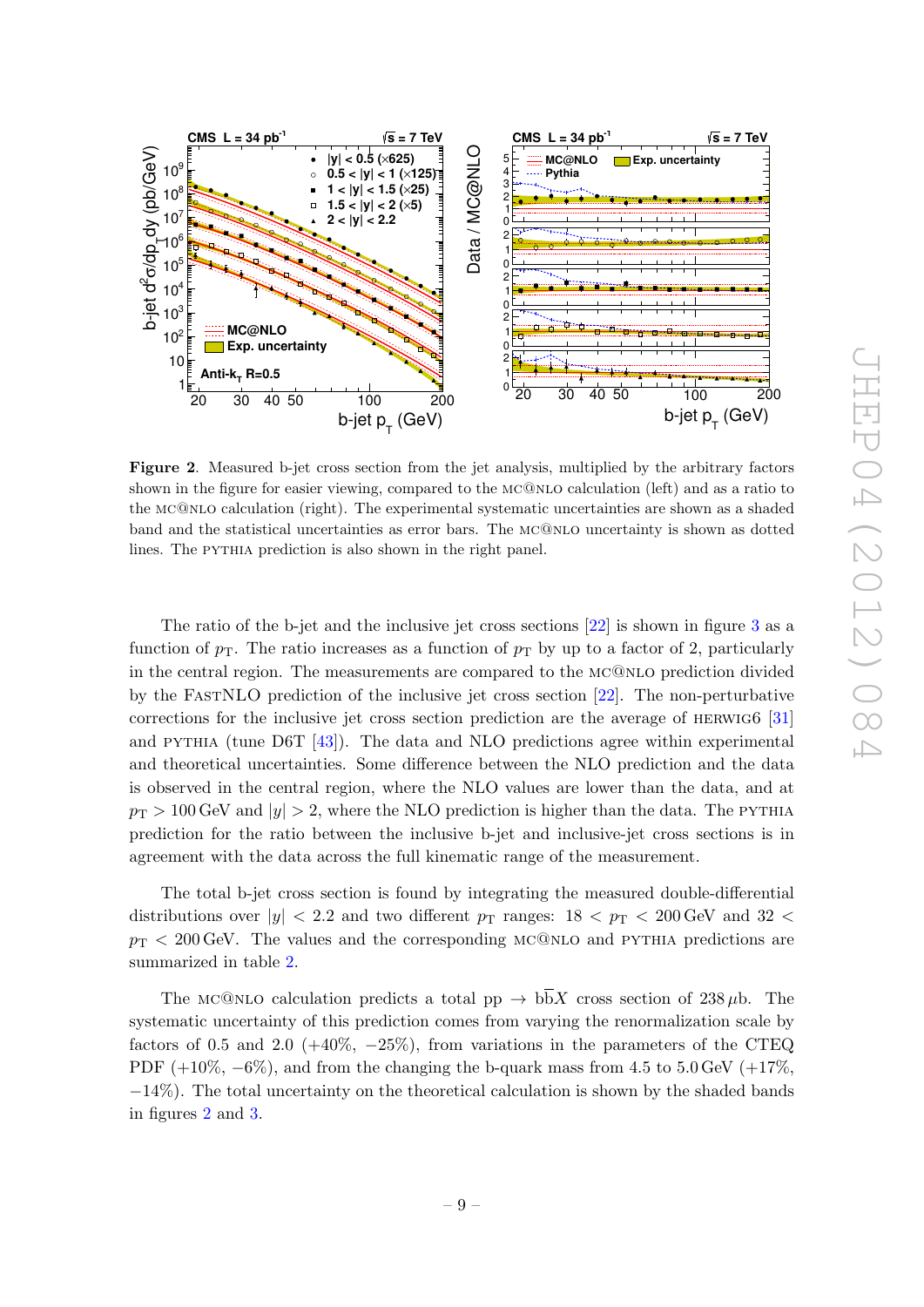

<span id="page-10-1"></span>Figure 3. Ratio of the measured b-jet cross section from the jet analysis to the inclusive jet cross section [\[22\]](#page-15-11), as a function of the b-jet  $p<sub>T</sub>$  (the jet  $p<sub>T</sub>$  in the inclusive case). The predictions from NLO calculations (MC@NLO/FASTNLO) and from PYTHIA are also shown.

#### <span id="page-10-0"></span>7.2 Muon analysis

The measured differential cross sections for inclusive b-jet production of b hadrons decaying into a muon with  $p_{\text{T}}^{\mu} > 9 \,\text{GeV}$  and  $|\eta^{\mu}| < 2.4$  $|\eta^{\mu}| < 2.4$  are shown in figure 4 as a function of the b-jet  $p_{\text{T}}$  (left) and |y| (right). They are compared with the MC@NLO and PYTHIA predictions. The dashed red lines illustrate the mc@nlo theoretical uncertainty from variations in the QCD scale, the b-quark mass, and the parton distribution functions. A difference between the PYTHIA prediction and the data is observed for b-jet  $p_T < 70$  GeV, where the PYTHIA values are higher than the data. The data are in agreement with the pythia prediction for the rapidity dependence of the cross section. However, a significant difference in shape is observed between the data and the mc@nlo predictions for the rapidity dependence of the b-jet cross section. A similar behavior had been observed in an inclusive b measurement with muons [\[16\]](#page-15-5). The absolute normalization of the measured cross section is compatible with the NLO QCD predictions within the theoretical and experimental uncertainties.

The measured cross section for b jets with  $p_T > 30$  GeV,  $|y| < 2.4$ , and the b hadrons decaying into muons in the kinematic range  $p_T^{\mu} > 9 \,\text{GeV}$  and  $|\eta^{\mu}| < 2.4$  $|\eta^{\mu}| < 2.4$  $|\eta^{\mu}| < 2.4$ , is shown in table 2. The value is obtained by summing over all  $p_T$  bins.

The measurements in the restricted muon kinematic range are extrapolated to cover the full muon  $p_T$  and y ranges using the PYTHIA simulation, in order to obtain the b-jet cross section limited only by the b-jet  $p<sub>T</sub>$  and y. The extrapolation also corrects for the branching fraction of b semileptonic decays into muons and for the muon acceptance. The extrapolation factor changes from 5% at low b-jet  $p_T$  to 20% at high  $p_T$ . The MC@NLO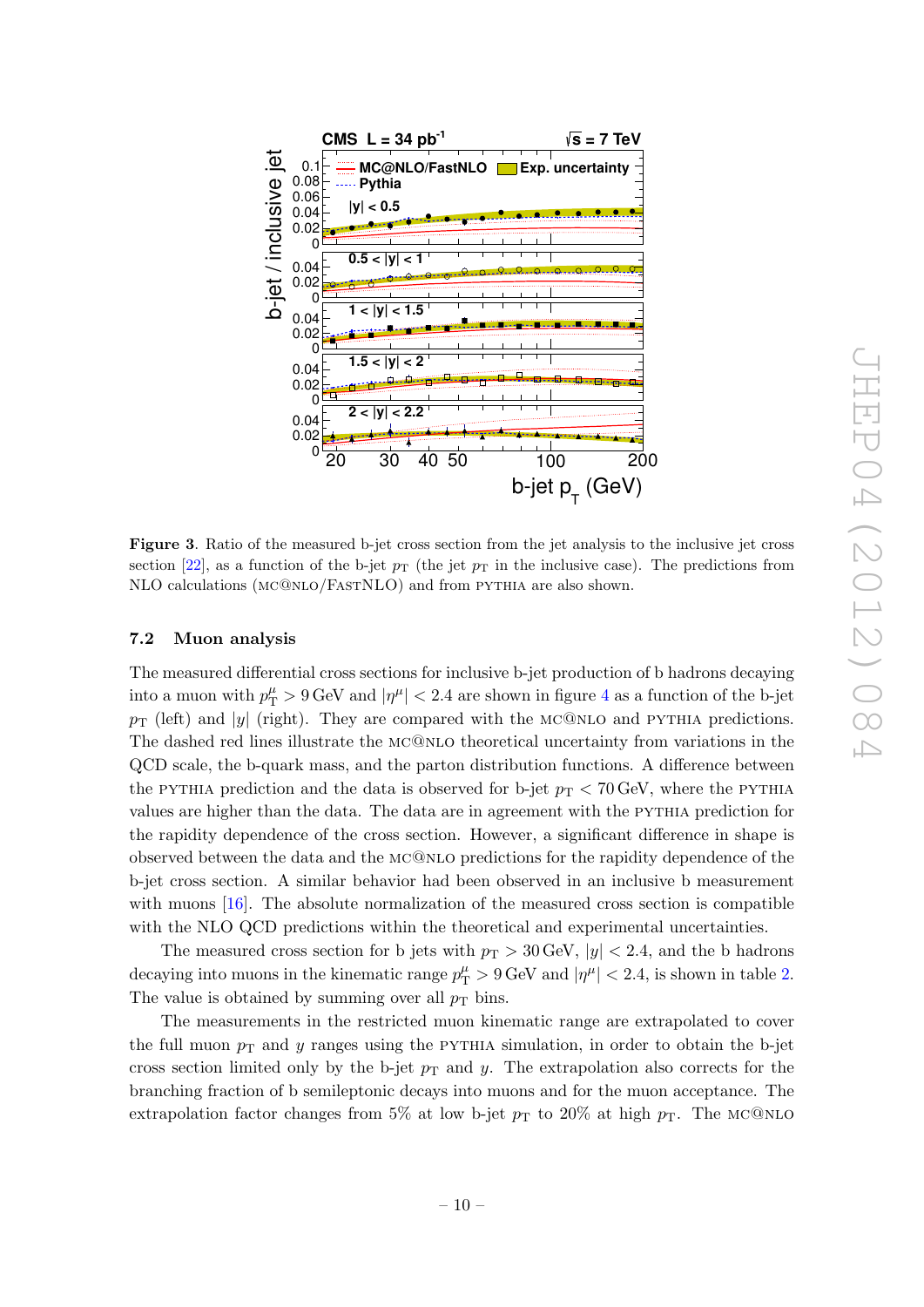|     |                                                            | Data<br>$(\mu b)$                                                                                                      | MC@NLO<br>$(\mu b)$                      | <b>PYTHIA</b><br>$(\mu b)$ |
|-----|------------------------------------------------------------|------------------------------------------------------------------------------------------------------------------------|------------------------------------------|----------------------------|
| Jet |                                                            | $p_T > 18 \,\text{GeV}$ 9.75 $\pm$ 0.32 $\pm$ 1.67 $\pm$ 0.39                                                          | $7.3_{-1.8}^{+2.9} \pm 1.2 \pm 0.7$      | 15.3                       |
|     |                                                            | $p_T > 32 \text{ GeV}$ 1.73 $\pm$ 0.07 $\pm$ 0.20 $\pm$ 0.07                                                           | $1.3_{-0.3}^{+0.5} \pm 0.2 \pm 0.1$      | 2.1                        |
|     | $p_{\rm T}^{\mu} > 9 \,\text{GeV}$<br>$ \eta^{\mu}  < 2.4$ | Muon $p_T > 30 \text{ GeV}$ $0.113 \pm 0.001 \pm 0.014 \pm 0.005$ $0.113_{-0.023}^{+0.04} \pm 0.003 \pm 0.005$ $0.158$ |                                          |                            |
|     | $p_T > 30$ GeV                                             | $2.25 \pm 0.01 \pm 0.31 \pm 0.09$                                                                                      | $1.83_{-0.49}^{+0.64} \pm 0.05 \pm 0.08$ | 3.27                       |

<span id="page-11-1"></span>Table 2. The b-jet cross sections (in  $\mu$ b) measured from the jet and muon analyses. The b-jet rapidity range is  $|y| < 2.2$  and  $|y| < 2.4$  for the jet and muon analyses, respectively. The value for  $p_T > 30$  GeV from the muon analysis is an extrapolated result. For the data, the first uncertainty is statistical, the second is systematic, and the third is associated with the estimation of the integrated luminosity. For the mc@nlo prediction, the first uncertainty is from the variations in the QCD scale, the second from the b-quark mass, and the third from the parton distribution functions.

extrapolation factors are similar to those of PYTHIA at high b-jet  $p<sub>T</sub>$ , while they are about  $20\%$  larger at low  $p_T$ . The cross section measured in data and the corresponding MC@NLO and pythia predictions are summarized in table [2.](#page-11-1)

#### <span id="page-11-0"></span>7.3 Comparison of results

The measurements from the two analyses are compared in figure [5](#page-13-0) by adjusting the b-jet cross section from the muon analysis to have the same visible phase space definition as the inclusive b-jet analysis, using pythia for the extrapolation. The overall extrapolation factor is between 0.85 at  $p_T = 30$  GeV and 0.82 at  $p_T = 200$  GeV, and accounts for the reduction in rapidity range from  $|y| < 2.4$  to  $|y| < 2.2$ , exclusion of neutrinos from the particle jet definition, and for counting all b-jets in the event. No additional uncertainty is assigned to the displayed cross sections beyond the experimental uncertainties quoted in table [1](#page-7-1) and discussed in section [6.](#page-5-0) The closed circles in figure [5](#page-13-0) correspond to the measured inclusive b-jet  $p_T$  spectrum, and the closed squares show the b-jet  $p_T$  spectrum from the muon analysis, with the yellow band representing the total experimental uncertainty. Two sets of b-jet cross-section measurements from the ATLAS Collaboration [\[21\]](#page-15-10), also found using a jet analysis and a muon analysis, are shown in the figure for comparison. The CMS results are in good agreement with each other and with the ATLAS measurements to within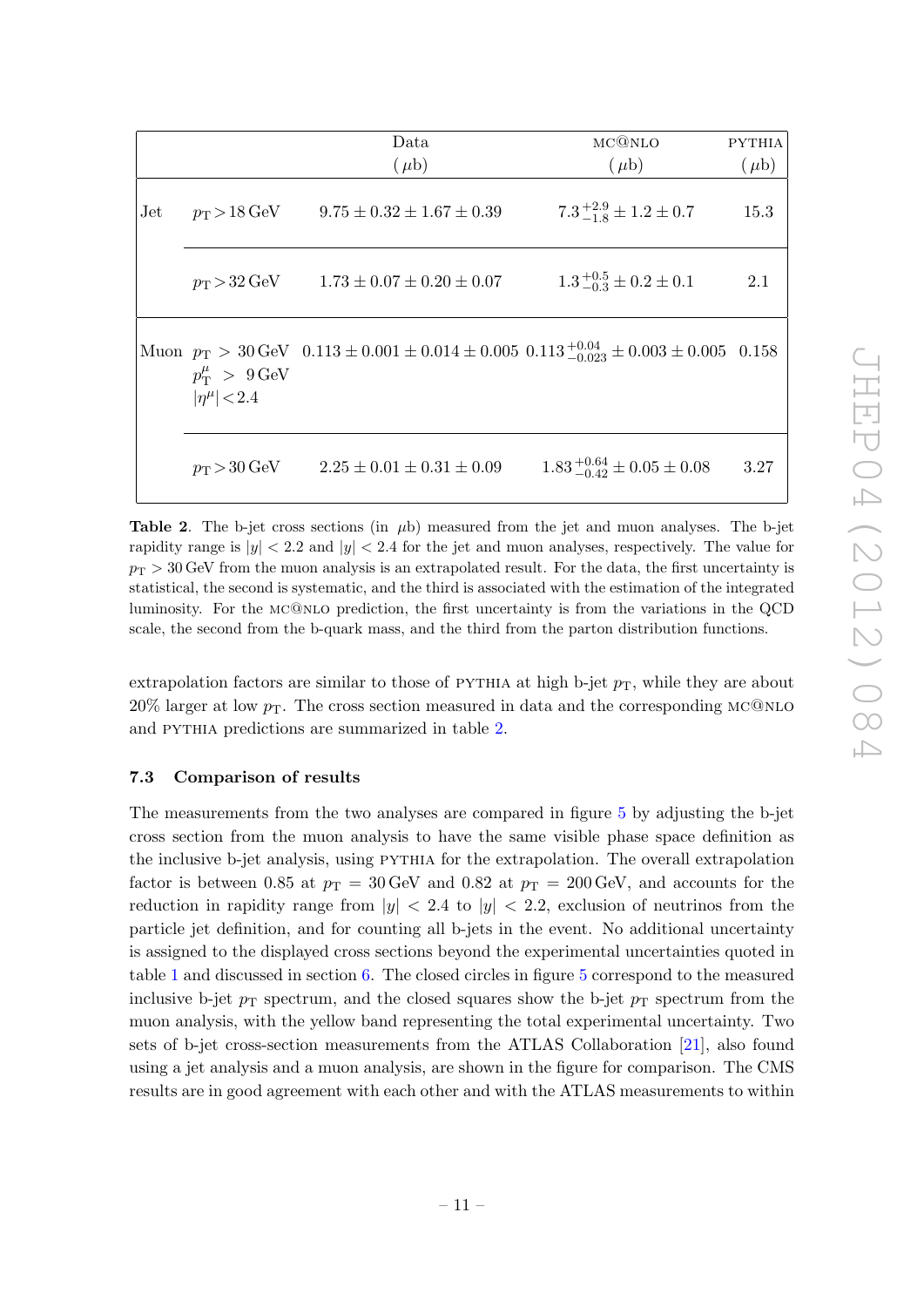

<span id="page-12-1"></span>Figure 4. The differential b-jet cross section from the muon analysis as a function of the b-jet  $p_{\rm T}$  (left) and |y| (right), with  $p_{\rm T}^{\mu} > 9 \,\text{GeV}$  and  $|\eta^{\mu}| < 2.4$ , and the predictions from PYTHIA and mc@nlo. The error bars on the points correspond to the experimental statistical and systematic uncertainties added in quadrature. The dashed lines represent the mc@nlo uncertainty.

their respective uncertainties. The theoretical prediction from the NLO calculation [\[29,](#page-16-2) [30\]](#page-16-3) is displayed as the solid line in the figure, with the dotted lines showing the systematic uncertainties. The CMS results are consistent with the NLO predictions.

#### <span id="page-12-0"></span>8 Summary

The b-jet production cross section has been measured in pp collisions at  $\sqrt{s} = 7$  TeV. The results were presented in several rapidity intervals as a function of the jet transverse momentum. The results were also given as the ratio of the b-jet production cross section and the inclusive jet production cross section. The results of two independent but compatible analyses were reported: a jet analysis selecting events with a b jet or a  $\overline{b}$  jet, and a muon analysis requiring in addition the presence of a muon, based on integrated luminosities of  $34\,\mathrm{pb}^{-1}$  and  $3\,\mathrm{pb}^{-1}$ , respectively.

The measured values of the cross section were found to lie between the mc@nlo and the PYTHIA predictions. The previous CMS measurements of  $B^+$  [\[17\]](#page-15-6),  $B^0$  [\[18\]](#page-15-7), and  $B_s$  [\[19\]](#page-15-8) production cross sections, and an inclusive b-jet measurement with muons [\[16\]](#page-15-5), also gave values between these two predictions. The measurement of the b-jet production cross section presented here will provide valuable input for testing various theoretical models of b production and for further constraining their parameters.

#### Acknowledgments

We wish to congratulate our colleagues in the CERN accelerator departments for the excellent performance of the LHC machine. We thank the technical and administrative staff at CERN and other CMS institutes. This work was supported by the Austrian Federal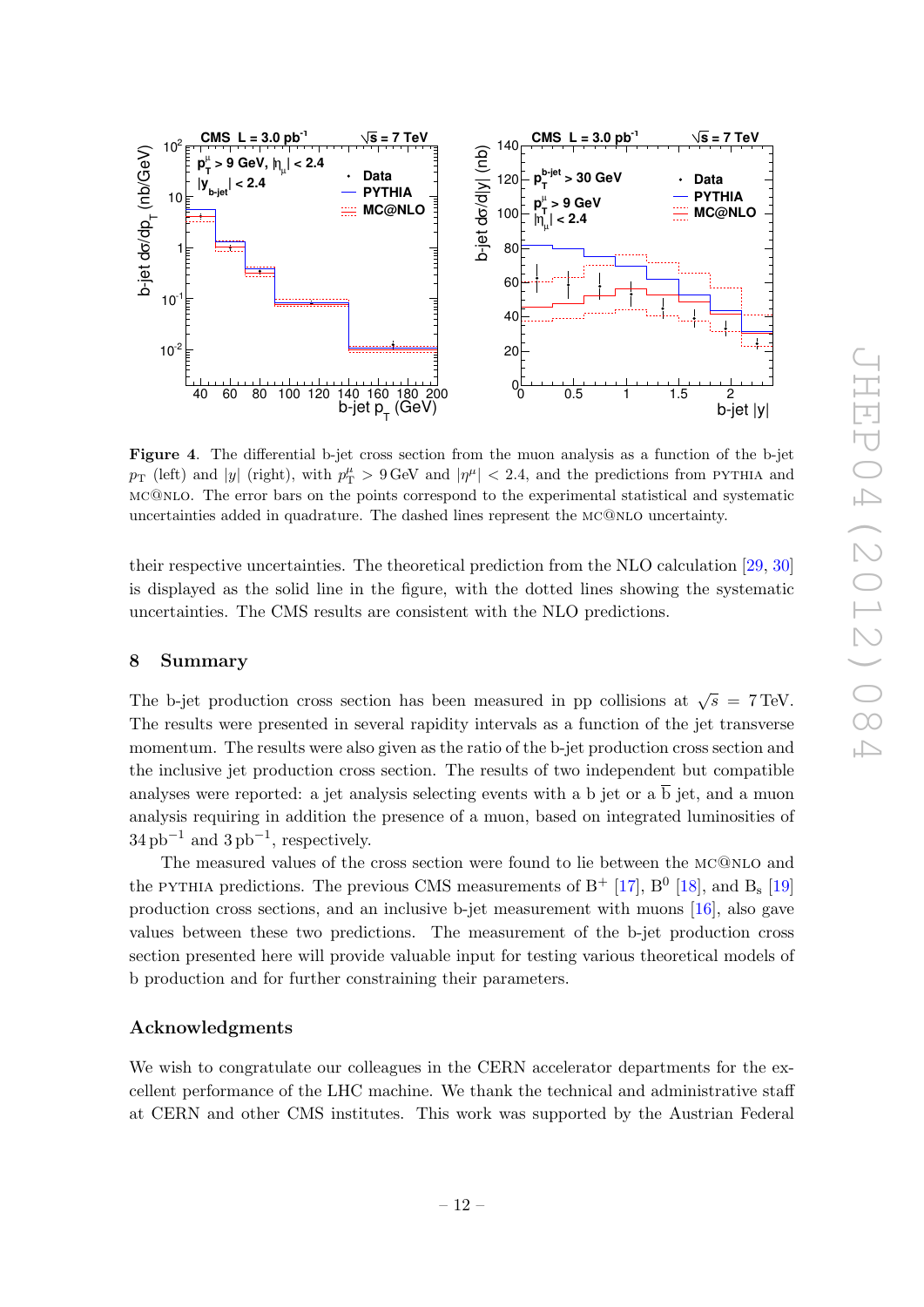

<span id="page-13-0"></span>**Figure 5.** Measured b-jet cross sections in the jet and muon analyses as a function of the b-jet  $p_T$ , compared to the mc@nlo calculation and to measurements from ATLAS [\[21\]](#page-15-10).

Ministry of Science and Research; the Belgium Fonds de la Recherche Scientifique, and Fonds voor Wetenschappelijk Onderzoek; the Brazilian Funding Agencies (CNPq, CAPES, FAPERJ, and FAPESP); the Bulgarian Ministry of Education and Science; CERN; the Chinese Academy of Sciences, Ministry of Science and Technology, and National Natural Science Foundation of China; the Colombian Funding Agency (COLCIENCIAS); the Croatian Ministry of Science, Education and Sport; the Research Promotion Foundation, Cyprus; the Ministry of Education and Research, Recurrent financing contract SF0690030s09 and European Regional Development Fund, Estonia; the Academy of Finland, Finnish Ministry of Education and Culture, and Helsinki Institute of Physics; the Institut National de Physique Nucléaire et de Physique des Particules / CNRS, and Commissariat à l'Energie Atomique et aux Énergies Alternatives / CEA, France; the Bundesministerium für Bildung und Forschung, Deutsche Forschungsgemeinschaft, and Helmholtz-Gemeinschaft Deutscher Forschungszentren, Germany; the General Secretariat for Research and Technology, Greece; the National Scientific Research Foundation, and National Office for Research and Technology, Hungary; the Department of Atomic Energy and the Department of Science and Technology, India; the Institute for Studies in Theoretical Physics and Mathematics, Iran; the Science Foundation, Ireland; the Istituto Nazionale di Fisica Nucleare, Italy; the Korean Ministry of Education, Science and Technology and the World Class University program of NRF, Korea; the Lithuanian Academy of Sciences; the Mexican Funding Agencies (CINVESTAV, CONACYT, SEP, and UASLP-FAI); the Ministry of Science and Innovation, New Zealand; the Pakistan Atomic Energy Commission; the Ministry of Science and Higher Education and the National Science Centre, Poland; the Fundação para a Ciência e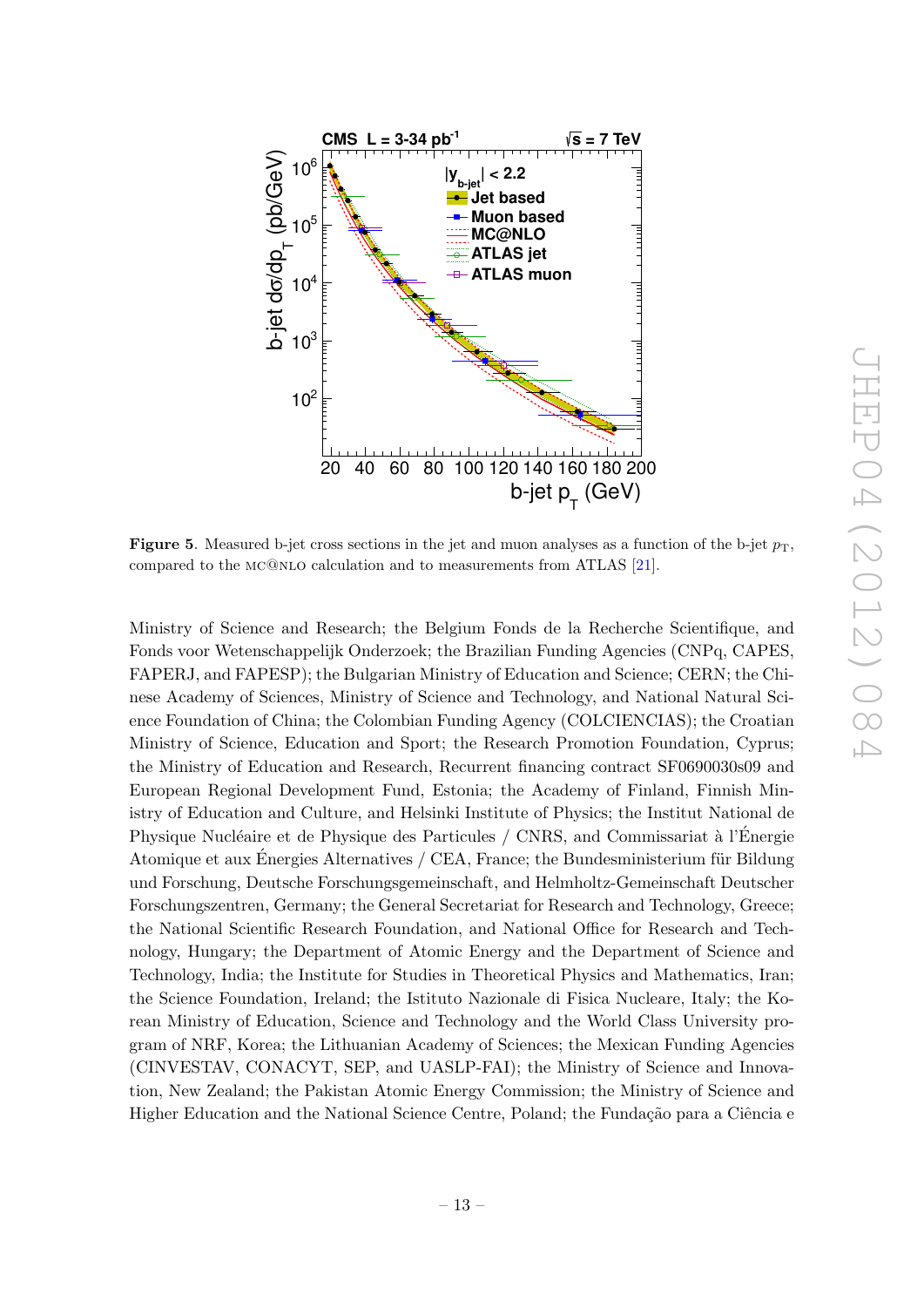a Tecnologia, Portugal; JINR (Armenia, Belarus, Georgia, Ukraine, Uzbekistan); the Ministry of Education and Science of the Russian Federation, the Federal Agency of Atomic Energy of the Russian Federation, Russian Academy of Sciences, and the Russian Foundation for Basic Research; the Ministry of Science and Technological Development of Serbia; the Ministerio de Ciencia e Innovación, and Programa Consolider-Ingenio 2010, Spain; the Swiss Funding Agencies (ETH Board, ETH Zurich, PSI, SNF, UniZH, Canton Zurich, and SER); the National Science Council, Taipei; the Scientific and Technical Research Council of Turkey, and Turkish Atomic Energy Authority; the Science and Technology Facilities Council, U.K.; the US Department of Energy, and the US National Science Foundation.

Individuals have received support from the Marie-Curie programme and the European Research Council (European Union); the Leventis Foundation; the A. P. Sloan Foundation; the Alexander von Humboldt Foundation; the Belgian Federal Science Policy Office; the Fonds pour la Formation à la Recherche dans l'Industrie et dans l'Agriculture (FRIA-Belgium); the Agentschap voor Innovatie door Wetenschap en Technologie (IWT-Belgium); the Council of Science and Industrial Research, India; and the HOMING PLUS programme of Foundation for Polish Science, cofinanced from European Union, Regional Development Fund.

Open Access. This article is distributed under the terms of the Creative Commons Attribution License which permits any use, distribution and reproduction in any medium, provided the original author(s) and source are credited.

#### References

- <span id="page-14-0"></span>[1] D0 collaboration, S. Abachi et al., Inclusive  $\mu$  and b quark production cross-sections in  $p\bar{p}$  $\alpha$  collisions at  $\sqrt{s}$  = 1.8 TeV, [Phys. Rev. Lett.](http://dx.doi.org/10.1103/PhysRevLett.74.3548) **74** (1995) 3548 [IN[SPIRE](http://inspirehep.net/search?p=find+J+Phys.Rev.Lett.,74,3548)].
- [2] D0 collaboration, B. Abbott et al., The  $b\bar{b}$  production cross section and angular correlations  $\overline{p}$  positions at  $\sqrt{s} = 1.8$  TeV, [Phys. Lett.](http://dx.doi.org/10.1016/S0370-2693(00)00844-3) **B** 487 (2000) 264 [[hep-ex/9905024](http://arxiv.org/abs/hep-ex/9905024)] [IN[SPIRE](http://inspirehep.net/search?p=find+EPRINT+hep-ex/9905024)].
- [3] CDF collaboration, F. Abe et al., Measurement of the bottom quark production cross-section using semileptonic decay electrons in  $p\bar{p}$  collisions at  $\sqrt{s} = 1.8$  TeV, [Phys. Rev. Lett.](http://dx.doi.org/10.1103/PhysRevLett.71.500) 71 [\(1993\) 500](http://dx.doi.org/10.1103/PhysRevLett.71.500) [IN[SPIRE](http://inspirehep.net/search?p=find+J+Phys.Rev.Lett.,71,500)].
- <span id="page-14-1"></span>[4] CDF collaboration, T. Aaltonen et al., Measurement of the b-hadron production cross section  $\overline{C}D$ <sup>T</sup> conaboration, 1. Aartonen et al., *Measurement of the o-hauton production eross securing decays to*  $\mu^-$  *D0 X final states in pp collisions at*  $\sqrt{s} = 1.96$  *TeV, [Phys. Rev.](http://dx.doi.org/10.1103/PhysRevD.79.092003) D 79* [\(2009\) 092003](http://dx.doi.org/10.1103/PhysRevD.79.092003) [[arXiv:0903.2403](http://arxiv.org/abs/0903.2403)] [IN[SPIRE](http://inspirehep.net/search?p=find+EPRINT+arXiv:0903.2403)].
- <span id="page-14-2"></span>[5] H1 collaboration, C. Adloff et al., *Measurement of open beauty production at HERA*, *[Phys.](http://dx.doi.org/10.1016/S0370-2693(99)01099-0)* Lett. B 467 [\(1999\) 156](http://dx.doi.org/10.1016/S0370-2693(99)01099-0) [Erratum ibid. B 518 (2001) 331-332] [[hep-ex/9909029](http://arxiv.org/abs/hep-ex/9909029)] [IN[SPIRE](http://inspirehep.net/search?p=find+EPRINT+hep-ex/9909029)].
- [6] H1 collaboration, A. Aktas et al., Measurement of beauty production at HERA using events with muons and jets, [Eur. Phys. J.](http://dx.doi.org/10.1140/epjc/s2005-02267-0) C 41 (2005) 453  $[hep-ex/0502010]$  $[hep-ex/0502010]$  $[hep-ex/0502010]$   $[\text{nSPIRE}]$  $[\text{nSPIRE}]$  $[\text{nSPIRE}]$ .
- [7] ZEUS collaboration, S. Chekanov et al., Measurement of beauty photoproduction using decays into muons in dijet events at HERA, JHEP  $\bf{04}$  [\(2009\) 133](http://dx.doi.org/10.1088/1126-6708/2009/04/133) [[arXiv:0901.2226](http://arxiv.org/abs/0901.2226)] [IN[SPIRE](http://inspirehep.net/search?p=find+EPRINT+arXiv:0901.2226)].
- <span id="page-14-3"></span>[8] ZEUS collaboration, S. Chekanov et al., Measurement of charm and beauty production in deep inelastic eP scattering from decays into muons at HERA, [Eur. Phys. J.](http://dx.doi.org/10.1140/epjc/s10052-009-1193-x) C 65 (2010) 65 [[arXiv:0904.3487](http://arxiv.org/abs/0904.3487)] [IN[SPIRE](http://inspirehep.net/search?p=find+EPRINT+arXiv:0904.3487)].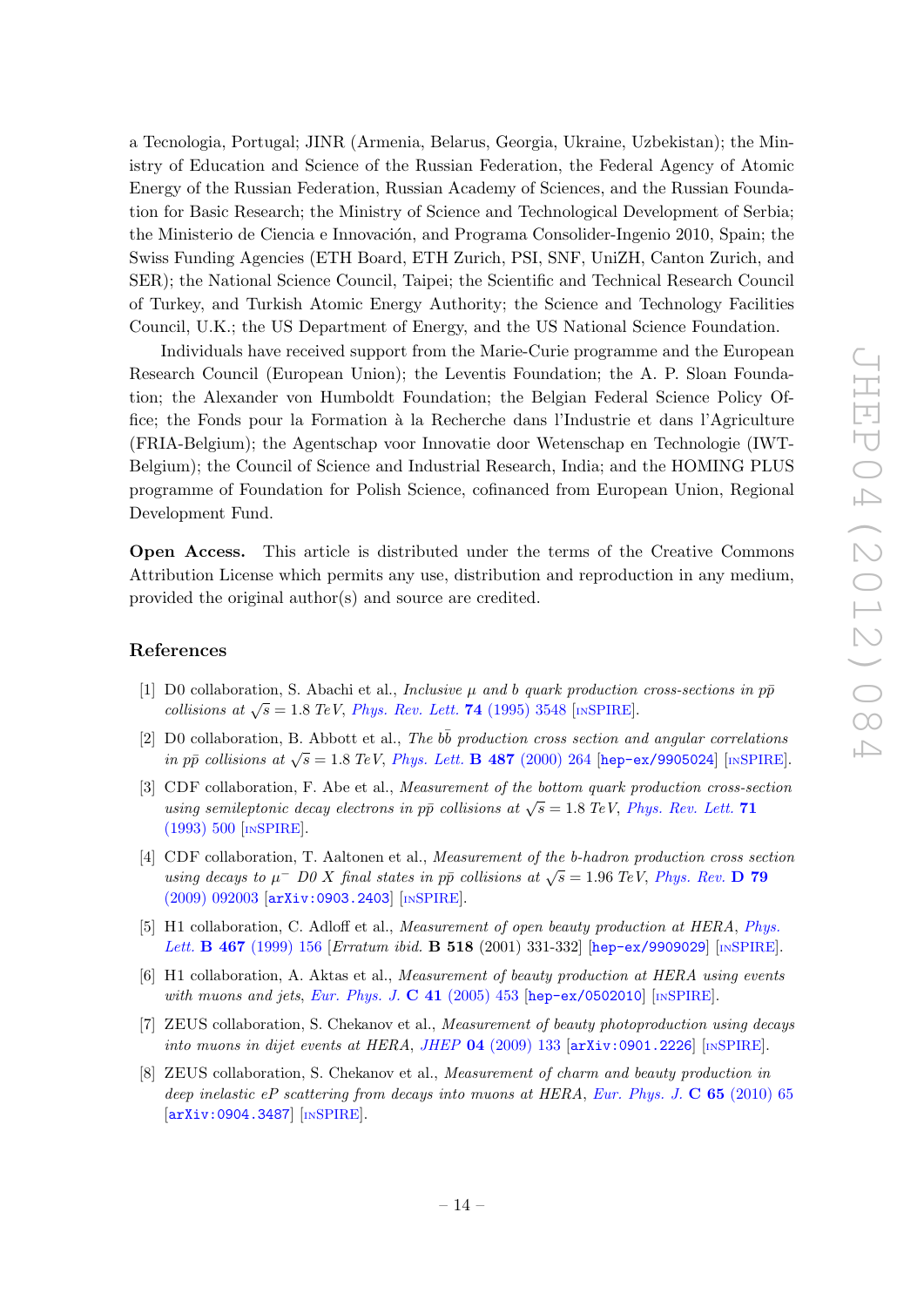- <span id="page-15-0"></span>[9] S. Frixione, M.L. Mangano, P. Nason and G. Ridolfi, Heavy quark production, Adv. Ser. Direct. High Energy Phys. 15 (1998) 609  $[hep-ph/9702287]$  $[hep-ph/9702287]$  $[hep-ph/9702287]$   $[NSPIRE]$  $[NSPIRE]$  $[NSPIRE]$ .
- [10] M. Cacciari, S. Frixione, M. Mangano, P. Nason and G. Ridolfi, QCD analysis of first b cross section data at  $1.96 \text{ TeV}$ , JHEP 07 [\(2004\) 033](http://dx.doi.org/10.1088/1126-6708/2004/07/033) [[hep-ph/0312132](http://arxiv.org/abs/hep-ph/0312132)] [IN[SPIRE](http://inspirehep.net/search?p=find+EPRINT+hep-ph/0312132)].
- [11] M.L. Mangano, The saga of bottom production in  $p\bar{p}$  collisions, [AIP Conf. Proc.](http://dx.doi.org/10.1063/1.1896706) **753** (2005) [247](http://dx.doi.org/10.1063/1.1896706) [[hep-ph/0411020](http://arxiv.org/abs/hep-ph/0411020)] [IN[SPIRE](http://inspirehep.net/search?p=find+EPRINT+hep-ph/0411020)].
- <span id="page-15-1"></span>[12] S. Frixione, *Bottom production*, [hep-ph/0408317](http://arxiv.org/abs/hep-ph/0408317) [IN[SPIRE](http://inspirehep.net/search?p=find+EPRINT+hep-ph/0408317)].
- <span id="page-15-2"></span>[13] S. Frixione and M.L. Mangano, Heavy quark jets in hadronic collisions, [Nucl. Phys.](http://dx.doi.org/10.1016/S0550-3213(96)00577-9) B 483 [\(1997\) 321](http://dx.doi.org/10.1016/S0550-3213(96)00577-9) [[hep-ph/9605270](http://arxiv.org/abs/hep-ph/9605270)] [IN[SPIRE](http://inspirehep.net/search?p=find+EPRINT+hep-ph/9605270)].
- <span id="page-15-3"></span>[14] LHCB collaboration, R. Aaij et al., *Measurement of*  $\sigma(pp \to b\bar{b}X)$  at  $\sqrt{s} = 7 \text{ TeV}$  in the forward region, [Phys. Lett.](http://dx.doi.org/10.1016/j.physletb.2010.10.010)  $\bf{B}$  694 (2010) 209  $\left[$ [arXiv:1009.2731](http://arxiv.org/abs/1009.2731) $\right]$  [IN[SPIRE](http://inspirehep.net/search?p=find+EPRINT+arXiv:1009.2731)].
- <span id="page-15-4"></span>[15] CMS collaboration, The CMS experiment at the CERN LHC, 2008 JINST 3 [S08004](http://dx.doi.org/10.1088/1748-0221/3/08/S08004) [IN[SPIRE](http://inspirehep.net/search?p=find+JINST,03,S08004)].
- <span id="page-15-5"></span>[16] CMS collaboration, V. Khachatryan et al., Inclusive b-hadron production cross section with muons in pp collisions at  $\sqrt{s} = 7 \text{ TeV}$ , JHEP 03 [\(2011\) 090](http://dx.doi.org/10.1007/JHEP03(2011)090) [[arXiv:1101.3512](http://arxiv.org/abs/1101.3512)] [IN[SPIRE](http://inspirehep.net/search?p=find+EPRINT+arXiv:1101.3512)].
- <span id="page-15-6"></span>[17] CMS collaboration, V. Khachatryan et al., *Measurement of the B<sup>+</sup> production cross section* in pp collisions at  $\sqrt{s} = 7$  TeV, [Phys. Rev. Lett.](http://dx.doi.org/10.1103/PhysRevLett.106.112001) 106 (2011) 112001 [[arXiv:1101.0131](http://arxiv.org/abs/1101.0131)] [IN[SPIRE](http://inspirehep.net/search?p=find+EPRINT+arXiv:1101.0131)].
- <span id="page-15-7"></span>[18] CMS collaboration, S. Chatrchyan et al., *Measurement of the*  $B^0$  *production cross section in* pp collisions at  $\sqrt{s} = 7 \text{ TeV}$ , [Phys. Rev. Lett.](http://dx.doi.org/10.1103/PhysRevLett.106.252001) 106 (2011) 252001 [[arXiv:1104.2892](http://arxiv.org/abs/1104.2892)] [IN[SPIRE](http://inspirehep.net/search?p=find+EPRINT+arXiv:1104.2892)].
- <span id="page-15-8"></span>[19] CMS collaboration, S. Chatrchyan et al., *Measurement of the strange*  $B_s^0$  *meson production* cross section with  $J/\psi\phi$  decays in pp collisions at  $\sqrt{s} = 7 \text{ TeV}$ , [Phys. Rev.](http://dx.doi.org/10.1103/PhysRevD.84.052008) **D 84** (2011) [052008](http://dx.doi.org/10.1103/PhysRevD.84.052008) [[arXiv:1106.4048](http://arxiv.org/abs/1106.4048)] [IN[SPIRE](http://inspirehep.net/search?p=find+EPRINT+arXiv:1106.4048)].
- <span id="page-15-9"></span>[20] CMS collaboration, V. Khachatryan et al., Measurement of  $b\bar{b}$  angular correlations based on secondary vertex reconstruction at  $\sqrt{s} = 7$  TeV, JHEP 03 [\(2011\) 136](http://dx.doi.org/10.1007/JHEP03(2011)136) [[arXiv:1102.3194](http://arxiv.org/abs/1102.3194)] [IN[SPIRE](http://inspirehep.net/search?p=find+EPRINT+arXiv:1102.3194)].
- <span id="page-15-10"></span>[21] ATLAS collaboration, G. Aad et al., Measurement of the inclusive and dijet cross-sections of b-jets in pp collisions at  $\sqrt{s}$  = 7 TeV with the ATLAS detector, [Eur. Phys. J.](http://dx.doi.org/10.1140/epjc/s10052-011-1846-4) C 71 (2011) [1846](http://dx.doi.org/10.1140/epjc/s10052-011-1846-4) [[arXiv:1109.6833](http://arxiv.org/abs/1109.6833)] [IN[SPIRE](http://inspirehep.net/search?p=find+EPRINT+arXiv:1109.6833)].
- <span id="page-15-11"></span>[22] CMS collaboration, S. Chatrchyan et al., Measurement of the inclusive jet cross section in pp collisions at  $\sqrt{s}$  = 7 TeV, [Phys. Rev. Lett.](http://dx.doi.org/10.1103/PhysRevLett.107.132001) 107 (2011) 132001 [[arXiv:1106.0208](http://arxiv.org/abs/1106.0208)] [IN[SPIRE](http://inspirehep.net/search?p=find+EPRINT+arXiv:1106.0208)].
- <span id="page-15-12"></span>[23] T. Sjöstrand, S. Mrenna and P.Z. Skands,  $PYTHIA$  6.4 physics and manual, [JHEP](http://dx.doi.org/10.1088/1126-6708/2006/05/026) 05 [\(2006\) 026](http://dx.doi.org/10.1088/1126-6708/2006/05/026) [[hep-ph/0603175](http://arxiv.org/abs/hep-ph/0603175)] [IN[SPIRE](http://inspirehep.net/search?p=find+EPRINT+hep-ph/0603175)].
- <span id="page-15-13"></span>[24] R. Field, Early LHC underlying event data - Findings and surprises,  $arXiv:1010.3558$ [IN[SPIRE](http://inspirehep.net/search?p=find+EPRINT+arXiv:1010.3558)].
- <span id="page-15-14"></span>[25] J. Pumplin, D. Stump, J. Huston, H. Lai, P.M. Nadolsky, et al., New generation of parton distributions with uncertainties from global QCD analysis, JHEP 07 [\(2002\) 012](http://dx.doi.org/10.1088/1126-6708/2002/07/012) [[hep-ph/0201195](http://arxiv.org/abs/hep-ph/0201195)] [IN[SPIRE](http://inspirehep.net/search?p=find+EPRINT+hep-ph/0201195)].
- <span id="page-15-15"></span>[26] GEANT4 collaboration, S. Agostinelli et al., *GEANT4: a simulation toolkit, [Nucl. Instrum.](http://dx.doi.org/10.1016/S0168-9002(03)01368-8)* Meth. A 506 [\(2003\) 250](http://dx.doi.org/10.1016/S0168-9002(03)01368-8) [IN[SPIRE](http://inspirehep.net/search?p=find+J+Nucl.Instrum.Meth.,A506,250)].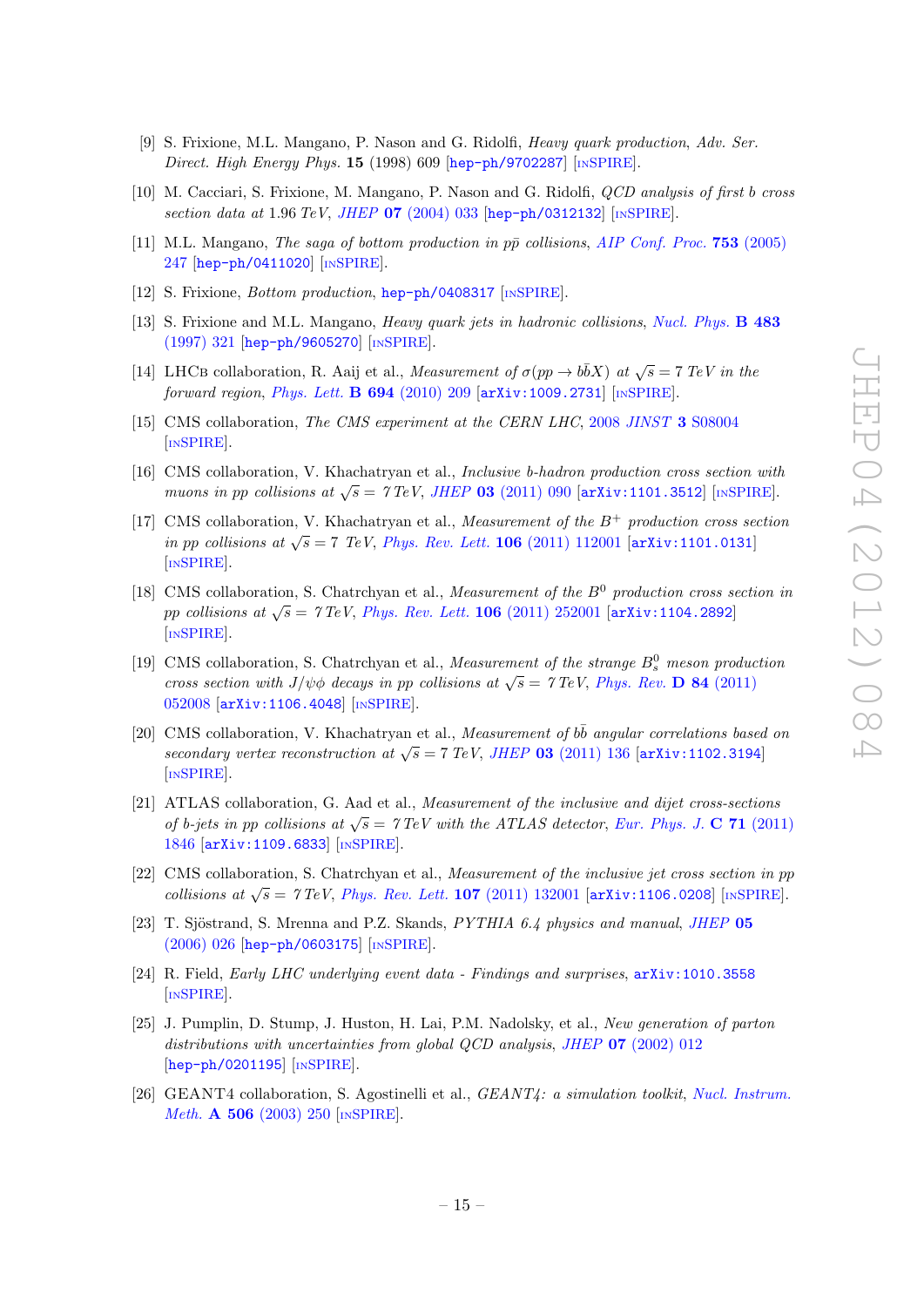- <span id="page-16-0"></span>[27] Z. Nagy, Three jet cross sections in hadron-hadron collisions at next-to-leading order, [Phys.](http://dx.doi.org/10.1103/PhysRevLett.88.122003) Rev. Lett. 88 [\(2002\) 122003](http://dx.doi.org/10.1103/PhysRevLett.88.122003) [[hep-ph/0110315](http://arxiv.org/abs/hep-ph/0110315)] [IN[SPIRE](http://inspirehep.net/search?p=find+EPRINT+hep-ph/0110315)].
- <span id="page-16-1"></span>[28] T. Kluge, K. Rabbertz and M. Wobisch, FastNLO: fast pQCD calculations for PDF fits, [hep-ph/0609285](http://arxiv.org/abs/hep-ph/0609285) [IN[SPIRE](http://inspirehep.net/search?p=find+EPRINT+hep-ph/0609285)].
- <span id="page-16-2"></span>[29] S. Frixione and B.R. Webber, Matching NLO QCD computations and parton shower simulations, JHEP 06 [\(2002\) 029](http://dx.doi.org/10.1088/1126-6708/2002/06/029) [[hep-ph/0204244](http://arxiv.org/abs/hep-ph/0204244)] [IN[SPIRE](http://inspirehep.net/search?p=find+EPRINT+hep-ph/0204244)].
- <span id="page-16-3"></span>[30] S. Frixione, P. Nason and B.R. Webber, *Matching NLO QCD and parton showers in heavy* flavor production, JHEP  $08$  [\(2003\) 007](http://dx.doi.org/10.1088/1126-6708/2003/08/007) [[hep-ph/0305252](http://arxiv.org/abs/hep-ph/0305252)] [IN[SPIRE](http://inspirehep.net/search?p=find+EPRINT+hep-ph/0305252)].
- <span id="page-16-4"></span>[31] G. Marchesini, B. Webber, G. Abbiendi, I. Knowles, M. Seymour, et al., HERWIG: a Monte Carlo event generator for simulating hadron emission reactions with interfering gluons. Version 5.1 - April 1991, [Comput. Phys. Commun.](http://dx.doi.org/10.1016/0010-4655(92)90055-4) 67 (1992) 465 [IN[SPIRE](http://inspirehep.net/search?p=find+J+Comput.Phys.Commun.,67,465)].
- <span id="page-16-5"></span>[32] M. Cacciari, G.P. Salam and G. Soyez, The anti- $k_T$  jet clustering algorithm, [JHEP](http://dx.doi.org/10.1088/1126-6708/2008/04/063) 04 [\(2008\) 063](http://dx.doi.org/10.1088/1126-6708/2008/04/063) [[arXiv:0802.1189](http://arxiv.org/abs/0802.1189)] [IN[SPIRE](http://inspirehep.net/search?p=find+EPRINT+arXiv:0802.1189)].
- <span id="page-16-6"></span>[33] M. Cacciari, G.P. Salam and G. Soyez, *FastJet user manual*,  $arXiv:1111.6097$  [IN[SPIRE](http://inspirehep.net/search?p=find+EPRINT+arXiv:1111.6097)].
- <span id="page-16-7"></span>[34] CMS collaboration, S. Chatrchyan et al., *Determination of jet energy calibration and* transverse momentum resolution in CMS, 2011 JINST 6 [P11002](http://dx.doi.org/10.1088/1748-0221/6/11/P11002) [[arXiv:1107.4277](http://arxiv.org/abs/1107.4277)] [IN[SPIRE](http://inspirehep.net/search?p=find+J+JINST,6,P11002)].
- <span id="page-16-8"></span>[35] CMS collaboration, *Performance of the b-jet identification in CMS*, [PAS-BTV-11-001.](http://cdsweb.cern.ch/record/1366061)
- <span id="page-16-9"></span>[36] S. Berman, J. Bjorken and J.B. Kogut, Inclusive processes at high transverse momentum, Phys. Rev. **D 4** [\(1971\) 3388](http://dx.doi.org/10.1103/PhysRevD.4.3388) [IN[SPIRE](http://inspirehep.net/search?p=find+J+Phys.Rev.,D4,3388)].
- <span id="page-16-10"></span>[37] R. Feynman, R. Field and G. Fox, A quantum chromodynamic approach for the large transverse momentum production of particles and jets,  $Phys. Rev. D 18 (1978) 3320$  $Phys. Rev. D 18 (1978) 3320$ [IN[SPIRE](http://inspirehep.net/search?p=find+J+Phys.Rev.,D18,3320)].
- <span id="page-16-11"></span>[38] CMS collaboration, *Measurement of b-tagging efficiency using tte events*, [PAS-BTV-11-003.](http://cdsweb.cern.ch/record/1421611)
- <span id="page-16-12"></span>[39] CMS collaboration, S. Chatrchyan et al., *Measurement of the*  $t\bar{t}$  *Production cross section in* pp collisions at  $7 TeV$  in lepton  $+$  jets events using b-quark jet identification, [Phys. Rev.](http://dx.doi.org/10.1103/PhysRevD.84.092004) D 84 [\(2011\) 092004](http://dx.doi.org/10.1103/PhysRevD.84.092004) [[arXiv:1108.3773](http://arxiv.org/abs/1108.3773)] [IN[SPIRE](http://inspirehep.net/search?p=find+EPRINT+arXiv:1108.3773)].
- <span id="page-16-13"></span>[40] CMS collaboration, *Measurement of CMS luminosity*, [PAS-EWK-10-004.](http://cdsweb.cern.ch/record/1279145)
- <span id="page-16-14"></span>[41] G. Corcella, I. Knowles, G. Marchesini, S. Moretti, K. Odagiri, et al., HERWIG 6: an event generator for hadron emission reactions with interfering gluons (including supersymmetric processes), JHEP 01 [\(2001\) 010](http://dx.doi.org/10.1088/1126-6708/2001/01/010) [[hep-ph/0011363](http://arxiv.org/abs/hep-ph/0011363)] [IN[SPIRE](http://inspirehep.net/search?p=find+EPRINT+hep-ph/0011363)].
- <span id="page-16-15"></span>[42] Particle Data Group collaboration, K. Nakamura et al., Review of particle physics, [J.](http://dx.doi.org/10.1088/0954-3899/37/7A/075021) Phys. **G 37** [\(2010\) 075021](http://dx.doi.org/10.1088/0954-3899/37/7A/075021) [IN[SPIRE](http://inspirehep.net/search?p=find+J.Phys.,G37,075021)].
- <span id="page-16-16"></span>[43] L. Fano, Multiple parton interactions, underlying event and forward physics at LHC, [CMS-CR-2007-064.](http://cdsweb.cern.ch/record/1096417)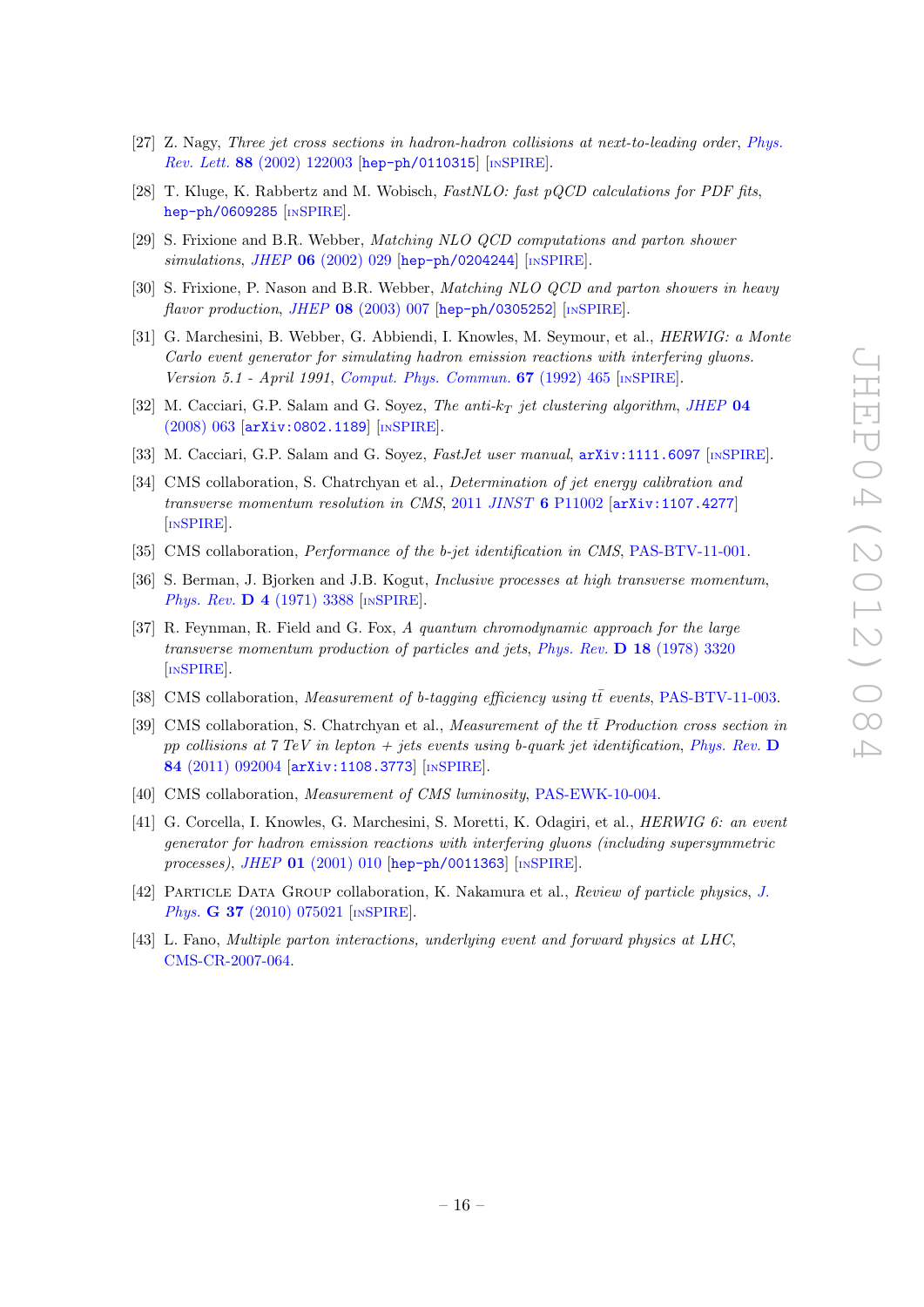#### The CMS collaboration

#### <span id="page-17-0"></span>Yerevan Physics Institute, Yerevan, Armenia

S. Chatrchyan, V. Khachatryan, A.M. Sirunyan, A. Tumasyan

#### Institut für Hochenergiephysik der OeAW, Wien, Austria

W. Adam, T. Bergauer, M. Dragicevic, J. Erö, C. Fabjan, M. Friedl, R. Frühwirth, V.M. Ghete, J. Hammer<sup>1</sup>, M. Hoch, N. Hörmann, J. Hrubec, M. Jeitler, W. Kiesenhofer, M. Krammer, D. Liko, I. Mikulec, M. Pernicka† , B. Rahbaran, C. Rohringer, H. Rohringer, R. Schöfbeck, J. Strauss, A. Taurok, F. Teischinger, P. Wagner, W. Waltenberger, G. Walzel, E. Widl, C.-E. Wulz

#### National Centre for Particle and High Energy Physics, Minsk, Belarus

V. Mossolov, N. Shumeiko, J. Suarez Gonzalez

#### Universiteit Antwerpen, Antwerpen, Belgium

S. Bansal, L. Benucci, T. Cornelis, E.A. De Wolf, X. Janssen, S. Luyckx, T. Maes, L. Mucibello, S. Ochesanu, B. Roland, R. Rougny, M. Selvaggi, H. Van Haevermaet, P. Van Mechelen, N. Van Remortel, A. Van Spilbeeck

#### Vrije Universiteit Brussel, Brussel, Belgium

F. Blekman, S. Blyweert, J. D'Hondt, R. Gonzalez Suarez, A. Kalogeropoulos, M. Maes, A. Olbrechts, W. Van Doninck, P. Van Mulders, G.P. Van Onsem, I. Villella

#### Universit´e Libre de Bruxelles, Bruxelles, Belgium

O. Charaf, B. Clerbaux, G. De Lentdecker, V. Dero, A.P.R. Gay, G.H. Hammad, T. Hreus, A. Léonard, P.E. Marage, L. Thomas, C. Vander Velde, P. Vanlaer, J. Wickens

#### Ghent University, Ghent, Belgium

V. Adler, K. Beernaert, A. Cimmino, S. Costantini, G. Garcia, M. Grunewald, B. Klein, J. Lellouch, A. Marinov, J. Mccartin, A.A. Ocampo Rios, D. Ryckbosch, N. Strobbe, F. Thyssen, M. Tytgat, L. Vanelderen, P. Verwilligen, S. Walsh, E. Yazgan, N. Zaganidis

#### Université Catholique de Louvain, Louvain-la-Neuve, Belgium

S. Basegmez, G. Bruno, L. Ceard, J. De Favereau De Jeneret, C. Delaere, T. du Pree, D. Favart, L. Forthomme, A. Giammanco<sup>2</sup>, G. Grégoire, J. Hollar, V. Lemaitre, J. Liao, O. Militaru, C. Nuttens, D. Pagano, A. Pin, K. Piotrzkowski, N. Schul

#### Université de Mons, Mons, Belgium

N. Beliy, T. Caebergs, E. Daubie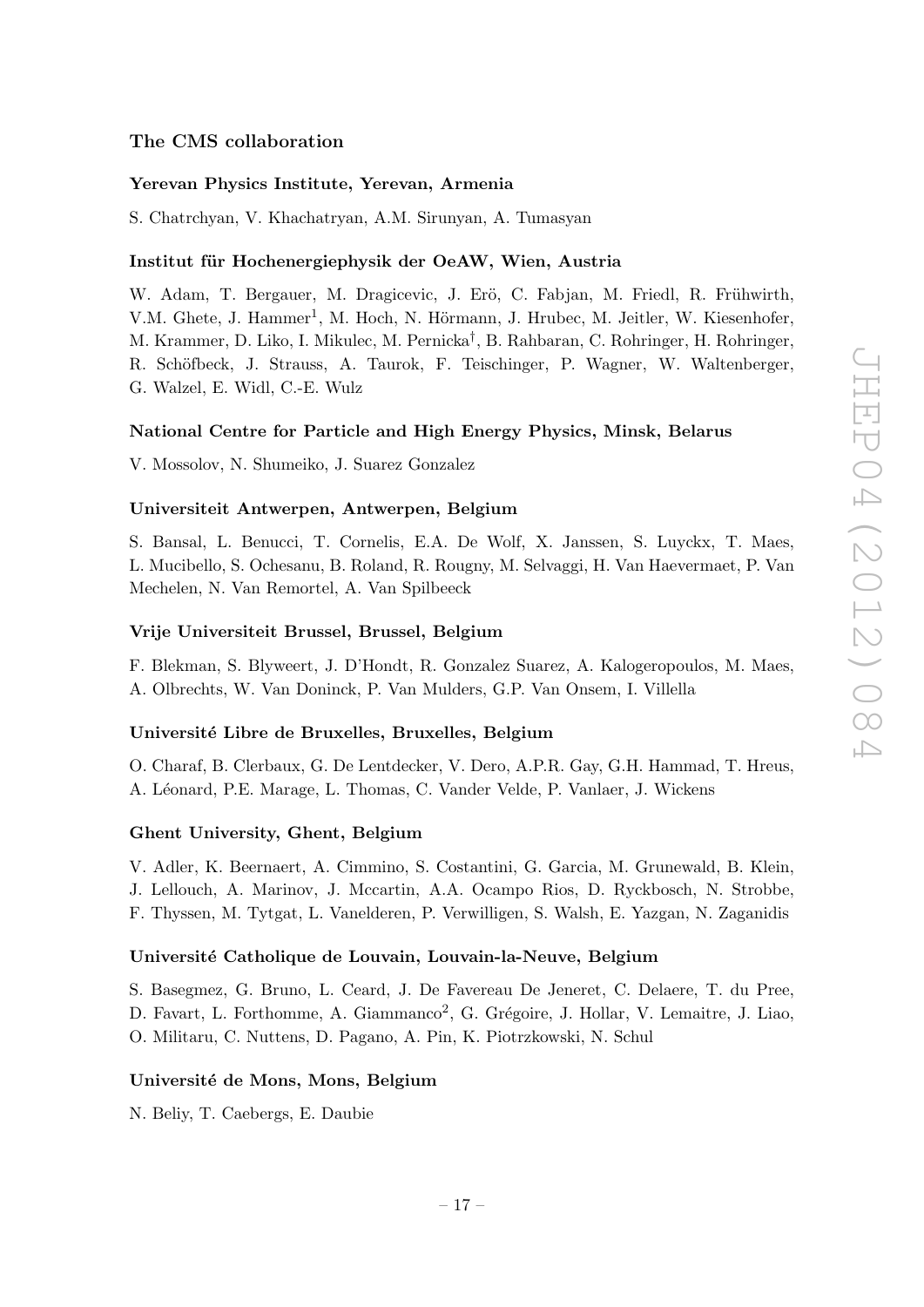#### Centro Brasileiro de Pesquisas Fisicas, Rio de Janeiro, Brazil

G.A. Alves, M. Correa Martins Junior, D. De Jesus Damiao, T. Martins, M.E. Pol, M.H.G. Souza

#### Universidade do Estado do Rio de Janeiro, Rio de Janeiro, Brazil

W.L. Aldá Júnior, W. Carvalho, A. Custódio, E.M. Da Costa, C. De Oliveira Martins, S. Fonseca De Souza, D. Matos Figueiredo, L. Mundim, H. Nogima, V. Oguri, W.L. Prado Da Silva, A. Santoro, S.M. Silva Do Amaral, L. Soares Jorge, A. Sznajder

#### Instituto de Fisica Teorica, Universidade Estadual Paulista, Sao Paulo, Brazil

T.S. Anjos<sup>3</sup>, C.A. Bernardes<sup>3</sup>, F.A. Dias<sup>4</sup>, T.R. Fernandez Perez Tomei, E. M. Gregores<sup>3</sup>, C. Lagana, F. Marinho, P.G. Mercadante<sup>3</sup>, S.F. Novaes, Sandra S. Padula

#### Institute for Nuclear Research and Nuclear Energy, Sofia, Bulgaria

V. Genchev<sup>1</sup>, P. Iaydjiev<sup>1</sup>, S. Piperov, M. Rodozov, S. Stoykova, G. Sultanov, V. Tcholakov, R. Trayanov, M. Vutova

#### University of Sofia, Sofia, Bulgaria

A. Dimitrov, R. Hadjiiska, A. Karadzhinova, V. Kozhuharov, L. Litov, B. Pavlov, P. Petkov

#### Institute of High Energy Physics, Beijing, China

J.G. Bian, G.M. Chen, H.S. Chen, C.H. Jiang, D. Liang, S. Liang, X. Meng, J. Tao, J. Wang, J. Wang, X. Wang, Z. Wang, H. Xiao, M. Xu, J. Zang, Z. Zhang

#### State Key Lab. of Nucl. Phys. and Tech., Peking University, Beijing, China

C. Asawatangtrakuldee, Y. Ban, S. Guo, Y. Guo, W. Li, S. Liu, Y. Mao, S.J. Qian, H. Teng, S. Wang, B. Zhu, W. Zou

#### Universidad de Los Andes, Bogota, Colombia

A. Cabrera, B. Gomez Moreno, A.F. Osorio Oliveros, J.C. Sanabria

#### Technical University of Split, Split, Croatia

N. Godinovic, D. Lelas, R. Plestina<sup>5</sup>, D. Polic, I. Puljak<sup>1</sup>

#### University of Split, Split, Croatia

Z. Antunovic, M. Dzelalija, M. Kovac

#### Institute Rudjer Boskovic, Zagreb, Croatia

V. Brigljevic, S. Duric, K. Kadija, J. Luetic, S. Morovic

#### University of Cyprus, Nicosia, Cyprus

A. Attikis, M. Galanti, J. Mousa, C. Nicolaou, F. Ptochos, P.A. Razis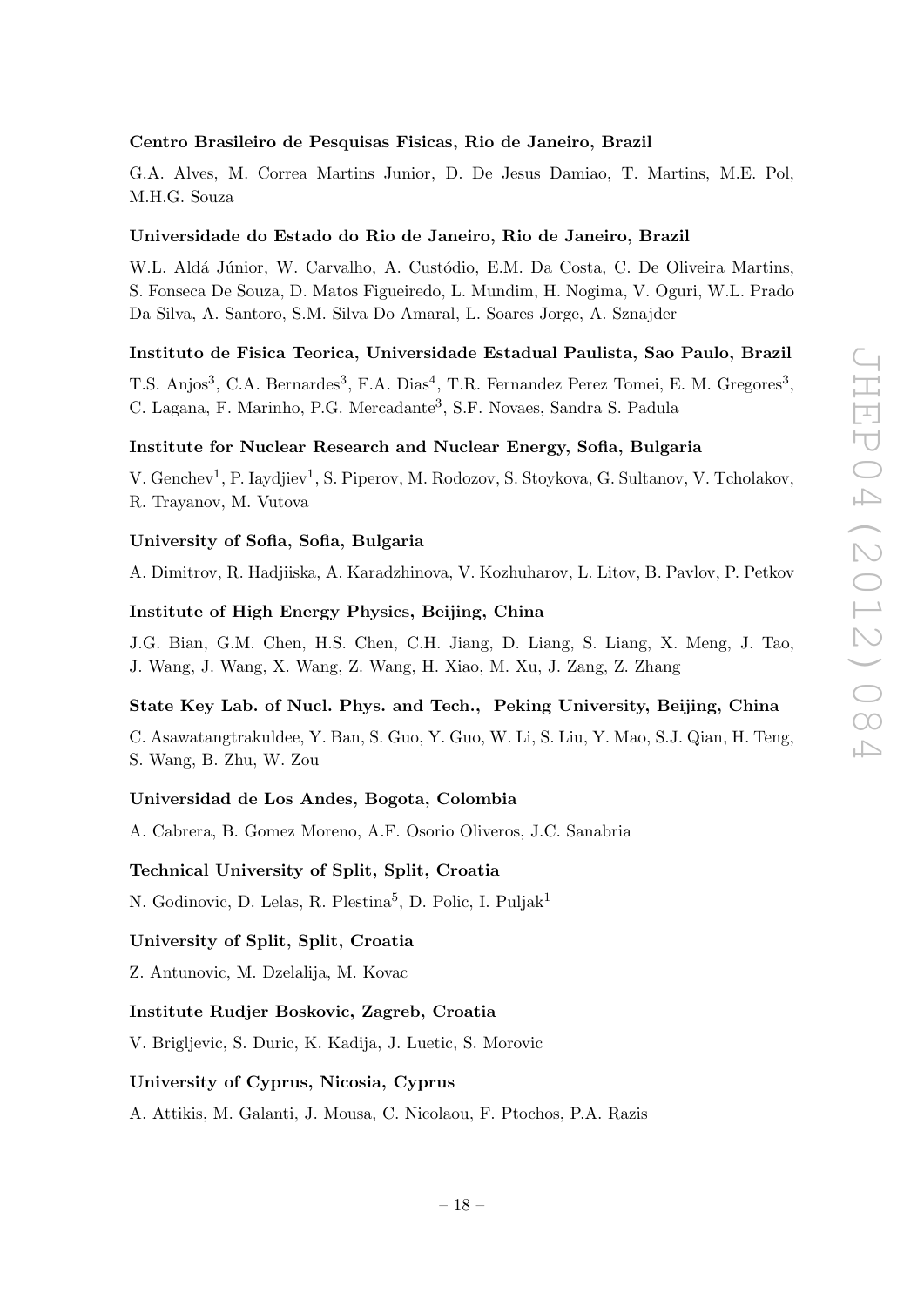#### Charles University, Prague, Czech Republic

M. Finger, M. Finger Jr.

### Academy of Scientific Research and Technology of the Arab Republic of Egypt, Egyptian Network of High Energy Physics, Cairo, Egypt

Y. Assran<sup>6</sup>, A. Ellithi Kamel<sup>7</sup>, S. Khalil<sup>8</sup>, M.A. Mahmoud<sup>9</sup>, A. Radi<sup>8,10</sup>

#### National Institute of Chemical Physics and Biophysics, Tallinn, Estonia

A. Hektor, M. Kadastik, M. Müntel, M. Raidal, L. Rebane, A. Tiko

#### Department of Physics, University of Helsinki, Helsinki, Finland

V. Azzolini, P. Eerola, G. Fedi, M. Voutilainen

#### Helsinki Institute of Physics, Helsinki, Finland

S. Czellar, J. Härkönen, A. Heikkinen, V. Karimäki, R. Kinnunen, M.J. Kortelainen, T. Lampén, K. Lassila-Perini, S. Lehti, T. Lindén, P. Luukka, T. Mäenpää, T. Peltola, E. Tuominen, J. Tuominiemi, E. Tuovinen, D. Ungaro, L. Wendland

#### Lappeenranta University of Technology, Lappeenranta, Finland

K. Banzuzi, A. Korpela, T. Tuuva

### Laboratoire d'Annecy-le-Vieux de Physique des Particules, IN2P3-CNRS, Annecy-le-Vieux, France

D. Sillou

#### DSM/IRFU, CEA/Saclay, Gif-sur-Yvette, France

M. Besancon, S. Choudhury, M. Dejardin, D. Denegri, B. Fabbro, J.L. Faure, F. Ferri, S. Ganjour, A. Givernaud, P. Gras, G. Hamel de Monchenault, P. Jarry, E. Locci, J. Malcles, L. Millischer, J. Rander, A. Rosowsky, I. Shreyber, M. Titov

### Laboratoire Leprince-Ringuet, Ecole Polytechnique, IN2P3-CNRS, Palaiseau, France

S. Baffioni, F. Beaudette, L. Benhabib, L. Bianchini, M. Bluj<sup>11</sup>, C. Broutin, P. Busson, C. Charlot, N. Daci, T. Dahms, L. Dobrzynski, S. Elgammal, R. Granier de Cassagnac, M. Haguenauer, P. Min´e, C. Mironov, C. Ochando, P. Paganini, D. Sabes, R. Salerno, Y. Sirois, C. Thiebaux, C. Veelken, A. Zabi

### Institut Pluridisciplinaire Hubert Curien, Université de Strasbourg, Université de Haute Alsace Mulhouse, CNRS/IN2P3, Strasbourg, France

J.-L. Agram12, J. Andrea, D. Bloch, D. Bodin, J.-M. Brom, M. Cardaci, E.C. Chabert, C. Collard, E. Conte<sup>12</sup>, F. Drouhin<sup>12</sup>, C. Ferro, J.-C. Fontaine<sup>12</sup>, D. Gelé, U. Goerlach, P. Juillot, M. Karim12, A.-C. Le Bihan, P. Van Hove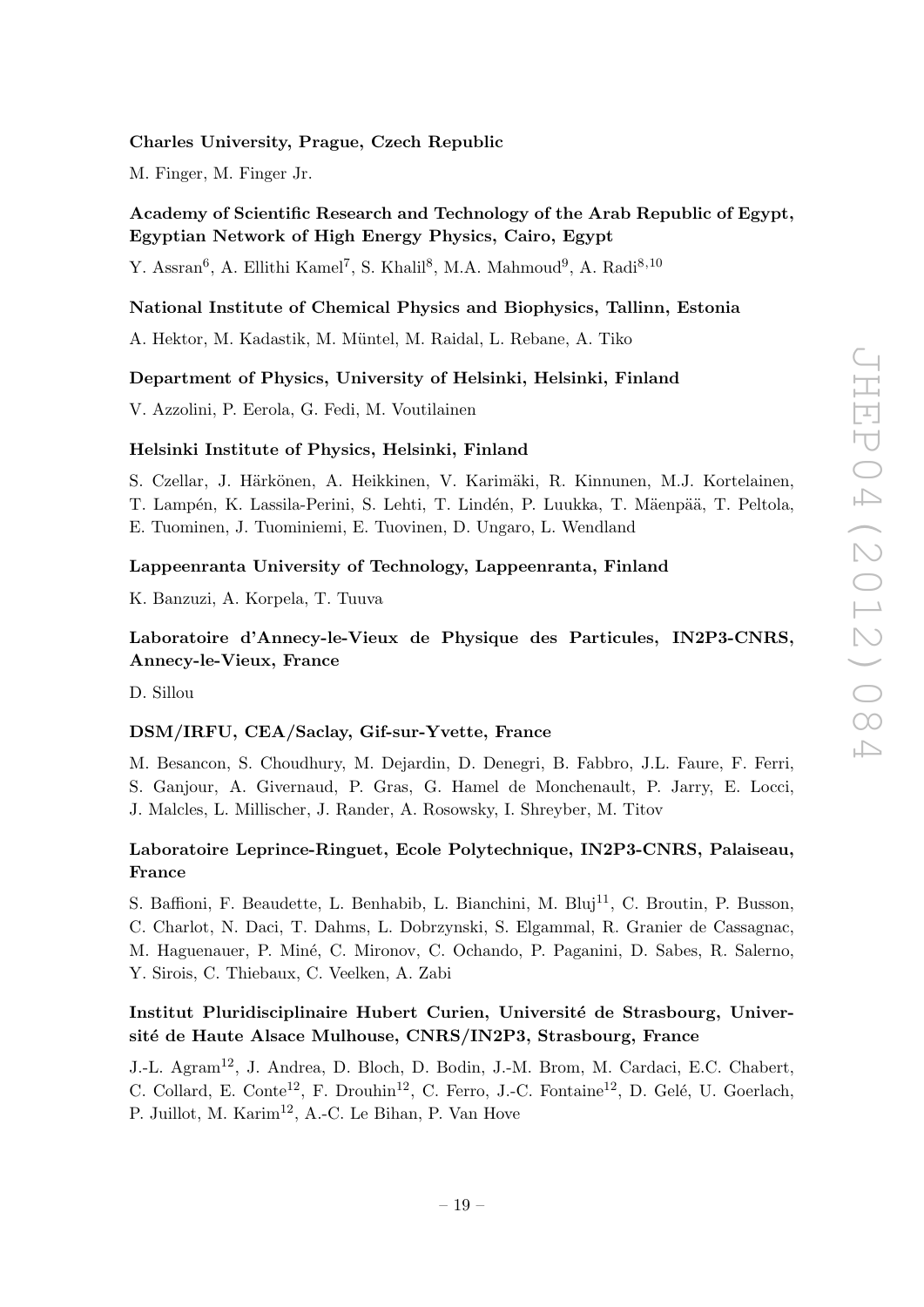Centre de Calcul de l'Institut National de Physique Nucleaire et de Physique des Particules (IN2P3), Villeurbanne, France

F. Fassi, D. Mercier

### Université de Lyon, Université Claude Bernard Lyon 1, CNRS-IN2P3, Institut de Physique Nucléaire de Lyon, Villeurbanne, France

C. Baty, S. Beauceron, N. Beaupere, M. Bedjidian, O. Bondu, G. Boudoul, D. Boumediene, H. Brun, J. Chasserat, R. Chierici<sup>1</sup>, D. Contardo, P. Depasse, H. El Mamouni, A. Falkiewicz, J. Fay, S. Gascon, M. Gouzevitch, B. Ille, T. Kurca, T. Le Grand, M. Lethuillier, L. Mirabito, S. Perries, V. Sordini, S. Tosi, Y. Tschudi, P. Verdier, S. Viret

### Institute of High Energy Physics and Informatization, Tbilisi State University, Tbilisi, Georgia

D. Lomidze

#### RWTH Aachen University, I. Physikalisches Institut, Aachen, Germany

G. Anagnostou, S. Beranek, M. Edelhoff, L. Feld, N. Heracleous, O. Hindrichs, R. Jussen, K. Klein, J. Merz, A. Ostapchuk, A. Perieanu, F. Raupach, J. Sammet, S. Schael, D. Sprenger, H. Weber, B. Wittmer, V. Zhukov<sup>13</sup>

### RWTH Aachen University, III. Physikalisches Institut A, Aachen, Germany

M. Ata, J. Caudron, E. Dietz-Laursonn, M. Erdmann, A. Güth, T. Hebbeker, C. Heidemann, K. Hoepfner, T. Klimkovich, D. Klingebiel, P. Kreuzer, D. Lanske† , J. Lingemann, C. Magass, M. Merschmeyer, A. Meyer, M. Olschewski, P. Papacz, H. Pieta, H. Reithler, S.A. Schmitz, L. Sonnenschein, J. Steggemann, D. Teyssier, M. Weber

#### RWTH Aachen University, III. Physikalisches Institut B, Aachen, Germany

M. Bontenackels, V. Cherepanov, M. Davids, G. Flügge, H. Geenen, M. Geisler, W. Haj Ahmad, F. Hoehle, B. Kargoll, T. Kress, Y. Kuessel, A. Linn, A. Nowack, L. Perchalla, O. Pooth, J. Rennefeld, P. Sauerland, A. Stahl, M.H. Zoeller

#### Deutsches Elektronen-Synchrotron, Hamburg, Germany

M. Aldaya Martin, W. Behrenhoff, U. Behrens, M. Bergholz<sup>14</sup>, A. Bethani, K. Borras, A. Burgmeier, A. Cakir, L. Calligaris, A. Campbell, E. Castro, D. Dammann, G. Eckerlin, D. Eckstein, A. Flossdorf, G. Flucke, A. Geiser, J. Hauk, H. Jung<sup>1</sup>, M. Kasemann, P. Katsas, C. Kleinwort, H. Kluge, A. Knutsson, M. Krämer, D. Krücker, E. Kuznetsova, W. Lange, W. Lohmann<sup>14</sup>, B. Lutz, R. Mankel, I. Marfin, M. Marienfeld, I.-A. Melzer-Pellmann, A.B. Meyer, J. Mnich, A. Mussgiller, S. Naumann-Emme, J. Olzem, A. Petrukhin, D. Pitzl, A. Raspereza, P.M. Ribeiro Cipriano, M. Rosin, J. Salfeld-Nebgen, R. Schmidt<sup>14</sup>, T. Schoerner-Sadenius, N. Sen, A. Spiridonov, M. Stein, J. Tomaszewska, R. Walsh, C. Wissing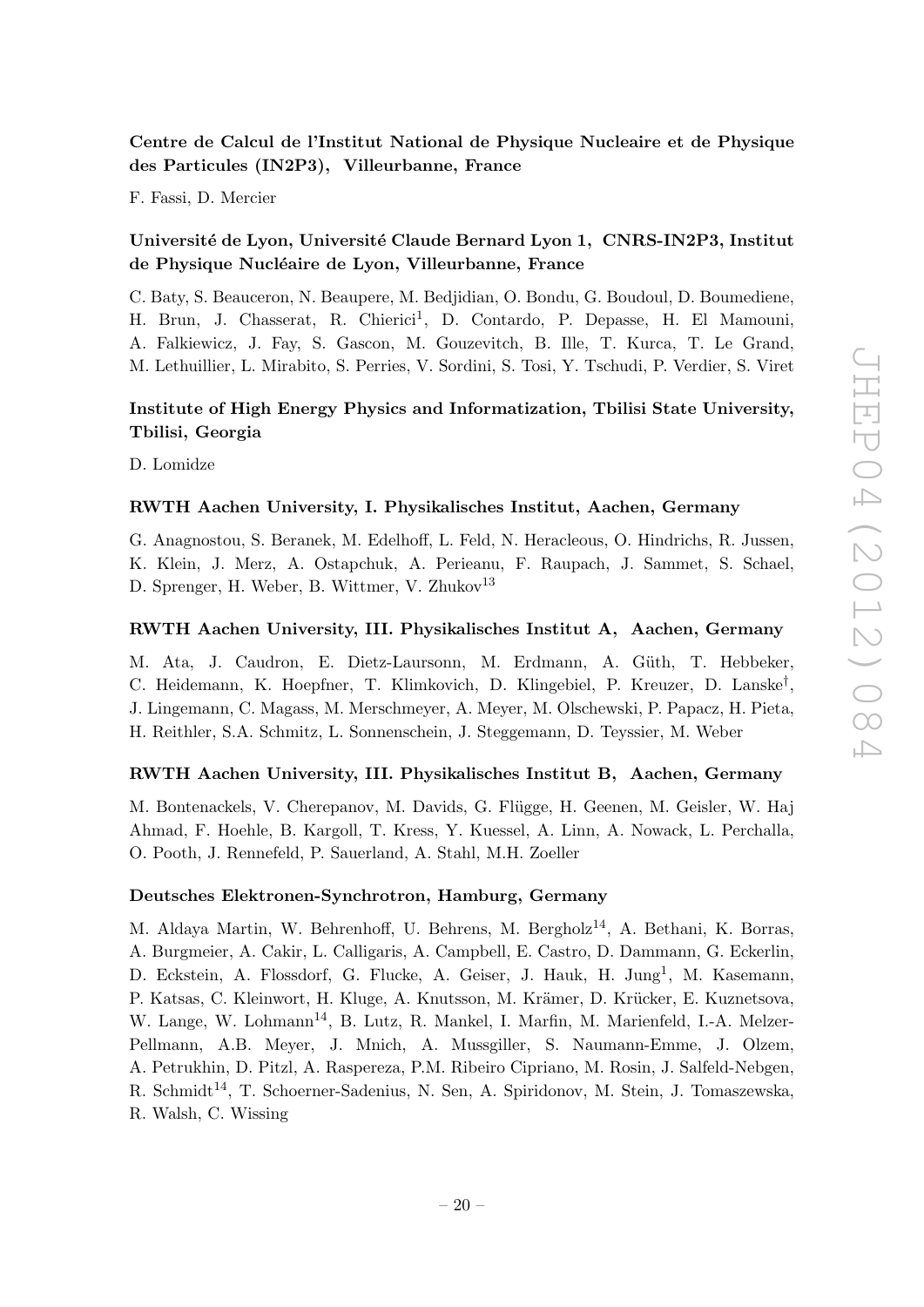#### University of Hamburg, Hamburg, Germany

C. Autermann, V. Blobel, S. Bobrovskyi, J. Draeger, H. Enderle, J. Erfle, U. Gebbert, M. Görner, T. Hermanns, R.S. Höing, K. Kaschube, G. Kaussen, H. Kirschenmann, R. Klanner, J. Lange, B. Mura, F. Nowak, N. Pietsch, C. Sander, H. Schettler, P. Schleper, E. Schlieckau, A. Schmidt, M. Schröder, T. Schum, H. Stadie, G. Steinbrück, J. Thomsen

#### Institut für Experimentelle Kernphysik, Karlsruhe, Germany

C. Barth, J. Berger, T. Chwalek, W. De Boer, A. Dierlamm, G. Dirkes, M. Feindt, J. Gruschke, M. Guthoff<sup>1</sup>, C. Hackstein, F. Hartmann, M. Heinrich, H. Held, K.H. Hoffmann, S. Honc, I. Katkov<sup>13</sup>, J.R. Komaragiri, T. Kuhr, D. Martschei, S. Mueller, Th. Müller, M. Niegel, A. Nürnberg, O. Oberst, A. Oehler, J. Ott, T. Peiffer, G. Quast, K. Rabbertz, F. Ratnikov, N. Ratnikova, M. Renz, S. Röcker, C. Saout, A. Scheurer, P. Schieferdecker, F.-P. Schilling, M. Schmanau, G. Schott, H.J. Simonis, F.M. Stober, D. Troendle, J. Wagner-Kuhr, T. Weiler, M. Zeise, E.B. Ziebarth

#### Institute of Nuclear Physics "Demokritos", Aghia Paraskevi, Greece

G. Daskalakis, T. Geralis, S. Kesisoglou, A. Kyriakis, D. Loukas, I. Manolakos, A. Markou, C. Markou, C. Mavrommatis, E. Ntomari

#### University of Athens, Athens, Greece

L. Gouskos, T.J. Mertzimekis, A. Panagiotou, N. Saoulidou, E. Stiliaris

#### University of Ioánnina, Ioánnina, Greece

I. Evangelou, C. Foudas<sup>1</sup>, P. Kokkas, N. Manthos, I. Papadopoulos, V. Patras, F.A. Triantis

#### KFKI Research Institute for Particle and Nuclear Physics, Budapest, Hungary

A. Aranyi, G. Bencze, L. Boldizsar, C. Hajdu<sup>1</sup>, P. Hidas, D. Horvath<sup>15</sup>, A. Kapusi, K. Krajczar<sup>16</sup>, F. Sikler<sup>1</sup>, V. Veszpremi, G. Vesztergombi<sup>16</sup>

#### Institute of Nuclear Research ATOMKI, Debrecen, Hungary

N. Beni, J. Molnar, J. Palinkas, Z. Szillasi

#### University of Debrecen, Debrecen, Hungary

J. Karancsi, P. Raics, Z.L. Trocsanyi, B. Ujvari

#### Panjab University, Chandigarh, India

S.B. Beri, V. Bhatnagar, N. Dhingra, R. Gupta, M. Jindal, M. Kaur, J.M. Kohli, M.Z. Mehta, N. Nishu, L.K. Saini, A. Sharma, A.P. Singh, J. Singh, S.P. Singh

#### University of Delhi, Delhi, India

S. Ahuja, B.C. Choudhary, A. Kumar, A. Kumar, S. Malhotra, M. Naimuddin, K. Ranjan, V. Sharma, R.K. Shivpuri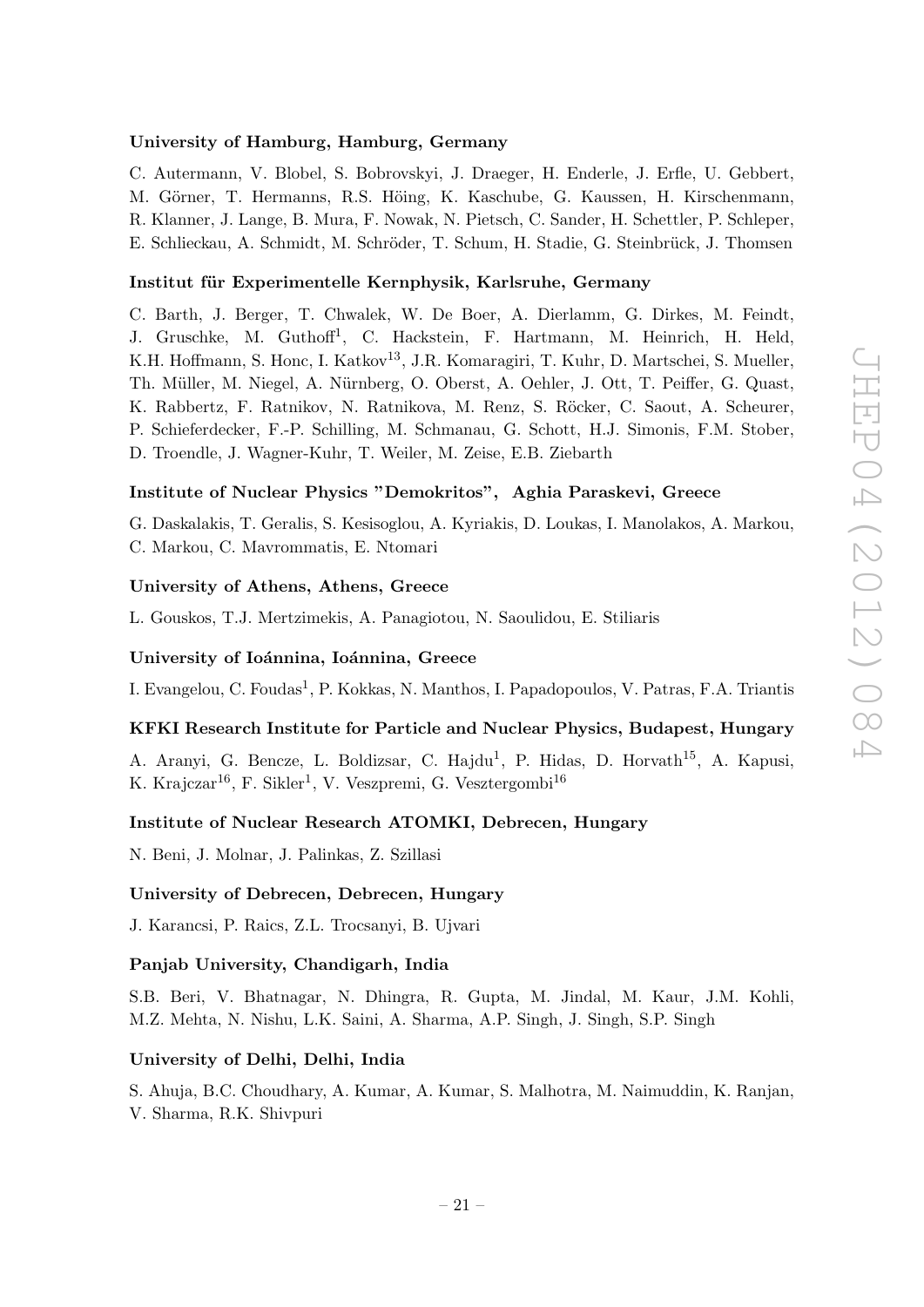#### Saha Institute of Nuclear Physics, Kolkata, India

S. Banerjee, S. Bhattacharya, S. Dutta, B. Gomber, S. Jain, S. Jain, R. Khurana, S. Sarkar

#### Bhabha Atomic Research Centre, Mumbai, India

R.K. Choudhury, D. Dutta, S. Kailas, V. Kumar, A.K. Mohanty<sup>1</sup>, L.M. Pant, P. Shukla

#### Tata Institute of Fundamental Research - EHEP, Mumbai, India

T. Aziz, S. Ganguly, M. Guchait<sup>17</sup>, A. Gurtu<sup>18</sup>, M. Maity<sup>19</sup>, G. Majumder, K. Mazumdar, G.B. Mohanty, B. Parida, A. Saha, K. Sudhakar, N. Wickramage

#### Tata Institute of Fundamental Research - HECR, Mumbai, India

S. Banerjee, S. Dugad, N.K. Mondal

### Institute for Research in Fundamental Sciences (IPM), Tehran, Iran

H. Arfaei, H. Bakhshiansohi<sup>20</sup>, S.M. Etesami<sup>21</sup>, A. Fahim<sup>20</sup>, M. Hashemi, H. Hesari, A. Jafari<sup>20</sup>, M. Khakzad, A. Mohammadi<sup>22</sup>, M. Mohammadi Najafabadi, S. Paktinat Mehdiabadi, B. Safarzadeh<sup>23</sup>, M. Zeinali<sup>21</sup>

### INFN Sezione di Bari $^a$ , Università di Bari $^b$ , Politecnico di Bari $^c$ , Bari, Italy

M. Abbrescia<sup>a,b</sup>, L. Barbone<sup>a,b</sup>, C. Calabria<sup>a,b</sup>, S.S. Chhibra<sup>a,b</sup>, A. Colaleo<sup>a</sup>, D. Creanza<sup>a,c</sup>, N. De Filippis<sup>a,c,1</sup>, M. De Palma<sup>a,b</sup>, L. Fiore<sup>a</sup>, G. Iaselli<sup>a,c</sup>, L. Lusito<sup>a,b</sup>, G. Maggi<sup>a,c</sup>, M. Maggi<sup>a</sup>, N. Manna<sup>a,b</sup>, B. Marangelli<sup>a,b</sup>, S. My<sup>a,c</sup>, S. Nuzzo<sup>a,b</sup>, N. Pacifico<sup>a,b</sup>, A. Pompili<sup>a,b</sup>, G. Pugliese<sup>a,c</sup>, F. Romano<sup>a,c</sup>, G. Selvaggi<sup>a,b</sup>, L. Silvestris<sup>a</sup>, G. Singh<sup>a,b</sup>, S. Tupputi<sup>a,b</sup>, G. Zito<sup>a</sup>

### INFN Sezione di Bologna $^a,$  Università di Bologna $^b, \,$  Bologna, Italy

G. Abbiendi<sup>a</sup>, A.C. Benvenuti<sup>a</sup>, D. Bonacorsi<sup>a</sup>, S. Braibant-Giacomelli<sup>a,b</sup>, L. Brigliadori<sup>a</sup>, P. Capiluppi<sup>a,b</sup>, A. Castro<sup>a,b</sup>, F.R. Cavallo<sup>a</sup>, M. Cuffiani<sup>a,b</sup>, G.M. Dallavalle<sup>a</sup>, F. Fabbri<sup>a</sup>, A. Fanfani<sup>a,b</sup>, D. Fasanella<sup>a,1</sup>, P. Giacomelli<sup>a</sup>, C. Grandi<sup>a</sup>, S. Marcellini<sup>a</sup>, G. Masetti<sup>a</sup>, M. Meneghelli<sup>a,b</sup>, A. Montanari<sup>a</sup>, F.L. Navarria<sup>a,b</sup>, F. Odorici<sup>a</sup>, A. Perrotta<sup>a</sup>, F. Primavera<sup>a</sup>, A.M. Rossi<sup>a,b</sup>, T. Rovelli<sup>a,b</sup>, G. Siroli<sup>a,b</sup>, R. Travaglini<sup>a,b</sup>

### INFN Sezione di Catania $^a,$  Università di Catania $^b,\;$  Catania, Italy

S. Albergo<sup>a,b</sup>, G. Cappello<sup>a,b</sup>, M. Chiorboli<sup>a,b</sup>, S. Costa<sup>a,b</sup>, R. Potenza<sup>a,b</sup>, A. Tricomi<sup>a,b</sup>, C. Tuve<sup> $a,b$ </sup>

### INFN Sezione di Firenze $^a$ , Università di Firenze $^b$ , Firenze, Italy

G. Barbagli<sup>a</sup>, V. Ciulli<sup>a,b</sup>, C. Civinini<sup>a</sup>, R. D'Alessandro<sup>a,b</sup>, E. Focardi<sup>a,b</sup>, S. Frosali<sup>a,b</sup>, E. Gallo<sup>a</sup>, S. Gonzi<sup>a,b</sup>, M. Meschini<sup>a</sup>, S. Paoletti<sup>a</sup>, G. Sguazzoni<sup>a</sup>, A. Tropiano<sup>a,1</sup>

#### INFN Laboratori Nazionali di Frascati, Frascati, Italy

L. Benussi, S. Bianco, S. Colafranceschi24, F. Fabbri, D. Piccolo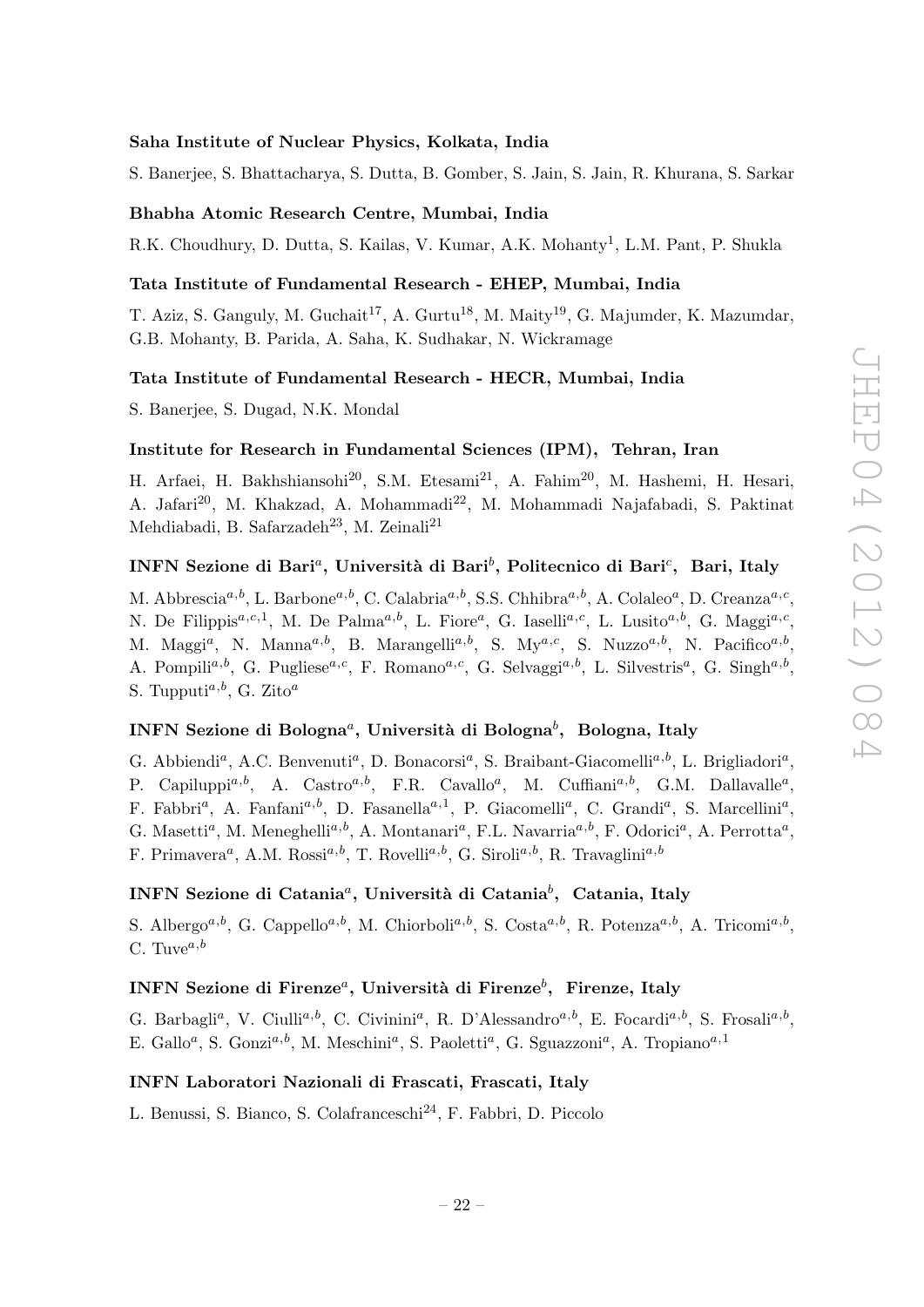#### INFN Sezione di Genova, Genova, Italy

P. Fabbricatore, R. Musenich

### ${\rm INFN}\,$  Sezione di Milano-Bicocca $^a,\,$  Università di Milano-Bicocca $^b,\,$  Milano, Italy

A. Benaglia<sup>a,b,1</sup>, F. De Guio<sup>a,b</sup>, L. Di Matteo<sup>a,b</sup>, S. Fiorendi<sup>a,b</sup>, S. Gennai<sup>a,1</sup>, A. Ghezzi<sup>a,b</sup>, S. Malvezzi<sup>a</sup>, R.A. Manzoni<sup>a,b</sup>, A. Martelli<sup>a,b</sup>, A. Massironi<sup>a,b,1</sup>, D. Menasce<sup>a</sup>, L. Moroni<sup>a</sup>, M. Paganoni<sup>a,b</sup>, D. Pedrini<sup>a</sup>, S. Ragazzi<sup>a,b</sup>, N. Redaelli<sup>a</sup>, S. Sala<sup>a</sup>, T. Tabarelli de Fatis<sup>a,b</sup>

### INFN Sezione di Napoli<sup>a</sup>, Università di Napoli "Federico II"<sup>b</sup>, Napoli, Italy

S. Buontempo<sup>a</sup>, C.A. Carrillo Montoya<sup>a, 1</sup>, N. Cavallo<sup>a, 25</sup>, A. De Cosa<sup>a, b</sup>, O. Dogangun<sup>a, b</sup>, F. Fabozzi<sup>a, 25</sup>, A.O.M. Iorio<sup>a, 1</sup>, L. Lista<sup>a</sup>, M. Merola<sup>a, b</sup>, P. Paolucci<sup>a</sup>

#### INFN Sezione di Padova<sup>a</sup>, Università di Padova<sup>b</sup>, Università di Trento  $(Trento)^c$ , Padova, Italy

P. Azzi<sup>a</sup>, N. Bacchetta<sup>a, 1</sup>, P. Bellan<sup>a, b</sup>, M. Biasotto<sup>a, 26</sup>, D. Bisello<sup>a, b</sup>, A. Branca<sup>a</sup>, R. Carlin<sup>a,b</sup>, P. Checchia<sup>a</sup>, T. Dorigo<sup>a</sup>, U. Dosselli<sup>a</sup>, F. Gasparini<sup>a,b</sup>, F. Gonella<sup>a</sup>, A. Gozzelino<sup>a</sup>, M. Gulmini<sup>a, 26</sup>, K. Kanishchev, S. Lacaprara<sup>a, 26</sup>, I. Lazzizzera<sup>a, c</sup>, M. Margoni<sup>a,b</sup>, A.T. Meneguzzo<sup>a,b</sup>, M. Nespolo<sup>a,1</sup>, M. Pegoraro<sup>a</sup>, L. Perrozzi<sup>a</sup>, N. Pozzobon<sup>a,b</sup>, P. Ronchese<sup>a,b</sup>, F. Simonetto<sup>a,b</sup>, E. Torassa<sup>a</sup>, M. Tosi<sup>a,b,1</sup>, S. Vanini<sup>a,b</sup>, P.  $Zotto^{a,b}$ 

### INFN Sezione di Pavia $^a,$  Università di Pavia $^b, \, \,$  Pavia, Italy

P. Baesso<sup>a,b</sup>, U. Berzano<sup>a</sup>, M. Gabusi<sup>a,b</sup>, S.P. Ratti<sup>a,b</sup>, C. Riccardi<sup>a,b</sup>, P. Torre<sup>a,b</sup>, P. Vitulo<sup> $a,b$ </sup>, C. Viviani $a,b$ 

### INFN Sezione di Perugia $^a,$  Università di Perugia $^b, \, \,$  Perugia, Italy

M. Biasini<sup>a,b</sup>, G.M. Bilei<sup>a</sup>, B. Caponeri<sup>a,b</sup>, L. Fanò<sup>a,b</sup>, P. Lariccia<sup>a,b</sup>, A. Lucaroni<sup>a,b,1</sup>, G. Mantovani<sup>a,b</sup>, M. Menichelli<sup>a</sup>, A. Nappi<sup>a,b</sup>, F. Romeo<sup>a,b</sup>, A. Santocchia<sup>a,b</sup>, S. Taroni<sup>a,b,1</sup>, M. Valdata $a,b$ 

## $\mathbf{INFN}$  Sezione di Pisa $^a, \mathbf{Universit\`a}$  di Pisa $^b, \mathbf{Scuola}$  Normale Superiore di Pisa $^c,$ Pisa, Italy

P. Azzurri<sup>a,c</sup>, G. Bagliesi<sup>a</sup>, T. Boccali<sup>a</sup>, G. Broccolo<sup>a,c</sup>, R. Castaldi<sup>a</sup>, R.T. D'Agnolo<sup>a,c</sup>, R. Dell'Orso<sup>a</sup>, F. Fiori<sup>a,b</sup>, L. Foà<sup>a,c</sup>, A. Giassi<sup>a</sup>, A. Kraan<sup>a</sup>, F. Ligabue<sup>a,c</sup>, T. Lomtadze<sup>a</sup>, L. Martini<sup>a, 27</sup>, A. Messineo<sup>a, b</sup>, F. Palla<sup>a</sup>, F. Palmonari<sup>a</sup>, A. Rizzi, A.T. Serban<sup>a</sup>, P. Spagnolo<sup>a</sup>, R. Tenchini<sup>a</sup>, G. Tonelli<sup>a,b,1</sup>, A. Venturi<sup>a,1</sup>, P.G. Verdini<sup>a</sup>

### INFN Sezione di Roma $^a,$  Università di Roma "La Sapienza" $^b, \, \,$  Roma, Italy

L. Barone<sup>a,b</sup>, F. Cavallari<sup>a</sup>, D. Del Re<sup>a,b,1</sup>, M. Diemoz<sup>a</sup>, C. Fanelli, D. Franci<sup>a,b</sup>, M. Grassi<sup>a,1</sup>, E. Longo<sup>a,b</sup>, P. Meridiani<sup>a</sup>, F. Micheli, S. Nourbakhsh<sup>a</sup>, G. Organtini<sup>a,b</sup>, F. Pandolfi<sup>a,b</sup>, R. Paramatti<sup>a</sup>, S. Rahatlou<sup>a,b</sup>, M. Sigamani<sup>a</sup>, L. Soffi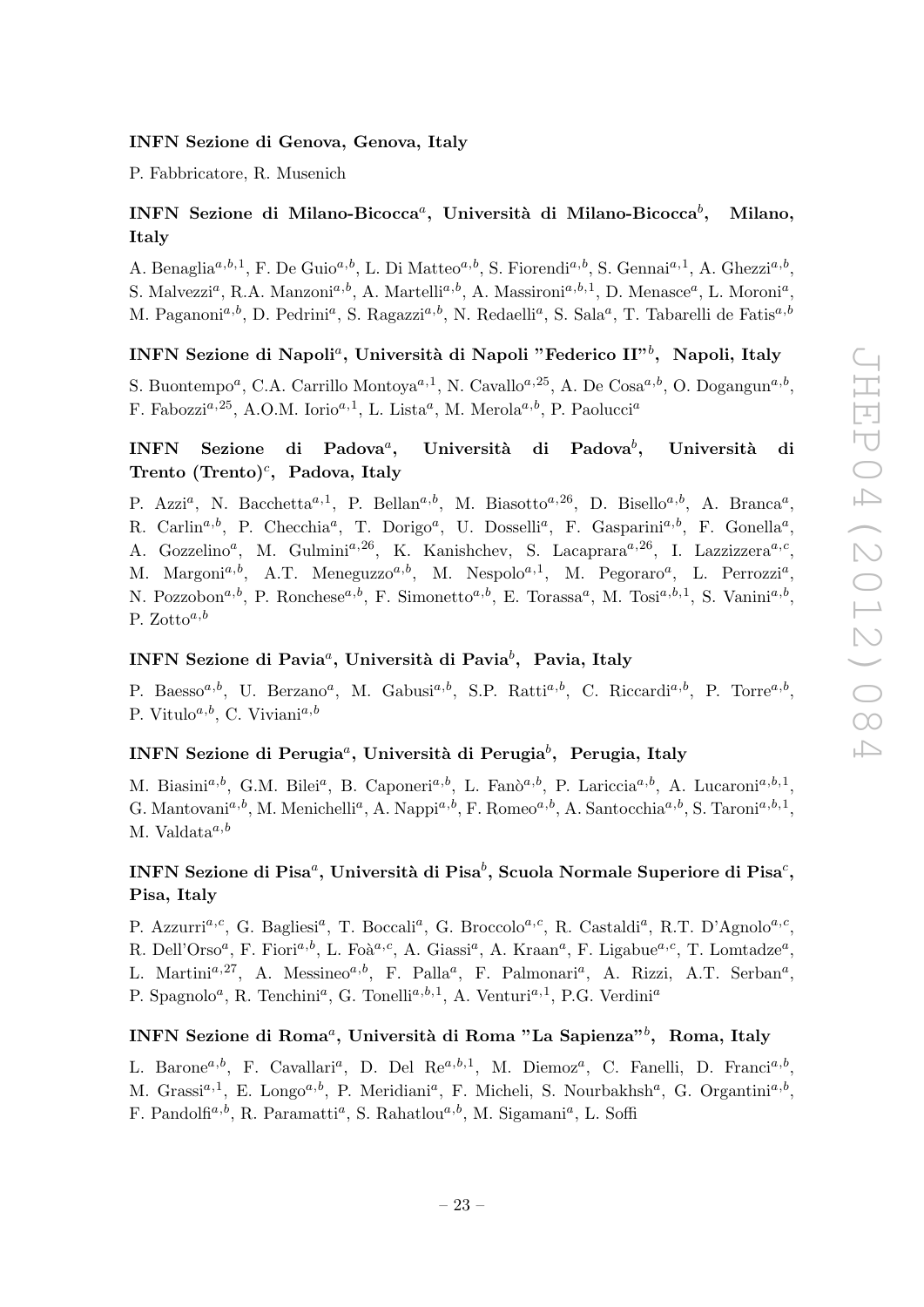### ${\rm INFN}\;$  Sezione di Torino $^a,\;$  Università di Torino $^b,\;$  Università del Piemonte Orientale  $(Novara)^c$ , Torino, Italy

N. Amapane<sup>a,b</sup>, R. Arcidiacono<sup>a,c</sup>, S. Argiro<sup>a,b</sup>, M. Arneodo<sup>a,c</sup>, C. Biino<sup>a</sup>, C. Botta<sup>a,b</sup>, N. Cartiglia<sup>a</sup>, R. Castello<sup>a,b</sup>, M. Costa<sup>a,b</sup>, N. Demaria<sup>a</sup>, A. Graziano<sup>a,b</sup>, C. Mariotti<sup>a,1</sup>, S. Maselli<sup>a</sup>, E. Migliore<sup>a,b</sup>, V. Monaco<sup>a,b</sup>, M. Musich<sup>a</sup>, M.M. Obertino<sup>a,c</sup>, N. Pastrone<sup>a</sup>, M. Pelliccioni<sup>a</sup>, A. Potenza<sup>a,b</sup>, A. Romero<sup>a,b</sup>, M. Ruspa<sup>a,c</sup>, R. Sacchi<sup>a,b</sup>, A. Solano<sup>a,b</sup>, A. Staiano<sup>a</sup>, P.P. Trapani<sup>a,b</sup>, A. Vilela Pereira<sup>a</sup>

### $\operatorname{INFN}$  Sezione di Trieste $^a,$  Università di Trieste $^b, \, \,$  Trieste, Italy

S. Belforte<sup>a</sup>, F. Cossutti<sup>a</sup>, G. Della Ricca<sup>a,b</sup>, B. Gobbo<sup>a</sup>, M. Marone<sup>a,b</sup>, D. Montanino<sup>a,b,1</sup>, A. Penzo $^a$ 

#### Kangwon National University, Chunchon, Korea

S.G. Heo, S.K. Nam

#### Kyungpook National University, Daegu, Korea

S. Chang, J. Chung, D.H. Kim, G.N. Kim, J.E. Kim, D.J. Kong, H. Park, S.R. Ro, D.C. Son

### Chonnam National University, Institute for Universe and Elementary Particles, Kwangju, Korea

J.Y. Kim, Zero J. Kim, S. Song

#### Konkuk University, Seoul, Korea

H.Y. Jo

#### Korea University, Seoul, Korea

S. Choi, D. Gyun, B. Hong, M. Jo, H. Kim, T.J. Kim, K.S. Lee, D.H. Moon, S.K. Park, E. Seo, K.S. Sim

#### University of Seoul, Seoul, Korea

M. Choi, S. Kang, H. Kim, J.H. Kim, C. Park, I.C. Park, S. Park, G. Ryu

#### Sungkyunkwan University, Suwon, Korea

Y. Cho, Y. Choi, Y.K. Choi, J. Goh, M.S. Kim, B. Lee, J. Lee, S. Lee, H. Seo, I. Yu

#### Vilnius University, Vilnius, Lithuania

M.J. Bilinskas, I. Grigelionis, M. Janulis

#### Centro de Investigacion y de Estudios Avanzados del IPN, Mexico City, Mexico

H. Castilla-Valdez, E. De La Cruz-Burelo, I. Heredia-de La Cruz, R. Lopez-Fernandez, R. Magaña Villalba, J. Martínez-Ortega, A. Sánchez-Hernández, L.M. Villasenor-Cendejas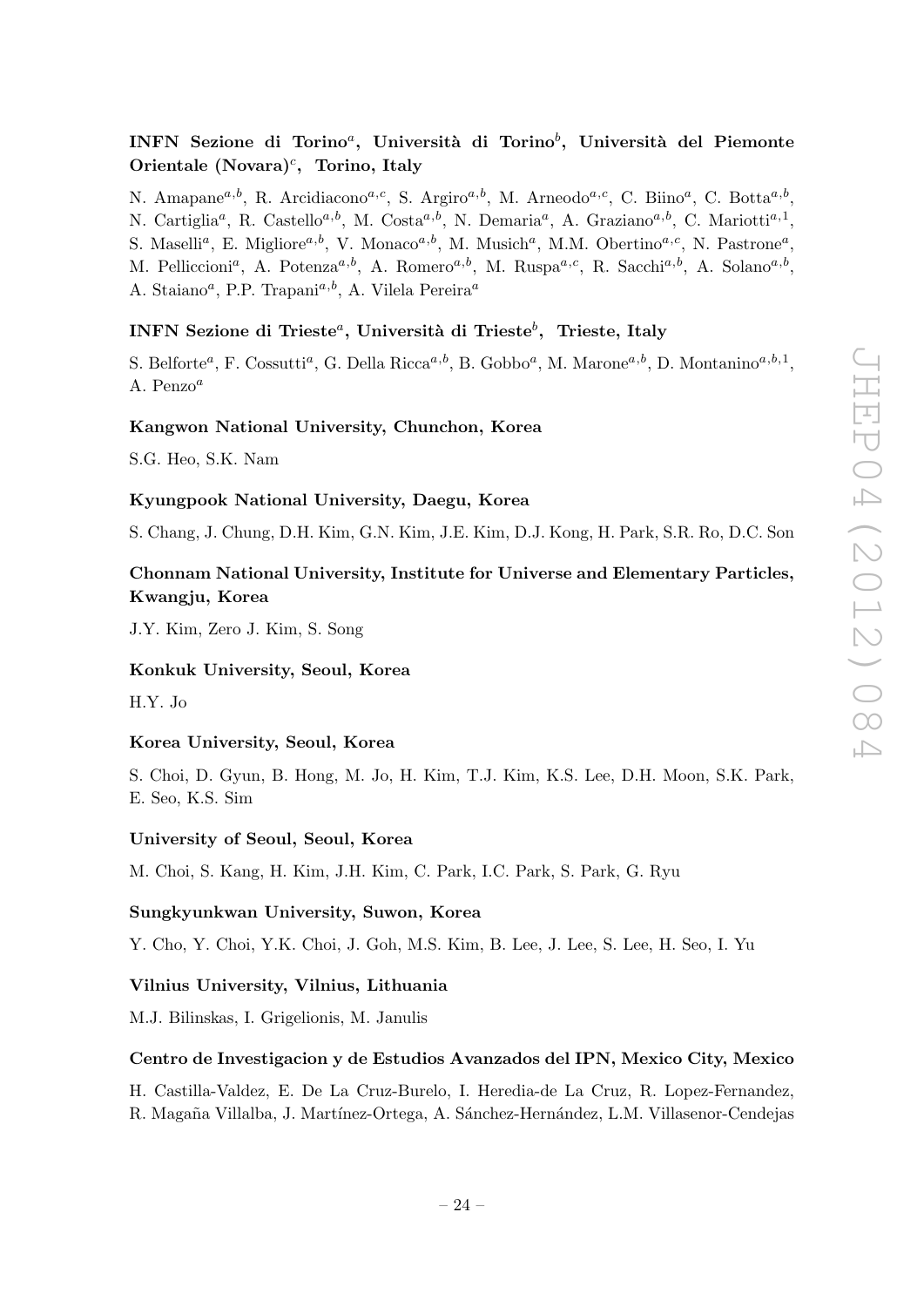#### Universidad Iberoamericana, Mexico City, Mexico

S. Carrillo Moreno, F. Vazquez Valencia

#### Benemerita Universidad Autonoma de Puebla, Puebla, Mexico

H.A. Salazar Ibarguen

#### Universidad Autónoma de San Luis Potosí, San Luis Potosí, Mexico

E. Casimiro Linares, A. Morelos Pineda, M.A. Reyes-Santos

#### University of Auckland, Auckland, New Zealand

D. Krofcheck

#### University of Canterbury, Christchurch, New Zealand

A.J. Bell, P.H. Butler, R. Doesburg, S. Reucroft, H. Silverwood

#### National Centre for Physics, Quaid-I-Azam University, Islamabad, Pakistan

M. Ahmad, M.I. Asghar, H.R. Hoorani, S. Khalid, W.A. Khan, T. Khurshid, S. Qazi, M.A. Shah, M. Shoaib

### Institute of Experimental Physics, Faculty of Physics, University of Warsaw, Warsaw, Poland

G. Brona, M. Cwiok, W. Dominik, K. Doroba, A. Kalinowski, M. Konecki, J. Krolikowski

#### Soltan Institute for Nuclear Studies, Warsaw, Poland

H. Bialkowska, B. Boimska, T. Frueboes, R. Gokieli, M. G´orski, M. Kazana, K. Nawrocki, K. Romanowska-Rybinska, M. Szleper, G. Wrochna, P. Zalewski

### Laboratório de Instrumentação e Física Experimental de Partículas, Lisboa, Portugal

N. Almeida, P. Bargassa, A. David, P. Faccioli, P.G. Ferreira Parracho, M. Gallinaro, P. Musella, A. Nayak, J. Pela<sup>1</sup>, P.Q. Ribeiro, J. Seixas, J. Varela, P. Vischia

#### Joint Institute for Nuclear Research, Dubna, Russia

S. Afanasiev, I. Belotelov, P. Bunin, M. Gavrilenko, I. Golutvin, I. Gorbunov, A. Kamenev, V. Karjavin, G. Kozlov, A. Lanev, P. Moisenz, V. Palichik, V. Perelygin, S. Shmatov, V. Smirnov, A. Volodko, A. Zarubin

#### Petersburg Nuclear Physics Institute, Gatchina (St Petersburg), Russia

S. Evstyukhin, V. Golovtsov, Y. Ivanov, V. Kim, P. Levchenko, V. Murzin, V. Oreshkin, I. Smirnov, V. Sulimov, L. Uvarov, S. Vavilov, A. Vorobyev, An. Vorobyev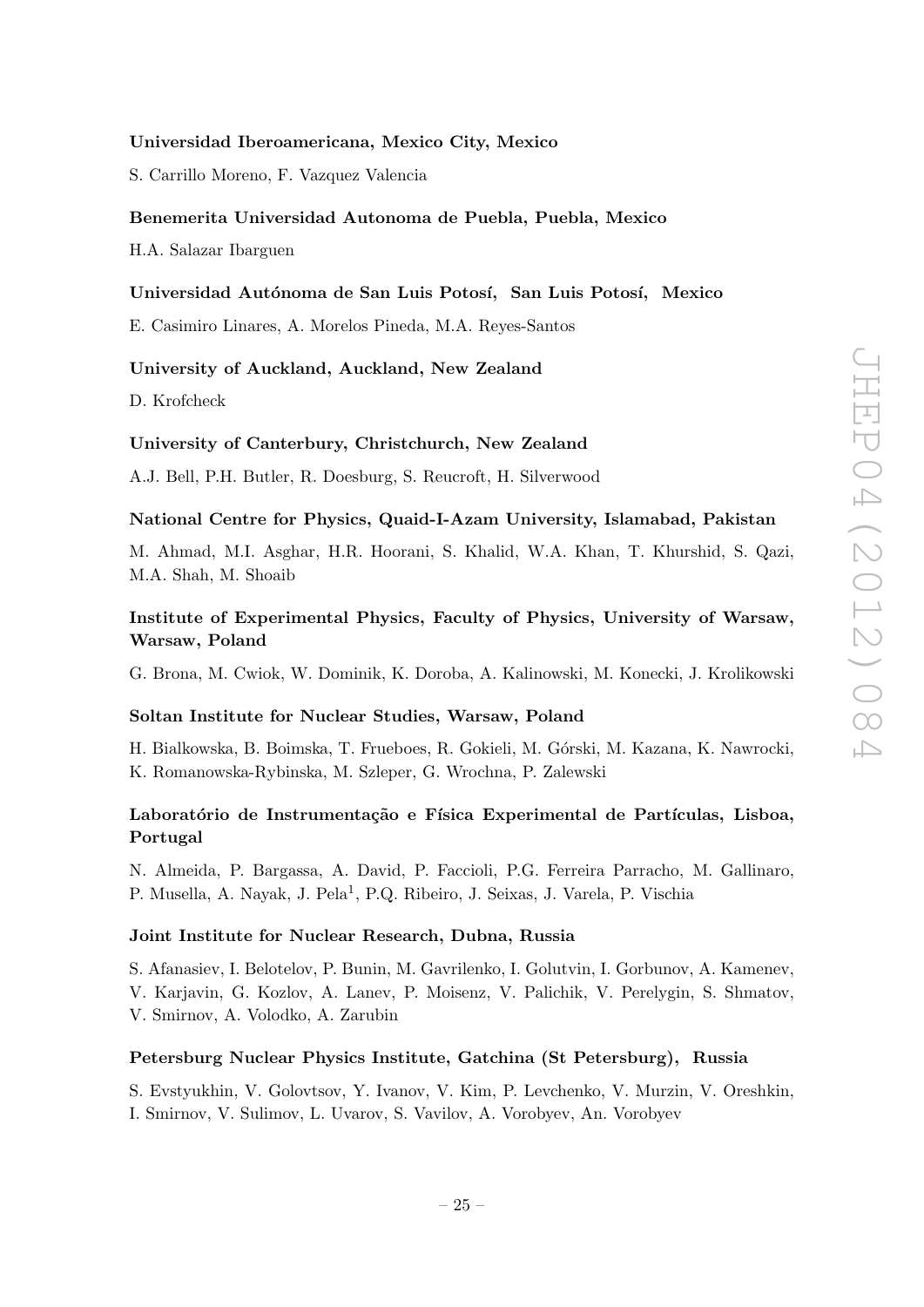#### Institute for Nuclear Research, Moscow, Russia

Yu. Andreev, A. Dermenev, S. Gninenko, N. Golubev, M. Kirsanov, N. Krasnikov, V. Matveev, A. Pashenkov, A. Toropin, S. Troitsky

#### Institute for Theoretical and Experimental Physics, Moscow, Russia

V. Epshteyn, M. Erofeeva, V. Gavrilov, M. Kossov<sup>1</sup>, A. Krokhotin, N. Lychkovskaya, V. Popov, G. Safronov, S. Semenov, V. Stolin, E. Vlasov, A. Zhokin

#### Moscow State University, Moscow, Russia

A. Belyaev, E. Boos, M. Dubinin<sup>4</sup>, L. Dudko, A. Ershov, A. Gribushin, O. Kodolova, I. Lokhtin, A. Markina, S. Obraztsov, M. Perfilov, S. Petrushanko, L. Sarycheva† , V. Savrin, A. Snigirev

#### P.N. Lebedev Physical Institute, Moscow, Russia

V. Andreev, M. Azarkin, I. Dremin, M. Kirakosyan, A. Leonidov, G. Mesyats, S.V. Rusakov, A. Vinogradov

### State Research Center of Russian Federation, Institute for High Energy Physics, Protvino, Russia

I. Azhgirey, I. Bayshev, S. Bitioukov, V. Grishin<sup>1</sup>, V. Kachanov, D. Konstantinov, A. Korablev, V. Krychkine, V. Petrov, R. Ryutin, A. Sobol, L. Tourtchanovitch, S. Troshin, N. Tyurin, A. Uzunian, A. Volkov

### University of Belgrade, Faculty of Physics and Vinca Institute of Nuclear Sciences, Belgrade, Serbia

P. Adzic<sup>28</sup>, M. Djordjevic, M. Ekmedzic, D. Krpic<sup>28</sup>, J. Milosevic

### Centro de Investigaciones Energéticas Medioambientales y Tecnológicas (CIEMAT), Madrid, Spain

M. Aguilar-Benitez, J. Alcaraz Maestre, P. Arce, C. Battilana, E. Calvo, M. Cerrada, M. Chamizo Llatas, N. Colino, B. De La Cruz, A. Delgado Peris, C. Diez Pardos, D. Domínguez Vázquez, C. Fernandez Bedoya, J.P. Fernández Ramos, A. Ferrando, J. Flix, M.C. Fouz, P. Garcia-Abia, O. Gonzalez Lopez, S. Goy Lopez, J.M. Hernandez, M.I. Josa, G. Merino, J. Puerta Pelayo, I. Redondo, L. Romero, J. Santaolalla, M.S. Soares, C. Willmott

#### Universidad Autónoma de Madrid, Madrid, Spain

C. Albajar, G. Codispoti, J.F. de Trocóniz

#### Universidad de Oviedo, Oviedo, Spain

J. Cuevas, J. Fernandez Menendez, S. Folgueras, I. Gonzalez Caballero, L. Lloret Iglesias, J. Piedra Gomez<sup>29</sup>, J.M. Vizan Garcia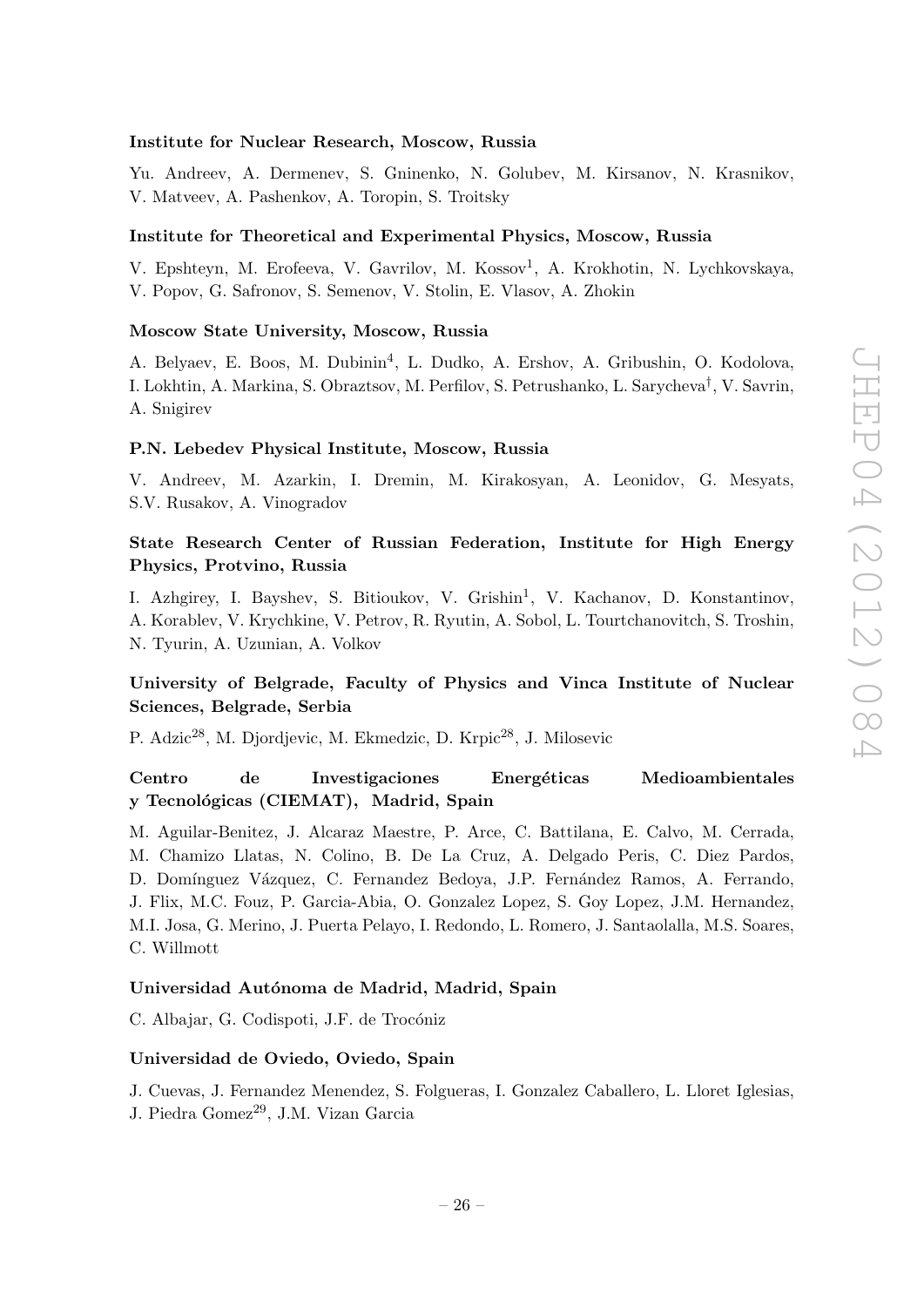### Instituto de Física de Cantabria (IFCA), CSIC-Universidad de Cantabria, Santander, Spain

J.A. Brochero Cifuentes, I.J. Cabrillo, A. Calderon, S.H. Chuang, J. Duarte Campderros, M. Felcini30, M. Fernandez, G. Gomez, J. Gonzalez Sanchez, C. Jorda, P. Lobelle Pardo, A. Lopez Virto, J. Marco, R. Marco, C. Martinez Rivero, F. Matorras, F.J. Munoz Sanchez, T. Rodrigo, A.Y. Rodríguez-Marrero, A. Ruiz-Jimeno, L. Scodellaro, M. Sobron Sanudo, I. Vila, R. Vilar Cortabitarte

#### CERN, European Organization for Nuclear Research, Geneva, Switzerland

D. Abbaneo, E. Auffray, G. Auzinger, P. Baillon, A.H. Ball, D. Barney, C. Bernet<sup>5</sup>, W. Bialas, G. Bianchi, P. Bloch, A. Bocci, H. Breuker, K. Bunkowski, T. Camporesi, G. Cerminara, T. Christiansen, J.A. Coarasa Perez, B. Curé, D. D'Enterria, A. De Roeck, S. Di Guida, M. Dobson, N. Dupont-Sagorin, A. Elliott-Peisert, B. Frisch, W. Funk, A. Gaddi, G. Georgiou, H. Gerwig, M. Giffels, D. Gigi, K. Gill, D. Giordano, M. Giunta, F. Glege, R. Gomez-Reino Garrido, P. Govoni, S. Gowdy, R. Guida, L. Guiducci, M. Hansen, P. Harris, C. Hartl, J. Harvey, B. Hegner, A. Hinzmann, H.F. Hoffmann, V. Innocente, P. Janot, K. Kaadze, E. Karavakis, K. Kousouris, P. Lecoq, P. Lenzi, C. Lourenço, T. Mäki, M. Malberti, L. Malgeri, M. Mannelli, L. Masetti, G. Mavromanolakis, F. Meijers, S. Mersi, E. Meschi, R. Moser, M.U. Mozer, M. Mulders, E. Nesvold, M. Nguyen, T. Orimoto, L. Orsini, E. Palencia Cortezon, E. Perez, A. Petrilli, A. Pfeiffer, M. Pierini, M. Pimiä, D. Piparo, G. Polese, L. Quertenmont, A. Racz, W. Reece, J. Rodrigues Antunes, G. Rolandi<sup>31</sup>, T. Rommerskirchen, C. Rovelli<sup>32</sup>, M. Rovere, H. Sakulin, F. Santanastasio, C. Schäfer, C. Schwick, I. Segoni, A. Sharma, P. Siegrist, P. Silva, M. Simon, P. Sphicas<sup>33</sup>, D. Spiga, M. Spiropulu<sup>4</sup>, M. Stoye, A. Tsirou, G.I. Veres<sup>16</sup>, P. Vichoudis, H.K. Wöhri, S.D. Worm<sup>34</sup>, W.D. Zeuner

#### Paul Scherrer Institut, Villigen, Switzerland

W. Bertl, K. Deiters, W. Erdmann, K. Gabathuler, R. Horisberger, Q. Ingram, H.C. Kaestli, S. König, D. Kotlinski, U. Langenegger, F. Meier, D. Renker, T. Rohe, J. Sibille<sup>35</sup>

#### Institute for Particle Physics, ETH Zurich, Zurich, Switzerland

L. Bäni, P. Bortignon, M.A. Buchmann, B. Casal, N. Chanon, Z. Chen, A. Deisher, G. Dissertori, M. Dittmar, M. Dünser, J. Eugster, K. Freudenreich, C. Grab, P. Lecomte, W. Lustermann, P. Martinez Ruiz del Arbol, N. Mohr, F. Moortgat, C. Nägeli<sup>36</sup>, P. Nef, F. Nessi-Tedaldi, L. Pape, F. Pauss, M. Peruzzi, F.J. Ronga, M. Rossini, L. Sala, A.K. Sanchez, M.-C. Sawley, A. Starodumov<sup>37</sup>, B. Stieger, M. Takahashi, L. Tauscher<sup>†</sup>, A. Thea, K. Theofilatos, D. Treille, C. Urscheler, R. Wallny, H.A. Weber, L. Wehrli, J. Weng

#### Universität Zürich, Zurich, Switzerland

E. Aguilo, C. Amsler, V. Chiochia, S. De Visscher, C. Favaro, M. Ivova Rikova, B. Millan Mejias, P. Otiougova, P. Robmann, H. Snoek, M. Verzetti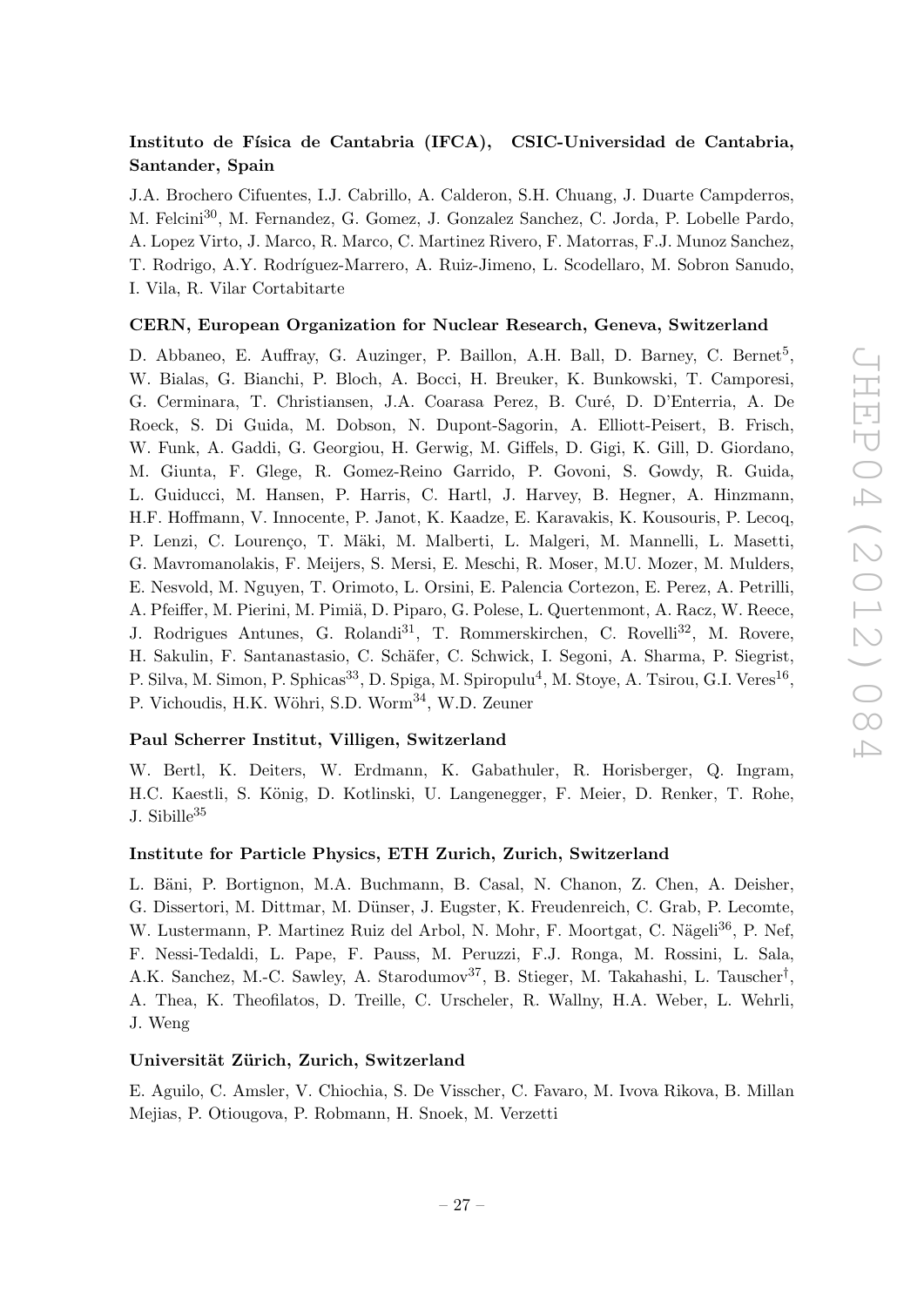#### National Central University, Chung-Li, Taiwan

Y.H. Chang, K.H. Chen, C.M. Kuo, S.W. Li, W. Lin, Z.K. Liu, Y.J. Lu, D. Mekterovic, R. Volpe, S.S. Yu

#### National Taiwan University (NTU), Taipei, Taiwan

P. Bartalini, P. Chang, Y.H. Chang, Y.W. Chang, Y. Chao, K.F. Chen, C. Dietz, U. Grundler, W.-S. Hou, Y. Hsiung, K.Y. Kao, Y.J. Lei, R.-S. Lu, D. Majumder, E. Petrakou, X. Shi, J.G. Shiu, Y.M. Tzeng, M. Wang

#### Cukurova University, Adana, Turkey

A. Adiguzel, M.N. Bakirci<sup>38</sup>, S. Cerci<sup>39</sup>, C. Dozen, I. Dumanoglu, E. Eskut, S. Girgis, G. Gokbulut, I. Hos, E.E. Kangal, G. Karapinar, A. Kayis Topaksu, G. Onengut, K. Ozdemir, S. Ozturk<sup>40</sup>, A. Polatoz, K. Sogut<sup>41</sup>, D. Sunar Cerci<sup>39</sup>, B. Tali<sup>39</sup>, H. Topakli<sup>38</sup>, D. Uzun, L.N. Vergili, M. Vergili

#### Middle East Technical University, Physics Department, Ankara, Turkey

I.V. Akin, T. Aliev, B. Bilin, S. Bilmis, M. Deniz, H. Gamsizkan, A.M. Guler, K. Ocalan, A. Ozpineci, M. Serin, R. Sever, U.E. Surat, M. Yalvac, E. Yildirim, M. Zeyrek

#### Bogazici University, Istanbul, Turkey

M. Deliomeroglu, E. Gülmez, B. Isildak, M. Kaya<sup>42</sup>, O. Kaya<sup>42</sup>, S. Ozkorucuklu<sup>43</sup>, N. Sonmez<sup>44</sup>

### National Scientific Center, Kharkov Institute of Physics and Technology, Kharkov, Ukraine

L. Levchuk

#### University of Bristol, Bristol, United Kingdom

F. Bostock, J.J. Brooke, E. Clement, D. Cussans, H. Flacher, R. Frazier, J. Goldstein, M. Grimes, G.P. Heath, H.F. Heath, L. Kreczko, S. Metson, D.M. Newbold<sup>34</sup>, K. Nirunpong, A. Poll, S. Senkin, V.J. Smith, T. Williams

#### Rutherford Appleton Laboratory, Didcot, United Kingdom

L. Basso<sup>45</sup>, K.W. Bell, A. Belvaev<sup>45</sup>, C. Brew, R.M. Brown, D.J.A. Cockerill, J.A. Coughlan, K. Harder, S. Harper, J. Jackson, B.W. Kennedy, E. Olaiya, D. Petyt, B.C. Radburn-Smith, C.H. Shepherd-Themistocleous, I.R. Tomalin, W.J. Womersley

#### Imperial College, London, United Kingdom

R. Bainbridge, G. Ball, R. Beuselinck, O. Buchmuller, D. Colling, N. Cripps, M. Cutajar, P. Dauncey, G. Davies, M. Della Negra, W. Ferguson, J. Fulcher, D. Futyan, A. Gilbert, A. Guneratne Bryer, G. Hall, Z. Hatherell, J. Hays, G. Iles, M. Jarvis, G. Karapostoli, L. Lyons, A.-M. Magnan, J. Marrouche, B. Mathias, R. Nandi, J. Nash, A. Nikitenko<sup>37</sup>,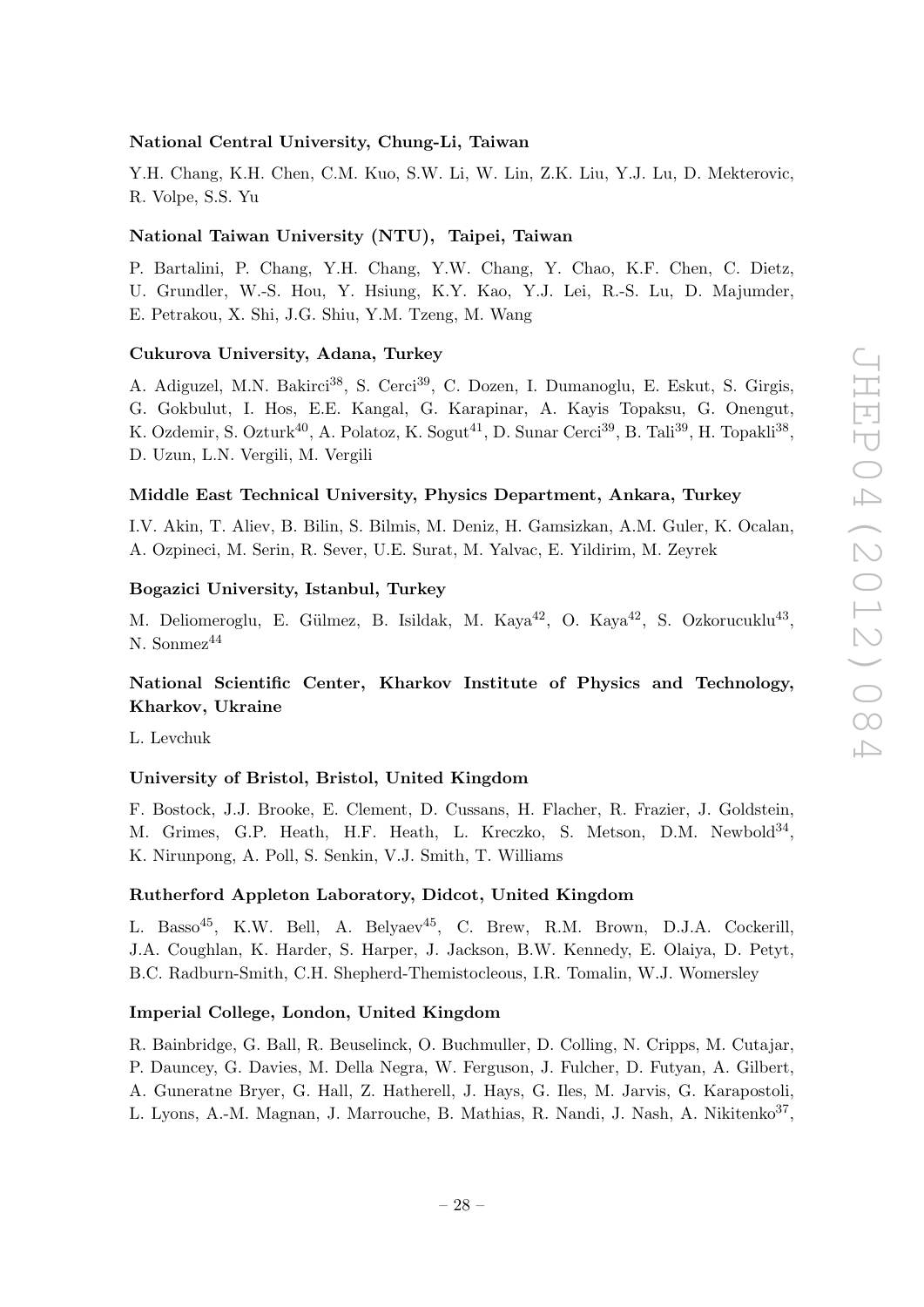A. Papageorgiou, M. Pesaresi, K. Petridis, M. Pioppi<sup>46</sup>, D.M. Raymond, S. Rogerson, N. Rompotis, A. Rose, M.J. Ryan, C. Seez, A. Sparrow, A. Tapper, S. Tourneur, M. Vazquez Acosta, T. Virdee, S. Wakefield, N. Wardle, D. Wardrope, T. Whyntie

#### Brunel University, Uxbridge, United Kingdom

M. Barrett, M. Chadwick, J.E. Cole, P.R. Hobson, A. Khan, P. Kyberd, D. Leslie, W. Martin, I.D. Reid, P. Symonds, L. Teodorescu, M. Turner

#### Baylor University, Waco, U.S.A.

K. Hatakeyama, H. Liu, T. Scarborough

#### The University of Alabama, Tuscaloosa, U.S.A.

C. Henderson

#### Boston University, Boston, U.S.A.

A. Avetisyan, T. Bose, E. Carrera Jarrin, C. Fantasia, A. Heister, J. St. John, P. Lawson, D. Lazic, J. Rohlf, D. Sperka, L. Sulak

#### Brown University, Providence, U.S.A.

S. Bhattacharya, D. Cutts, A. Ferapontov, U. Heintz, S. Jabeen, G. Kukartsev, G. Landsberg, M. Luk, M. Narain, D. Nguyen, M. Segala, T. Sinthuprasith, T. Speer, K.V. Tsang

#### University of California, Davis, Davis, U.S.A.

R. Breedon, G. Breto, M. Calderon De La Barca Sanchez, M. Caulfield, S. Chauhan, M. Chertok, J. Conway, R. Conway, P.T. Cox, J. Dolen, R. Erbacher, M. Gardner, R. Houtz, W. Ko, A. Kopecky, R. Lander, O. Mall, T. Miceli, R. Nelson, D. Pellett, J. Robles, B. Rutherford, M. Searle, J. Smith, M. Squires, M. Tripathi, R. Vasquez Sierra

#### University of California, Los Angeles, Los Angeles, U.S.A.

V. Andreev, K. Arisaka, D. Cline, R. Cousins, J. Duris, S. Erhan, P. Everaerts, C. Farrell, J. Hauser, M. Ignatenko, C. Jarvis, C. Plager, G. Rakness, P. Schlein† , J. Tucker, V. Valuev, M. Weber

#### University of California, Riverside, Riverside, U.S.A.

J. Babb, R. Clare, J. Ellison, J.W. Gary, F. Giordano, G. Hanson, G.Y. Jeng, H. Liu, O.R. Long, A. Luthra, H. Nguyen, S. Paramesvaran, J. Sturdy, S. Sumowidagdo, R. Wilken, S. Wimpenny

#### University of California, San Diego, La Jolla, U.S.A.

W. Andrews, J.G. Branson, G.B. Cerati, S. Cittolin, D. Evans, F. Golf, A. Holzner, R. Kelley, M. Lebourgeois, J. Letts, I. Macneill, B. Mangano, S. Padhi, C. Palmer, G. Petrucciani, H. Pi, M. Pieri, R. Ranieri, M. Sani, I. Sfiligoi, V. Sharma, S. Simon, E. Sudano, M. Tadel, Y. Tu, A. Vartak, S. Wasserbaech<sup>47</sup>, F. Würthwein, A. Yagil, J. Yoo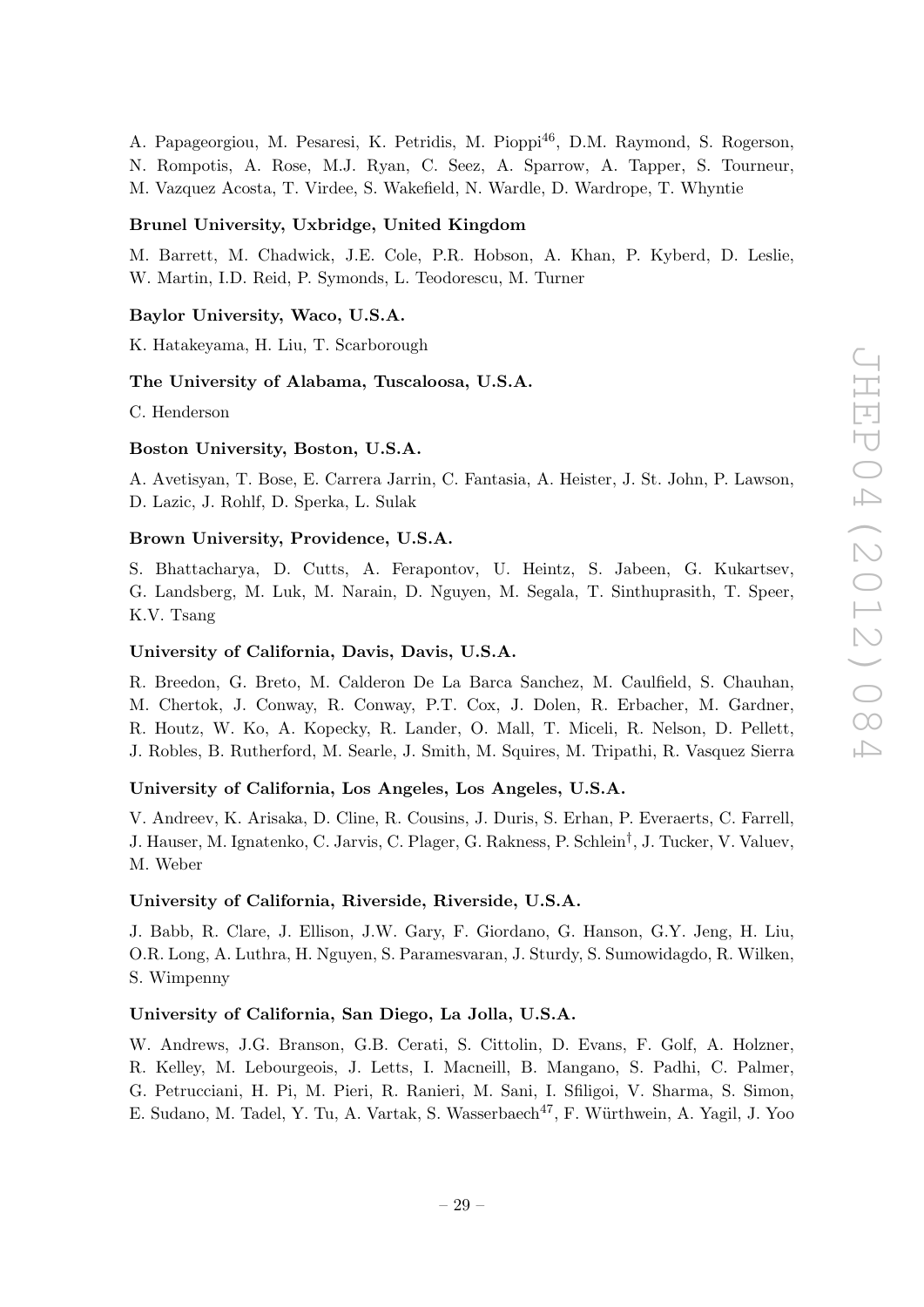#### University of California, Santa Barbara, Santa Barbara, U.S.A.

D. Barge, R. Bellan, C. Campagnari, M. D'Alfonso, T. Danielson, K. Flowers, P. Geffert, J. Incandela, C. Justus, P. Kalavase, S.A. Koay, D. Kovalskyi<sup>1</sup>, V. Krutelyov, S. Lowette, N. Mccoll, V. Pavlunin, F. Rebassoo, J. Ribnik, J. Richman, R. Rossin, D. Stuart, W. To, J.R. Vlimant, C. West

#### California Institute of Technology, Pasadena, U.S.A.

A. Apresyan, A. Bornheim, J. Bunn, Y. Chen, E. Di Marco, J. Duarte, M. Gataullin, Y. Ma, A. Mott, H.B. Newman, C. Rogan, V. Timciuc, P. Traczyk, J. Veverka, R. Wilkinson, Y. Yang, R.Y. Zhu

#### Carnegie Mellon University, Pittsburgh, U.S.A.

B. Akgun, R. Carroll, T. Ferguson, Y. Iiyama, D.W. Jang, S.Y. Jun, Y.F. Liu, M. Paulini, J. Russ, H. Vogel, I. Vorobiev

#### University of Colorado at Boulder, Boulder, U.S.A.

J.P. Cumalat, M.E. Dinardo, B.R. Drell, C.J. Edelmaier, W.T. Ford, A. Gaz, B. Heyburn, E. Luiggi Lopez, U. Nauenberg, J.G. Smith, K. Stenson, K.A. Ulmer, S.R. Wagner, S.L. Zang

### Cornell University, Ithaca, U.S.A.

L. Agostino, J. Alexander, A. Chatterjee, N. Eggert, L.K. Gibbons, B. Heltsley, W. Hopkins, A. Khukhunaishvili, B. Kreis, N. Mirman, G. Nicolas Kaufman, J.R. Patterson, A. Ryd, E. Salvati, W. Sun, W.D. Teo, J. Thom, J. Thompson, J. Vaughan, Y. Weng, L. Winstrom, P. Wittich

#### Fairfield University, Fairfield, U.S.A.

A. Biselli, G. Cirino, D. Winn

#### Fermi National Accelerator Laboratory, Batavia, U.S.A.

S. Abdullin, M. Albrow, J. Anderson, G. Apollinari, M. Atac, J.A. Bakken, L.A.T. Bauerdick, A. Beretvas, J. Berryhill, P.C. Bhat, I. Bloch, K. Burkett, J.N. Butler, V. Chetluru, H.W.K. Cheung, F. Chlebana, S. Cihangir, W. Cooper, D.P. Eartly, V.D. Elvira, S. Esen, I. Fisk, J. Freeman, Y. Gao, E. Gottschalk, D. Green, O. Gutsche, J. Hanlon, R.M. Harris, J. Hirschauer, B. Hooberman, H. Jensen, S. Jindariani, M. Johnson, U. Joshi, B. Klima, S. Kunori, S. Kwan, C. Leonidopoulos, D. Lincoln, R. Lipton, J. Lykken, K. Maeshima, J.M. Marraffino, S. Maruyama, D. Mason, P. McBride, T. Miao, K. Mishra, S. Mrenna, Y. Musienko<sup>48</sup>, C. Newman-Holmes, V. O'Dell, J. Pivarski, R. Pordes, O. Prokofyev, T. Schwarz, E. Sexton-Kennedy, S. Sharma, W.J. Spalding, L. Spiegel, P. Tan, L. Taylor, S. Tkaczyk, L. Uplegger, E.W. Vaandering, R. Vidal, J. Whitmore, W. Wu, F. Yang, F. Yumiceva, J.C. Yun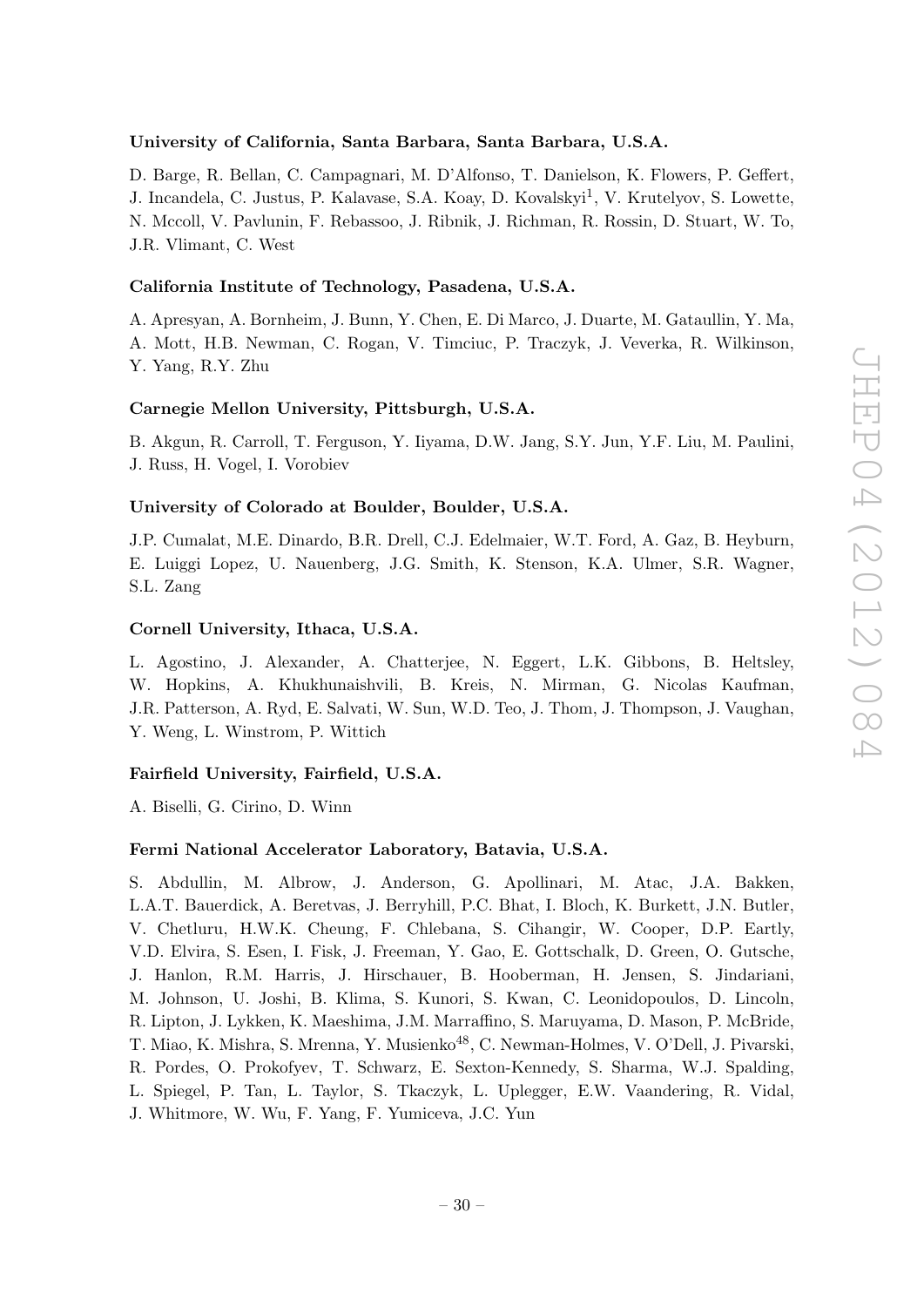#### University of Florida, Gainesville, U.S.A.

D. Acosta, P. Avery, D. Bourilkov, M. Chen, S. Das, M. De Gruttola, G.P. Di Giovanni, D. Dobur, A. Drozdetskiy, R.D. Field, M. Fisher, Y. Fu, I.K. Furic, J. Gartner, S. Goldberg, J. Hugon, B. Kim, J. Konigsberg, A. Korytov, A. Kropivnitskaya, T. Kypreos, J.F. Low, K. Matchev, P. Milenovic<sup>49</sup>, G. Mitselmakher, L. Muniz, R. Remington, A. Rinkevicius, M. Schmitt, B. Scurlock, P. Sellers, N. Skhirtladze, M. Snowball, D. Wang, J. Yelton, M. Zakaria

#### Florida International University, Miami, U.S.A.

V. Gaultney, L.M. Lebolo, S. Linn, P. Markowitz, G. Martinez, J.L. Rodriguez

#### Florida State University, Tallahassee, U.S.A.

T. Adams, A. Askew, J. Bochenek, J. Chen, B. Diamond, S.V. Gleyzer, J. Haas, S. Hagopian, V. Hagopian, M. Jenkins, K.F. Johnson, H. Prosper, S. Sekmen, V. Veeraraghavan, M. Weinberg

#### Florida Institute of Technology, Melbourne, U.S.A.

M.M. Baarmand, B. Dorney, M. Hohlmann, H. Kalakhety, I. Vodopiyanov

#### University of Illinois at Chicago (UIC), Chicago, U.S.A.

M.R. Adams, I.M. Anghel, L. Apanasevich, Y. Bai, V.E. Bazterra, R.R. Betts, J. Callner, R. Cavanaugh, C. Dragoiu, L. Gauthier, C.E. Gerber, D.J. Hofman, S. Khalatyan, G.J. Kunde<sup>50</sup>, F. Lacroix, M. Malek, C. O'Brien, C. Silkworth, C. Silvestre, D. Strom, N. Varelas

#### The University of Iowa, Iowa City, U.S.A.

U. Akgun, E.A. Albayrak, B. Bilki<sup>51</sup>, W. Clarida, F. Duru, S. Griffiths, C.K. Lae, E. McCliment, J.-P. Merlo, H. Mermerkaya<sup>52</sup>, A. Mestvirishvili, A. Moeller, J. Nachtman, C.R. Newsom, E. Norbeck, J. Olson, Y. Onel, F. Ozok, S. Sen, E. Tiras, J. Wetzel, T. Yetkin, K. Yi

#### Johns Hopkins University, Baltimore, U.S.A.

B.A. Barnett, B. Blumenfeld, S. Bolognesi, A. Bonato, D. Fehling, G. Giurgiu, A.V. Gritsan, Z.J. Guo, G. Hu, P. Maksimovic, S. Rappoccio, M. Swartz, N.V. Tran, A. Whitbeck

#### The University of Kansas, Lawrence, U.S.A.

P. Baringer, A. Bean, G. Benelli, O. Grachov, R.P. Kenny Iii, M. Murray, D. Noonan, S. Sanders, R. Stringer, G. Tinti, J.S. Wood, V. Zhukova

#### Kansas State University, Manhattan, U.S.A.

A.F. Barfuss, T. Bolton, I. Chakaberia, A. Ivanov, S. Khalil, M. Makouski, Y. Maravin, S. Shrestha, I. Svintradze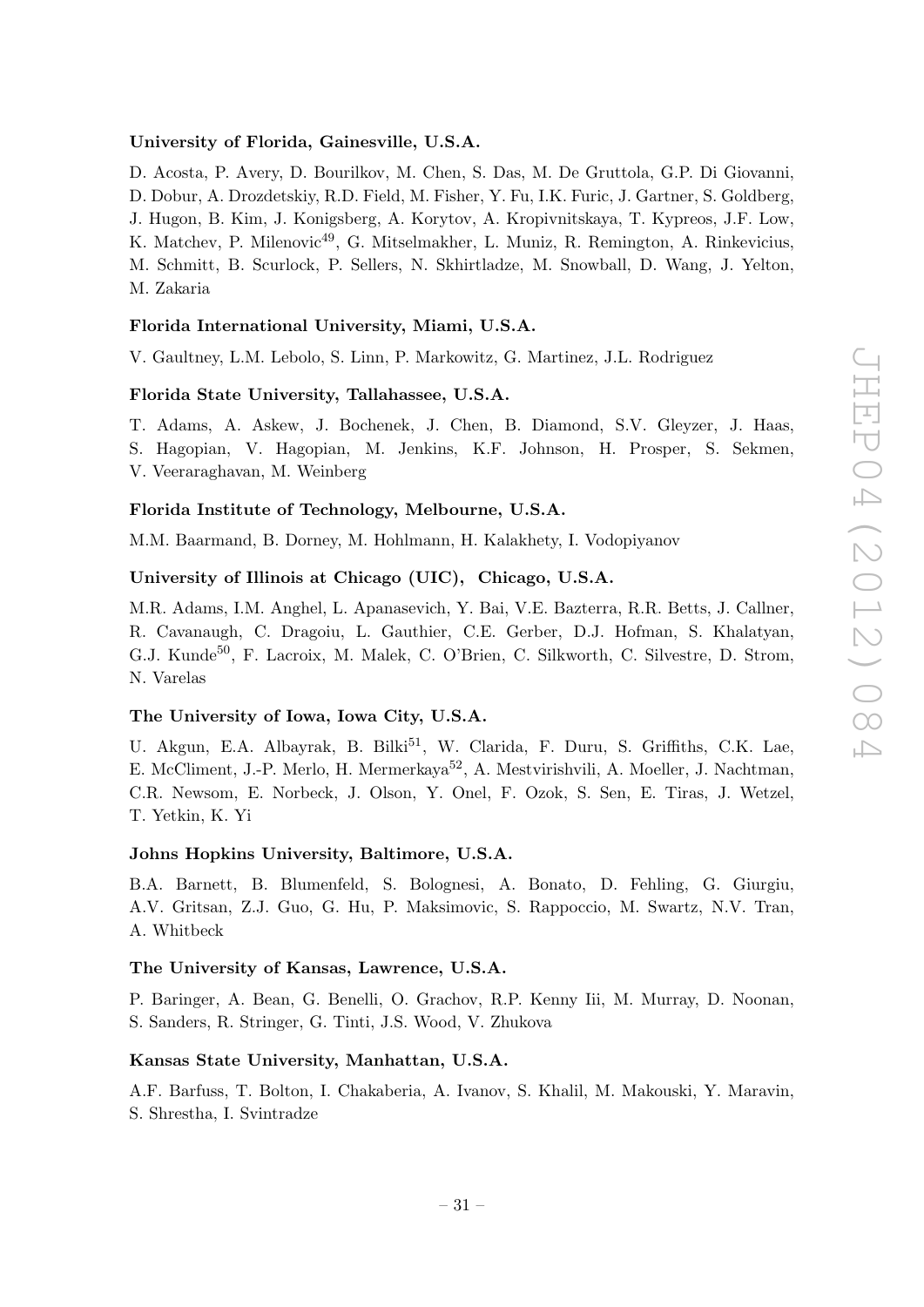#### Lawrence Livermore National Laboratory, Livermore, U.S.A.

J. Gronberg, D. Lange, D. Wright

#### University of Maryland, College Park, U.S.A.

A. Baden, M. Boutemeur, B. Calvert, S.C. Eno, J.A. Gomez, N.J. Hadley, R.G. Kellogg, M. Kirn, T. Kolberg, Y. Lu, M. Marionneau, A.C. Mignerey, A. Peterman, K. Rossato, P. Rumerio, A. Skuja, J. Temple, M.B. Tonjes, S.C. Tonwar, E. Twedt

#### Massachusetts Institute of Technology, Cambridge, U.S.A.

B. Alver, G. Bauer, J. Bendavid, W. Busza, E. Butz, I.A. Cali, M. Chan, V. Dutta, G. Gomez Ceballos, M. Goncharov, K.A. Hahn, Y. Kim, M. Klute, Y.-J. Lee, W. Li, P.D. Luckey, T. Ma, S. Nahn, C. Paus, D. Ralph, C. Roland, G. Roland, M. Rudolph, G.S.F. Stephans, F. Stöckli, K. Sumorok, K. Sung, D. Velicanu, E.A. Wenger, R. Wolf, B. Wyslouch, S. Xie, M. Yang, Y. Yilmaz, A.S. Yoon, M. Zanetti

#### University of Minnesota, Minneapolis, U.S.A.

S.I. Cooper, P. Cushman, B. Dahmes, A. De Benedetti, G. Franzoni, A. Gude, J. Haupt, S.C. Kao, K. Klapoetke, Y. Kubota, J. Mans, N. Pastika, V. Rekovic, R. Rusack, M. Sasseville, A. Singovsky, N. Tambe, J. Turkewitz

#### University of Mississippi, University, U.S.A.

L.M. Cremaldi, R. Godang, R. Kroeger, L. Perera, R. Rahmat, D.A. Sanders, D. Summers

#### University of Nebraska-Lincoln, Lincoln, U.S.A.

E. Avdeeva, K. Bloom, S. Bose, J. Butt, D.R. Claes, A. Dominguez, M. Eads, P. Jindal, J. Keller, I. Kravchenko, J. Lazo-Flores, H. Malbouisson, S. Malik, G.R. Snow

#### State University of New York at Buffalo, Buffalo, U.S.A.

U. Baur, A. Godshalk, I. Iashvili, S. Jain, A. Kharchilava, A. Kumar, S.P. Shipkowski, K. Smith, Z. Wan

#### Northeastern University, Boston, U.S.A.

G. Alverson, E. Barberis, D. Baumgartel, M. Chasco, D. Trocino, D. Wood, J. Zhang

#### Northwestern University, Evanston, U.S.A.

A. Anastassov, A. Kubik, N. Mucia, N. Odell, R.A. Ofierzynski, B. Pollack, A. Pozdnyakov, M. Schmitt, S. Stoynev, M. Velasco, S. Won

#### University of Notre Dame, Notre Dame, U.S.A.

L. Antonelli, D. Berry, A. Brinkerhoff, M. Hildreth, C. Jessop, D.J. Karmgard, J. Kolb, K. Lannon, W. Luo, S. Lynch, N. Marinelli, D.M. Morse, T. Pearson, R. Ruchti, J. Slaunwhite, N. Valls, M. Wayne, M. Wolf, J. Ziegler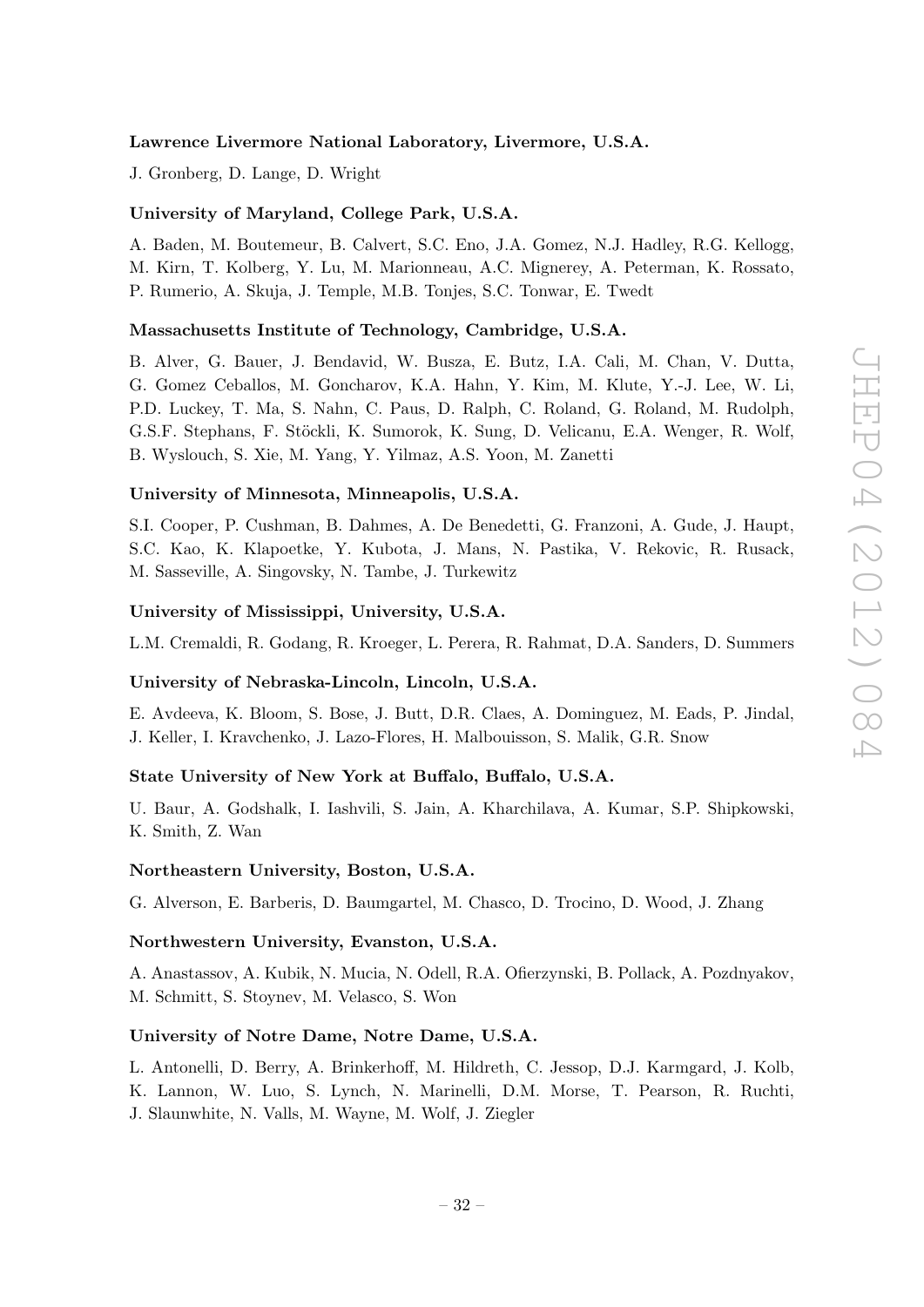#### The Ohio State University, Columbus, U.S.A.

B. Bylsma, L.S. Durkin, C. Hill, P. Killewald, K. Kotov, T.Y. Ling, D. Puigh, M. Rodenburg, C. Vuosalo, G. Williams

#### Princeton University, Princeton, U.S.A.

N. Adam, E. Berry, P. Elmer, D. Gerbaudo, V. Halyo, P. Hebda, J. Hegeman, A. Hunt, E. Laird, D. Lopes Pegna, P. Lujan, D. Marlow, T. Medvedeva, M. Mooney, J. Olsen, P. Piroué, X. Quan, A. Raval, H. Saka, D. Stickland, C. Tully, J.S. Werner, A. Zuranski

#### University of Puerto Rico, Mayaguez, U.S.A.

J.G. Acosta, X.T. Huang, A. Lopez, H. Mendez, S. Oliveros, J.E. Ramirez Vargas, A. Zatserklyaniy

#### Purdue University, West Lafayette, U.S.A.

E. Alagoz, V.E. Barnes, D. Benedetti, G. Bolla, D. Bortoletto, M. De Mattia, A. Everett, L. Gutay, Z. Hu, M. Jones, O. Koybasi, M. Kress, A.T. Laasanen, N. Leonardo, V. Maroussov, P. Merkel, D.H. Miller, N. Neumeister, I. Shipsey, D. Silvers, A. Svyatkovskiy, M. Vidal Marono, H.D. Yoo, J. Zablocki, Y. Zheng

#### Purdue University Calumet, Hammond, U.S.A.

S. Guragain, N. Parashar

#### Rice University, Houston, U.S.A.

A. Adair, C. Boulahouache, V. Cuplov, K.M. Ecklund, F.J.M. Geurts, B.P. Padley, R. Redjimi, J. Roberts, J. Zabel

#### University of Rochester, Rochester, U.S.A.

B. Betchart, A. Bodek, Y.S. Chung, R. Covarelli, P. de Barbaro, R. Demina, Y. Eshaq, A. Garcia-Bellido, P. Goldenzweig, Y. Gotra, J. Han, A. Harel, D.C. Miner, G. Petrillo, W. Sakumoto, D. Vishnevskiy, M. Zielinski

#### The Rockefeller University, New York, U.S.A.

A. Bhatti, R. Ciesielski, L. Demortier, K. Goulianos, G. Lungu, S. Malik, C. Mesropian

#### Rutgers, the State University of New Jersey, Piscataway, U.S.A.

S. Arora, O. Atramentov, A. Barker, J.P. Chou, C. Contreras-Campana, E. Contreras-Campana, D. Duggan, D. Ferencek, Y. Gershtein, R. Gray, E. Halkiadakis, D. Hidas, D. Hits, A. Lath, S. Panwalkar, M. Park, R. Patel, A. Richards, K. Rose, S. Salur, S. Schnetzer, C. Seitz, S. Somalwar, R. Stone, S. Thomas

#### University of Tennessee, Knoxville, U.S.A.

G. Cerizza, M. Hollingsworth, S. Spanier, Z.C. Yang, A. York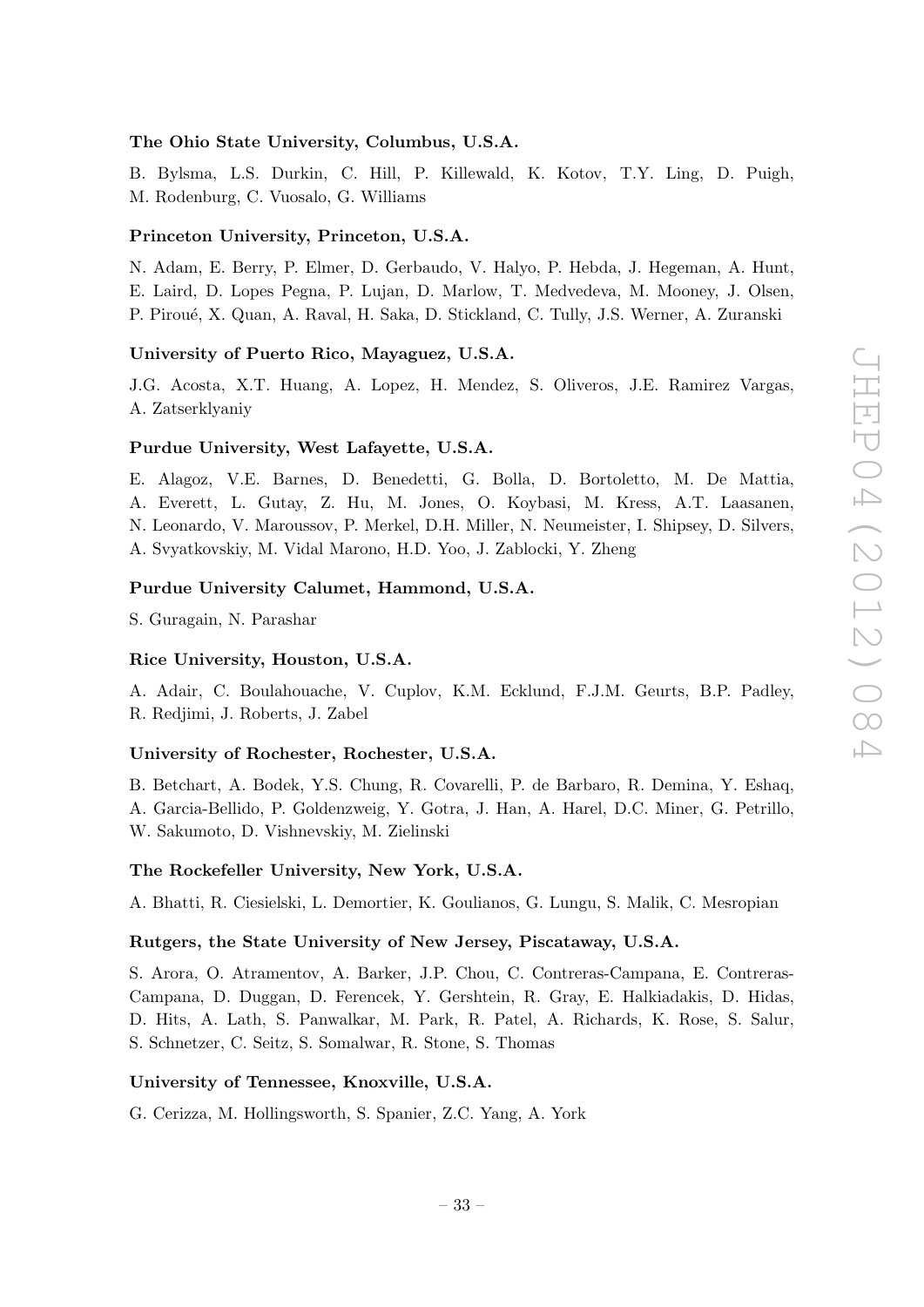#### Texas A&M University, College Station, U.S.A.

R. Eusebi, W. Flanagan, J. Gilmore, T. Kamon<sup>53</sup>, V. Khotilovich, R. Montalvo, I. Osipenkov, Y. Pakhotin, A. Perloff, J. Roe, A. Safonov, T. Sakuma, S. Sengupta, I. Suarez, A. Tatarinov, D. Toback

#### Texas Tech University, Lubbock, U.S.A.

N. Akchurin, C. Bardak, J. Damgov, P.R. Dudero, C. Jeong, K. Kovitanggoon, S.W. Lee, T. Libeiro, P. Mane, Y. Roh, A. Sill, I. Volobouev, R. Wigmans

#### Vanderbilt University, Nashville, U.S.A.

E. Appelt, E. Brownson, D. Engh, C. Florez, W. Gabella, A. Gurrola, M. Issah, W. Johns, P. Kurt, C. Maguire, A. Melo, P. Sheldon, B. Snook, S. Tuo, J. Velkovska

#### University of Virginia, Charlottesville, U.S.A.

M.W. Arenton, M. Balazs, S. Boutle, S. Conetti, B. Cox, B. Francis, S. Goadhouse, J. Goodell, R. Hirosky, A. Ledovskoy, C. Lin, C. Neu, J. Wood, R. Yohay

#### Wayne State University, Detroit, U.S.A.

S. Gollapinni, R. Harr, P.E. Karchin, C. Kottachchi Kankanamge Don, P. Lamichhane, M. Mattson, C. Milstène, A. Sakharov

#### University of Wisconsin, Madison, U.S.A.

M. Anderson, M. Bachtis, D. Belknap, J.N. Bellinger, J. Bernardini, L. Borrello, D. Carlsmith, M. Cepeda, S. Dasu, J. Efron, E. Friis, L. Gray, K.S. Grogg, M. Grothe, R. Hall-Wilton, M. Herndon, A. Hervé, P. Klabbers, J. Klukas, A. Lanaro, C. Lazaridis, J. Leonard, R. Loveless, A. Mohapatra, I. Ojalvo, G.A. Pierro, I. Ross, A. Savin, W.H. Smith, J. Swanson